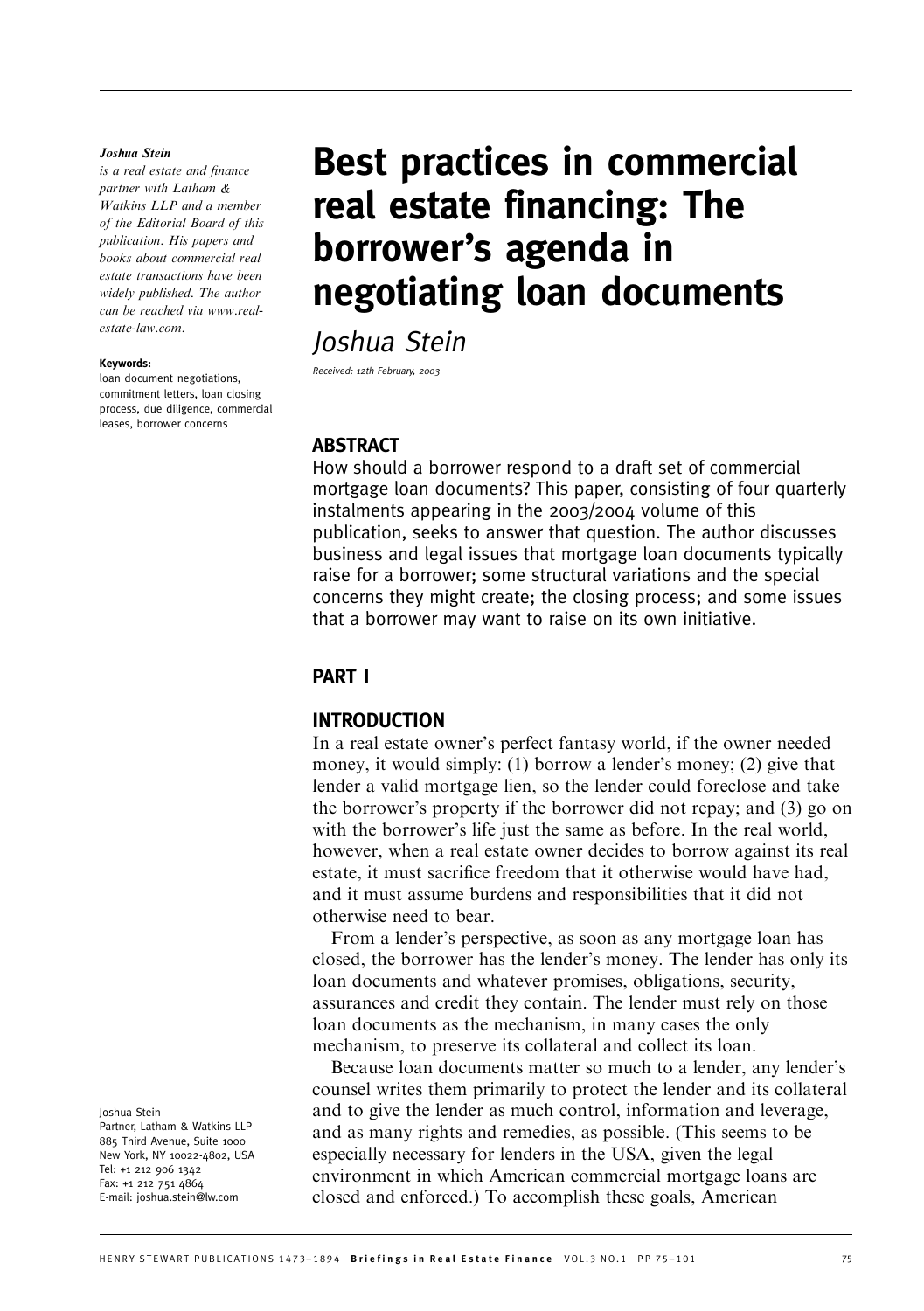# Borrower obligations and restrictions

commercial mortgage loan documents generally cover a broad set of issues, imposing on the borrower a range of obligations and restrictions.

Although the wording, scope and details always vary and sometimes change over time, generic mortgage loan documents represent a familiar starting point for any commercial real estate finance transaction. That starting point has accreted over many decades based on a combination of real estate finance law, changes in the business world, trends in commercial real estate, lenders' lessons learned the hard way and the requirements of the secondary market. Exactly how mortgage loan documents became the way they are is beyond the present discussion.

In many cases, the restrictions that loan documents impose are more theoretical than real, the real estate equivalent of laws against suicide. That is because many of these restrictions merely compel the borrower to do what any competent real estate owner would already do anyway.

In a significant number of other cases, though, the interests of borrowers and lenders are not aligned. These areas relate primarily to certain decisions about the collateral and the loan and how to deal with a range of possible unexpected events that might affect either of them. In each case, the lender wants the ability to control these decisions and the consequences of unexpected events. The borrower knows that each such control mechanism may limit future flexibility.

This discussion starts from the perspective of a borrower (or its counsel) that has received and must respond to a draft of either a commitment letter<sup>1</sup> or a set of generic loan documents. For a borrower, the commitment letter represents the stage when the borrower has the most leverage. The borrower may not yet be under great time pressure, other lenders may still be available and competing for the borrower's business and this particular lender is still trying to 'get the deal'. As a result, the lender may be willing to stretch and flex a bit. In contrast, once a borrower has paid its commitment fee and the lender has issued the commitment letter, the borrower's leverage drops substantially. If a particular concession is not in the commitment letter, then the lender has no reason to agree to it in the loan documents. Conversely, if the borrower insists on covering a concession in the commitment letter, the borrower should avoid spending much time ever again negotiating that issue. Whether or not a commitment letter imposes any legal obligations, both sides often regard its terms as being 'the deal' and (for better or worse) not subject to further discussion.

The commitment letter therefore represents a particularly appropriate time for the borrower to try to define the basic terms of the loan and its structure, documentation and security. This is the best point in the process for a borrower to try to control the paper, cut back complexity and foresee and prevent unnecessarily burdensome closing requirements.

Depending on the lender's approach to the commitment letter and

# Flexibility and surprises

Changing leverage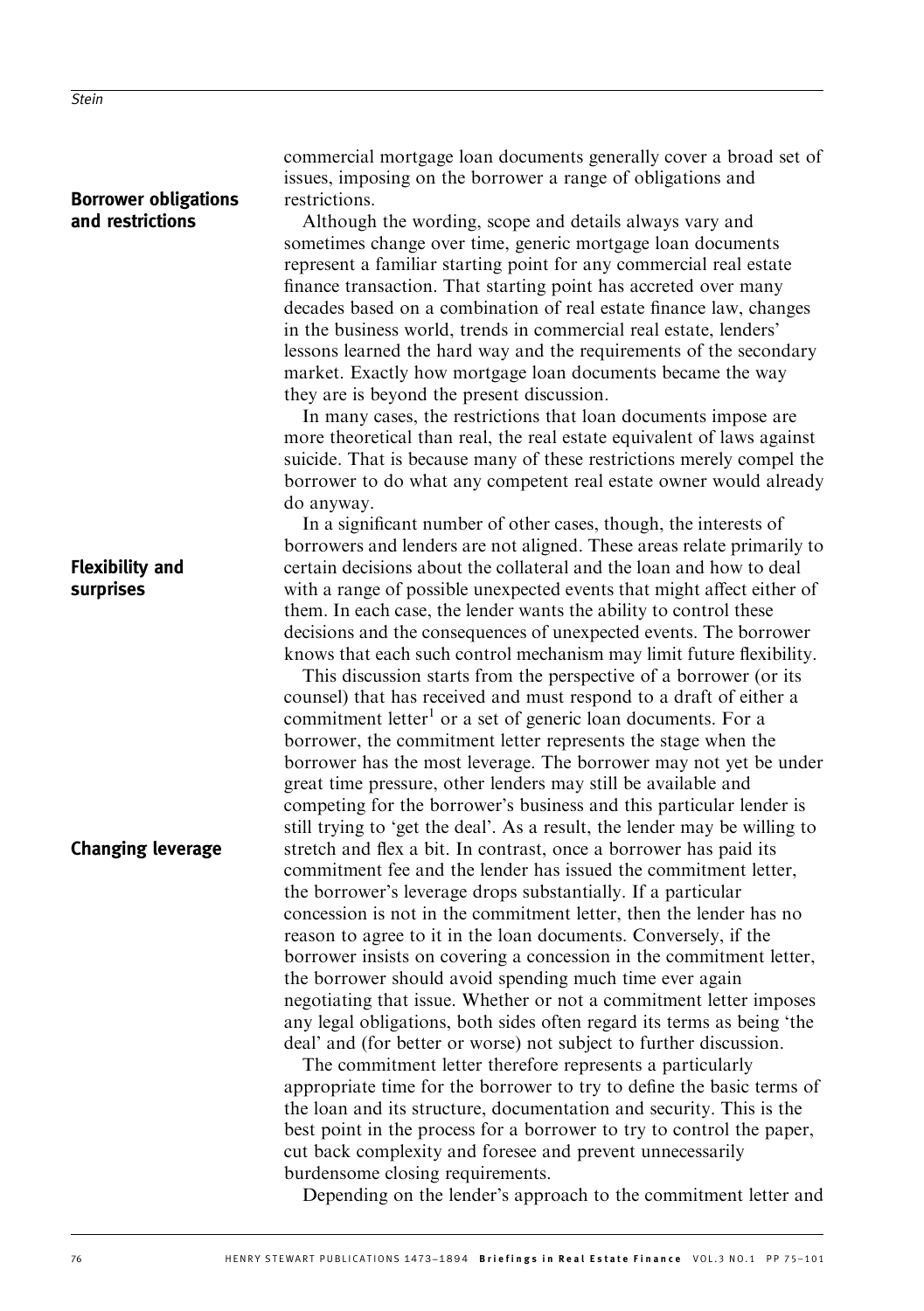# Commitment letter issues

the borrower's tastes, the commitment letter may or may not represent the right stage to negotiate and resolve smaller issues relating to the loan. In some loan transactions, the parties may want the commitment letter to 'spell out' virtually every detail, to avoid problems and save time later. In other cases, the parties may prefer to use a more limited commitment letter, and rely on the loan documents and closing process as the mechanism to put flesh on the bones of the deal.

The borrower's approach will often depend on just how much leverage it retains after signing the commitment letter. For example, the following circumstances may lead a borrower to worry less about the level of detail in the commitment letter: (a) low commitment fee; (b) no time or financial pressure to close; (c) 'plain vanilla' property without issues; (d) loan pricing at or about market levels; and (e) previous good experience with the same lender. To the extent that these circumstances do not exist, the borrower may care more about how much the commitment letter covers.

As the preceding paragraphs show, issuance of a commitment letter represents a crucially important point in the commercial lending process. A borrower will usually serve its interests best by bringing counsel into the discussions before the commitment letter is issued, rather than after. (The same recommendation also applies to a lender's use of counsel.) All too often, a borrower will bring counsel into the transaction only after the commitment letter has been issued and it is time to 'close the loan', usually as quickly and cheaply as possible. A borrower taking that approach misses its best opportunity to define the rules of the game in a way that will save time, trouble, effort and money later in the loan closing process, and over the much longer life of the loan itself.

This paper, consisting of four parts, seeks to present a fairly complete summary of the issues that a borrower and its counsel will often consider raising in response to a commitment letter or a full set of loan documents. The discussion generally assumes a single mortgage loan without additional forms of financing. The use of mezzanine loans, preferred equity, split mortgage notes and so on raises a whole new set of structuring and other issues, all mostly beyond the scope of this paper.

Although the discussion here emphasises a borrower's view of real estate finance, it targets secondarily lenders and their counsel, because it collects in one place almost everything they may encounter when negotiating a typical commercial real estate loan. The author represents both borrowers and lenders. Though this paper views the world from a borrower's perspective, the author does not intend to imply that lenders should accept the borrower's position on any issue covered in this paper.

In this discussion, certain themes arise again and again, including these:

• *Extra obligations*. Do the loan documents require the borrower to

# Single commercial mortgage loan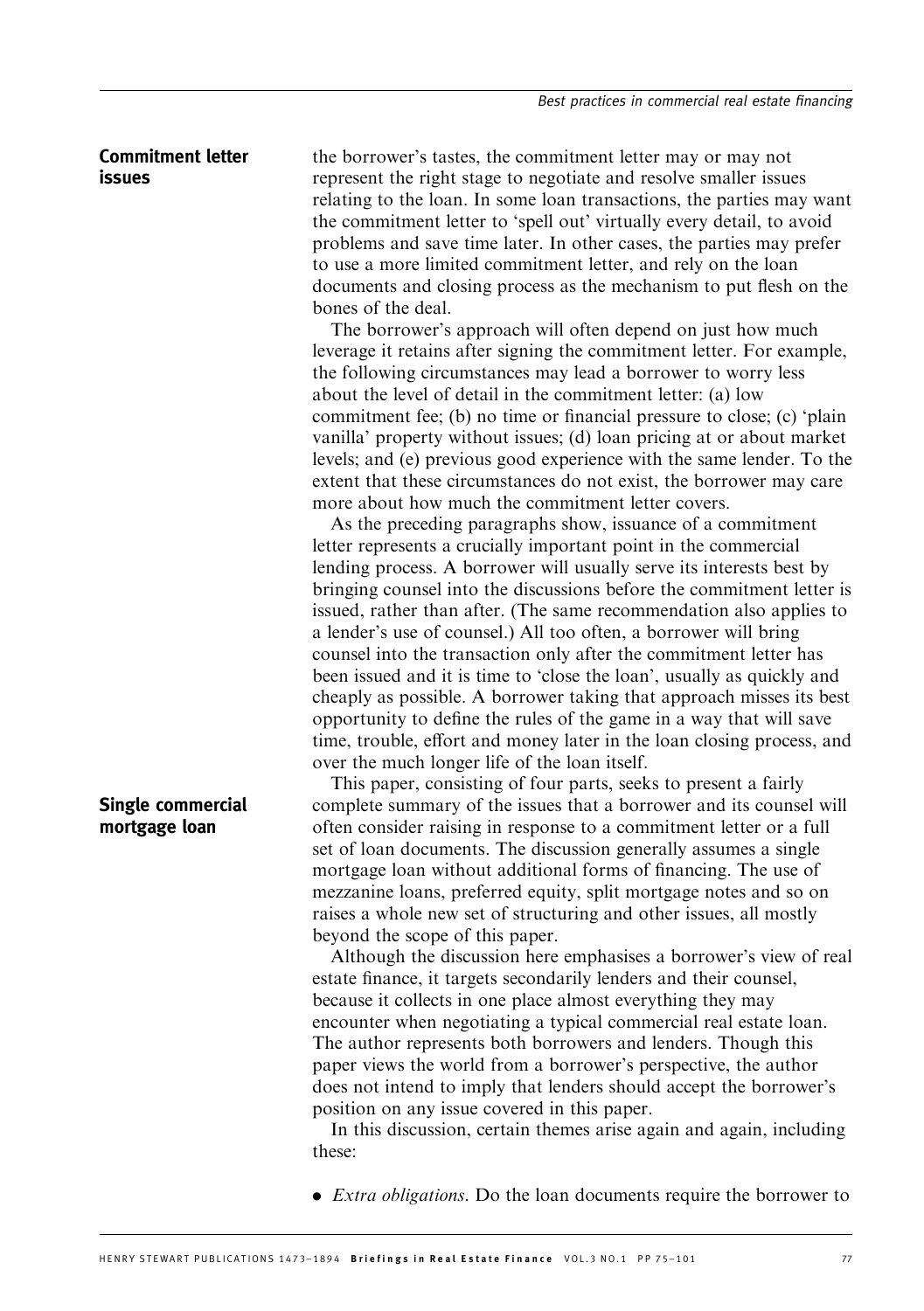do anything more — or spend more money — than it would otherwise?

- *Extra burdens*. Do the loan documents impose any other incremental burdens or restrictions on the borrower? What will these cost?
- Flexibility. How much flexibility will the loan documents give the borrower?
- *Third parties*. To what degree do the loan documents require the borrower to obtain from third parties any documents or cooperation that those third parties may have no legal obligation to provide?

Loan documents are in substantial part a 'zero-sum game'. To the extent that they give the lender control, flexibility and leverage, they potentially give the borrower a loss of control, flexibility and leverage. They potentially create a need for the borrower to go back to the lender after the closing to obtain consents and cooperation if the borrower ever wants to do anything for which the loan documents require the lender's consent.<sup>2</sup> Zero-sum game?

If the borrower knows the lender well, the borrower may be willing to live with the risks of imperfect loan documents. The borrower may believe that as long as it pays its obligations and makes reasonable requests, the lender will probably accommodate.

A cautious (or nervous) borrower will remember, though, that lenders merge, staff members leave and lenders sell loans. When a lender sells a loan, that loan may well end up in a securitisation, part of a large pool, serviced by an underpaid servicer in a distant city and without any particular individual with whom the borrower can ever establish a good working relationship. The servicer may regard its role in dealing with the borrower as nothing more than an opportunity to collect fees for future consents.

Therefore, a modern borrower may be less likely than in the past to rely on the lender's future cooperation, good faith, accommodation and practicality. If the borrower wants cooperation, good faith, accommodation and practicality from the lender, the borrower may need to build it into the loan documents from the beginning, or assume that the borrower will never see it.

The borrower's overall approach will depend largely on the borrower's understanding of the lender's agenda. If a lender is motivated entirely by the need to securitise the loan, that lender may be particularly inflexible on some issues but more flexible on others. A lender that intends to maintain the loan in its portfolio, or syndicate it to a small group of other banks, will have a different agenda. A borrower should understand the variations in lender motivations at the outset, as they will drive the borrower's negotiating strategy.

The borrower must also consider its own agenda and appetite. A borrower can, if it wishes, figure out some way to negotiate every sentence in every loan document. There is almost nothing in any

# Fees for future consents

#### Lender's agenda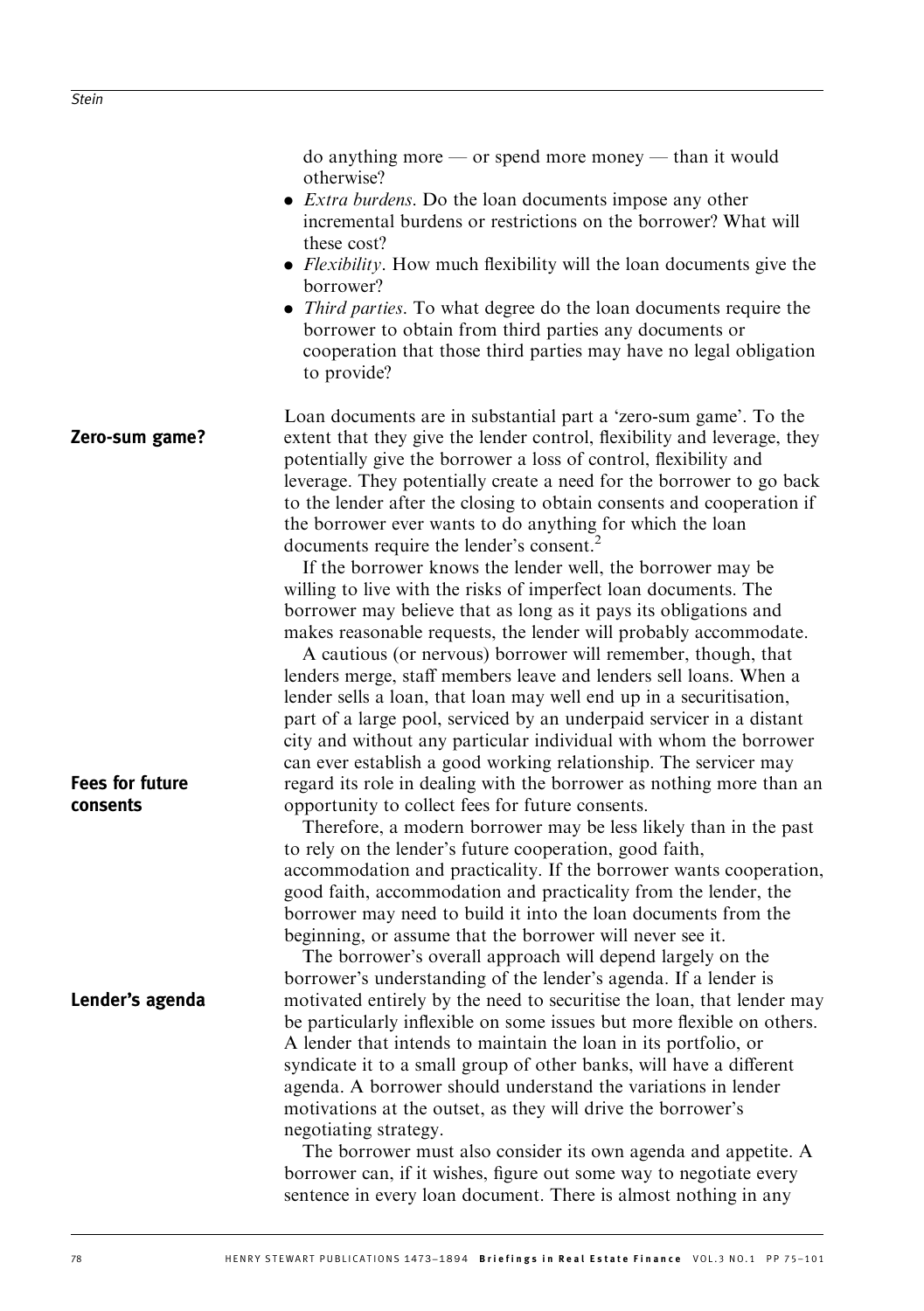| <b>Perfect documents?</b>         | loan document that cannot somehow be made more borrower-<br>friendly or qualified or watered down or limited in some way. A<br>borrower with infinite time and a high tolerance for legal fees could<br>try to achieve perfect loan documents by instructing its counsel to<br>spot and improve the treatment of every single possible issue and<br>then some. Borrowers rarely adopt that extreme approach, or at<br>least rarely do so twice.<br>At the other end of the spectrum, a borrower might decide that<br>rather than go through painstaking and costly negotiations at the<br>outset to try to achieve perfection in the loan documents, they<br>would prefer to deal with any imperfection later, if and when it<br>becomes evident. Such a borrower may decide to aim its<br>ammunition at only a short list of key issues, probably the<br>following:                                                                                                                                                                                                                                                                                                                                                                                                                                                                                                                                                                                                                                                           |
|-----------------------------------|--------------------------------------------------------------------------------------------------------------------------------------------------------------------------------------------------------------------------------------------------------------------------------------------------------------------------------------------------------------------------------------------------------------------------------------------------------------------------------------------------------------------------------------------------------------------------------------------------------------------------------------------------------------------------------------------------------------------------------------------------------------------------------------------------------------------------------------------------------------------------------------------------------------------------------------------------------------------------------------------------------------------------------------------------------------------------------------------------------------------------------------------------------------------------------------------------------------------------------------------------------------------------------------------------------------------------------------------------------------------------------------------------------------------------------------------------------------------------------------------------------------------------------|
| <b>Minimalist</b><br>negotiations | • <i>Business deal</i> . Do the loan documents properly reflect the business<br>deal?<br>• No immediate default. Do the loan documents impose obligations<br>that are significantly inconsistent with the way the borrower does<br>its business, and will the loan documents therefore place the<br>borrower in default immediately?<br>• Personal liability. Has the borrower limited the personal liability<br>of its principals to the maximum extent reasonably possible under<br>the circumstances?<br>• <i>Easy exit</i> . Is the loan as pre-payable as possible under the<br>circumstances?                                                                                                                                                                                                                                                                                                                                                                                                                                                                                                                                                                                                                                                                                                                                                                                                                                                                                                                            |
| <b>Technical defaults</b>         | If a borrower and its counsel limit themselves to those four issues,<br>the loan document negotiation process becomes much simpler and,<br>in most cases, the loan documents will (as a practical matter) be no<br>worse for the borrower than if the borrower had negotiated every<br>line of every paragraph. This 'minimalist' approach to loan<br>document negotiations is not, however, very prevalent, because of a<br>concern that it will come back to bite the borrower during the life of<br>the loan. Moreover, this approach creates a greater risk that the<br>borrower will be in technical default under the loan documents as<br>the facts of the loan and the property unfold over time. If the<br>borrower or its parent company has other credit facilities that attach<br>consequences (or reporting obligations) to any default under any<br>loan, the borrower may need to approach each particular loan with<br>greater emphasis on preventing defaults of any kind, even minor<br>and technical ones.<br>On the lender side, although a lender will typically start out by<br>wanting the loan documents to give it as much control and<br>protection as possible, a lender may also realise that the more<br>control and protection the loan documents give the lender, the more<br>time and effort it will need to spend in responding to inquiries and<br>administering the loan (assuming the borrower complies with<br>whatever reporting and consent requirements the loan documents<br>impose). |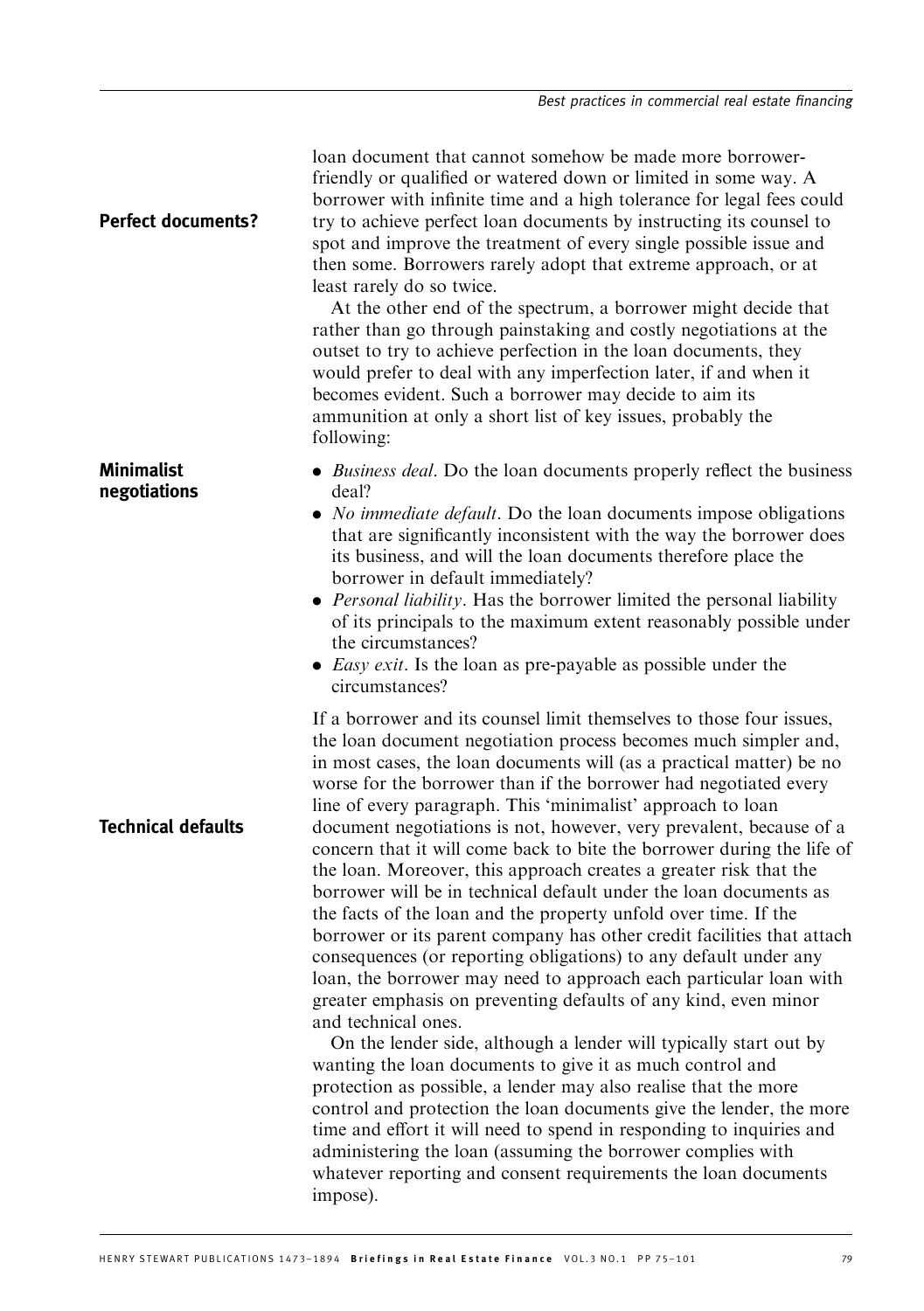# Securitisation and syndication

Commitment letter

Structural elements

Hybrid legal/ business issues

issues

Many of the borrower's requests for approvals or deliveries of information may be utterly routine and far more than a lender really needs in order to monitor the loan effectively and prevent problems. The lender may lose sight of important issues in a barrage of paper. A lender may therefore prefer a more limited approach, in which the loan documents establish fewer but more important and worthwhile restrictions and requirements.

On the other hand, almost any lender negotiating loan documents does so in the shadow of a possible future securitisation or loan syndication or sale, and may hesitate to accommodate the borrower if doing so may make the loan non-securitisable, securitisable on less favourable terms or less saleable.

Regardless of a borrower's appetite for loan document negotiations, this paper gives the borrower and its counsel a menu from which to choose which issues, if any, to raise with the lender. The author in no way recommends that a borrower raise all the issues suggested here, or even most of them. That is particularly true if the borrower knows the process will be futile or prefers an extremely limited approach to loan document negotiations. By having the menu available, though, the borrower and its counsel can more easily choose which appetisers and main dishes they want to order.

This paper cannot, however, describe every possible issue that could ever be relevant to every possible loan, and does not substitute for competent legal representation. A borrower's counsel can, for example, identify additional issues to raise based on the specific terms of specific documents — and also identify what issues not to raise because governing law in the particular state already dictates a particular outcome, sometimes more favourable than whatever the borrower is likely to achieve through negotiations.

The first instalment of this paper begins by considering some issues that a borrower and its counsel will often want to consider raising at the commitment letter stage. (If a borrower does not involve counsel at the commitment letter stage, the borrower may want to try to raise these issues at the loan document stage. At that point, though, it will be an uphill battle.)

The second part turns to certain structural elements, such as lockboxes, that often appear in loans and how a borrower might respond to them.

The third part of the paper covers more extensively some issues introduced in the first and second parts, and also highlights other issues that a borrower might raise in response to provisions that commonly appear in lenders' standard loan documents. That discussion focuses first on hybrid legal/business issues — provisions that a borrower's business people will probably understand instantly and care about. It then turns to more legalistic provisions provisions for which business people have little patience but that they could live to regret in the future if ignored.

Finally, the fourth part of this paper suggests some proactive

80 HENRY STEWART PUBLICATIONS 1473-1894 Briefings in Real Estate Finance VOL.3 NO.1 PP 75-101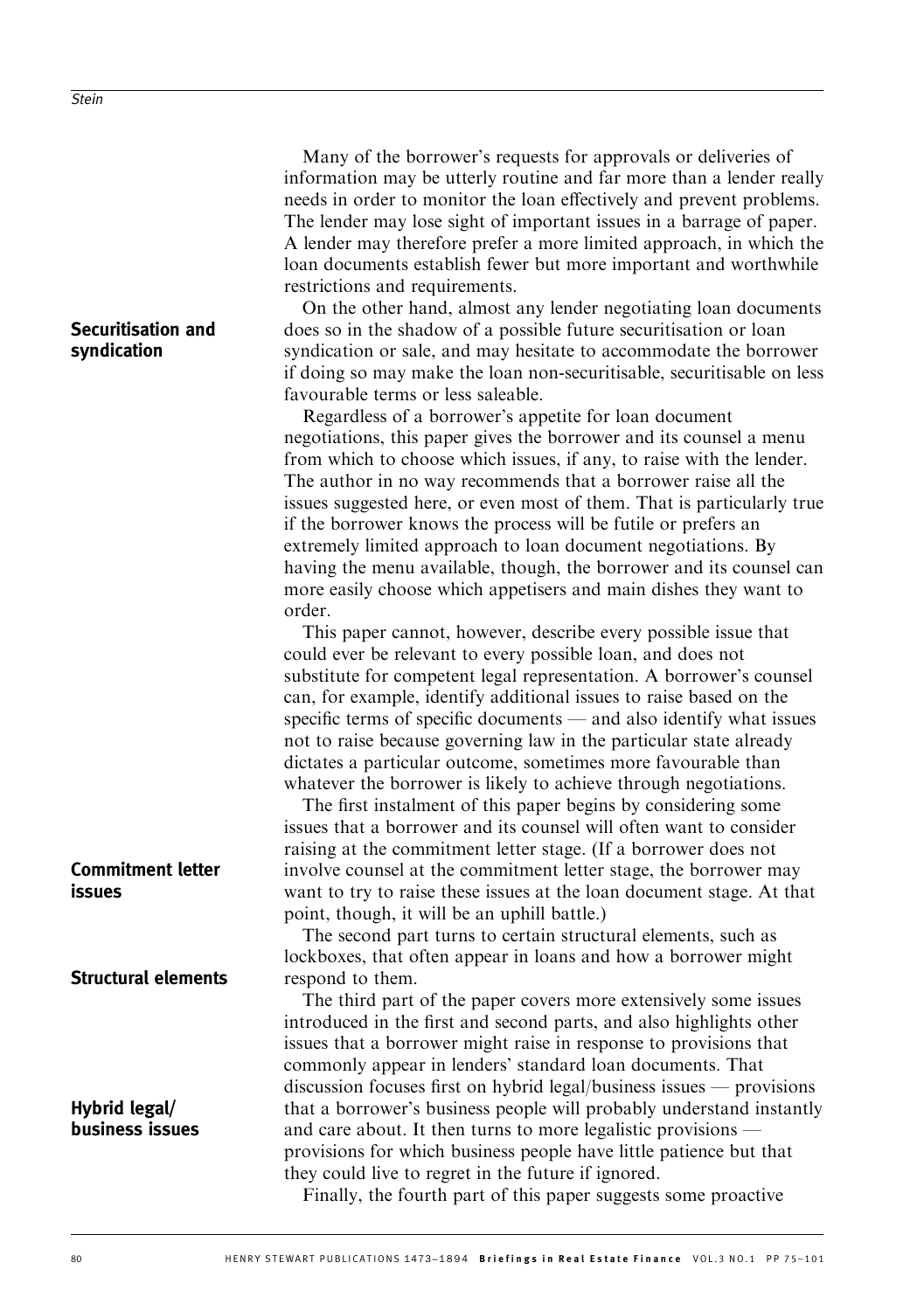# Proactive issues

issues that borrowers and their counsel should consider raising issues not suggested by standard loan document provisions themselves, but instead arise from the likely needs, concerns or agenda of a particular borrower. To identify these concerns and to assess how important they are to a particular borrower, a borrower should ask itself some questions about the property and the transaction. Some of those questions will be covered towards the end of the fourth part of this paper. This four-part discussion considers loan negotiations almost entirely from the borrower's point of view. The author does not intend to imply that any particular outcome on any issue is 'right' or 'wrong'. The author actually represents lenders more often than borrowers, and this paper does not reflect the author's practices or expectations when representing the lender.

Moreover, this paper does not try to describe how a lender whether a portfolio lender or a securitisation lender — might respond to any issues suggested here. A proposal that one lender may regard as 'absurd' in one transaction may seem perfectly reasonable to that same lender when dealing with some other borrower or on some other property. In some cases, however, where borrowers and lenders often negotiate a 'compromise' position on an issue, that typical compromise is summarised here.

The discussion disregards issues that would appear on any borrower's short list of obvious economic issues — loan amount, maturity, interest rate, amortisation and the like — issues that often seem like afterthoughts or footnotes in a morass of details and hypothetical possibilities of the type explored here. This discussion does, however, cover some non-obvious issues that arise in defining and calculating the monetary terms of the loan, because these issues can cost a borrower money that the borrower did not expect to pay. The entire discussion excludes construction loans.

# FUNDAMENTAL ISSUES FOR THE COMMITMENT LETTER

When a borrower reviews a commitment letter or structures a loan transaction, the borrower and its counsel should consider, at a minimum, the short list of fundamental issues set forth below. If counsel first becomes involved at the loan document stage, the same issues will require immediate attention, but as described above, they may already be set in stone.

Of course, every transaction raises a range of issues and has its own dynamics. A borrower's leverage — including above all whether the borrower has already paid a commitment fee or, in the alternative, can negotiate with other lenders simultaneously — will determine whether a borrower or its counsel can successfully score on these or any other points. A lender's flexibility will often drop dramatically if the lender intends to securitise the loan and must worry about complying with 'the rating agency requirements'. But these requirements are sometimes in flux and not absolutely clear. The consequences of non-compliance may or may not be grievous

# Basic issues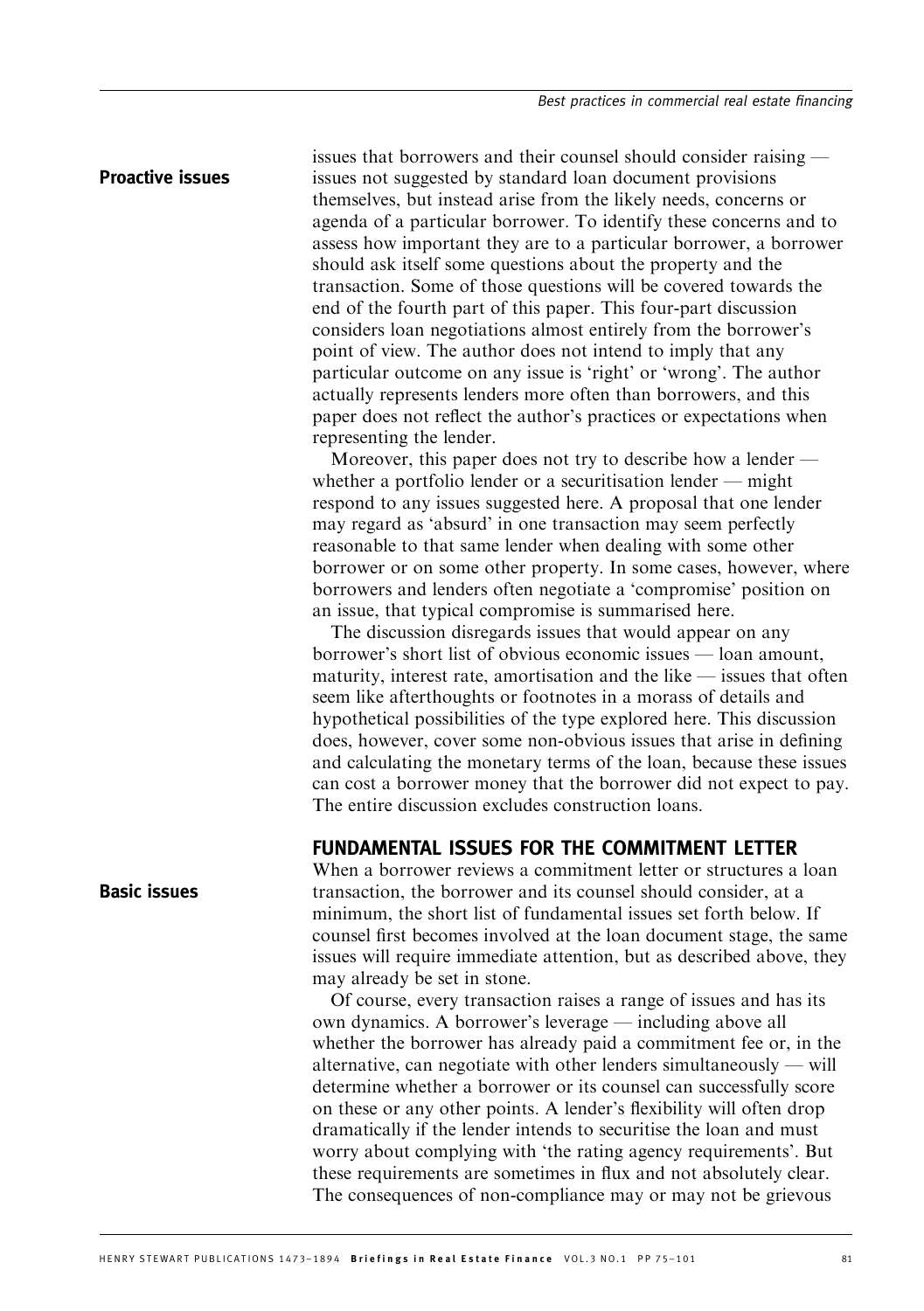|                                  | for the lender. If a securitised lender wants to make a deal badly<br>enough, a borrower may perhaps still find some flexibility. (The<br>lender, of course, may later regret that flexibility if it finds that the<br>securitisation market penalises the lender because of what the loan<br>documents say.)<br>Against that backdrop, any borrower should consider the following<br>fundamental issues and strategies at the commitment letter stage.                                                                                                                                                                                                                                                                                                                                                                                                                                                                                                                                                                                                                                                                          |
|----------------------------------|----------------------------------------------------------------------------------------------------------------------------------------------------------------------------------------------------------------------------------------------------------------------------------------------------------------------------------------------------------------------------------------------------------------------------------------------------------------------------------------------------------------------------------------------------------------------------------------------------------------------------------------------------------------------------------------------------------------------------------------------------------------------------------------------------------------------------------------------------------------------------------------------------------------------------------------------------------------------------------------------------------------------------------------------------------------------------------------------------------------------------------|
| Lender's due<br>diligence issues | Handle problems in advance<br>If the mortgaged property suffers from a problem that the lender's<br>due diligence will inevitably reveal $-$ a zoning problem, a pending<br>condemnation, a very tenant-oriented lease, a looming lease<br>termination — the borrower should put that information on the<br>table when negotiating the loan. Lenders are far more<br>accommodating and flexible before a borrower has paid a<br>commitment fee.                                                                                                                                                                                                                                                                                                                                                                                                                                                                                                                                                                                                                                                                                  |
| <b>Ground leases</b>             | If the property soon will need a new roof or building system, spell<br>out in the commitment letter any actions the borrower will take,<br>such as establishing a reserve fund or making monthly reserve<br>deposits. If the borrower waits until the lender's engineering<br>consultant makes recommendations, the borrower will probably not<br>like those recommendations as much as whatever the borrower<br>would have proposed.<br>Whenever a 'problem characteristic' of any property is of a legal<br>nature (such as the fact that the property is ground leased), the<br>borrower should often ask the lender to 'sign off' on it early in the<br>process. The lender may in return ask the borrower to pay the                                                                                                                                                                                                                                                                                                                                                                                                        |
|                                  | lender's legal and other fees incurred in considering whatever issue<br>causes the problem. Such an investment by the borrower often may<br>make sense, particularly if capped.<br><b>Refund of fees</b>                                                                                                                                                                                                                                                                                                                                                                                                                                                                                                                                                                                                                                                                                                                                                                                                                                                                                                                         |
| Lender's costs                   | A borrower should beware of non-refundable fees, particularly if the<br>transaction dies because the lender disapproves something about the<br>property or the loan. The borrower should try to have the lender<br>agree to refund as much of the fee as possible, even though the<br>lender will typically insist on covering its third-party costs first.<br>The treatment of this issue may vary depending on why the deal<br>did not close. For example, a lender will be less likely to agree to<br>refund fees if the borrower simply decides not to borrow the loan<br>(or borrows it elsewhere) than if, for example, an acquisition does<br>not close or the lender decides not to make the loan because the<br>lender identifies problems with the property or wants to change the<br>business deal.<br>Furthermore, if the lender agrees to 'lock in' a particular interest<br>rate for a particular period, the borrower's case for obtaining a<br>refund of the commitment fee is substantially weakened, as the fee<br>can represent compensation for the lender taking the risk of a<br>change in interest rates. |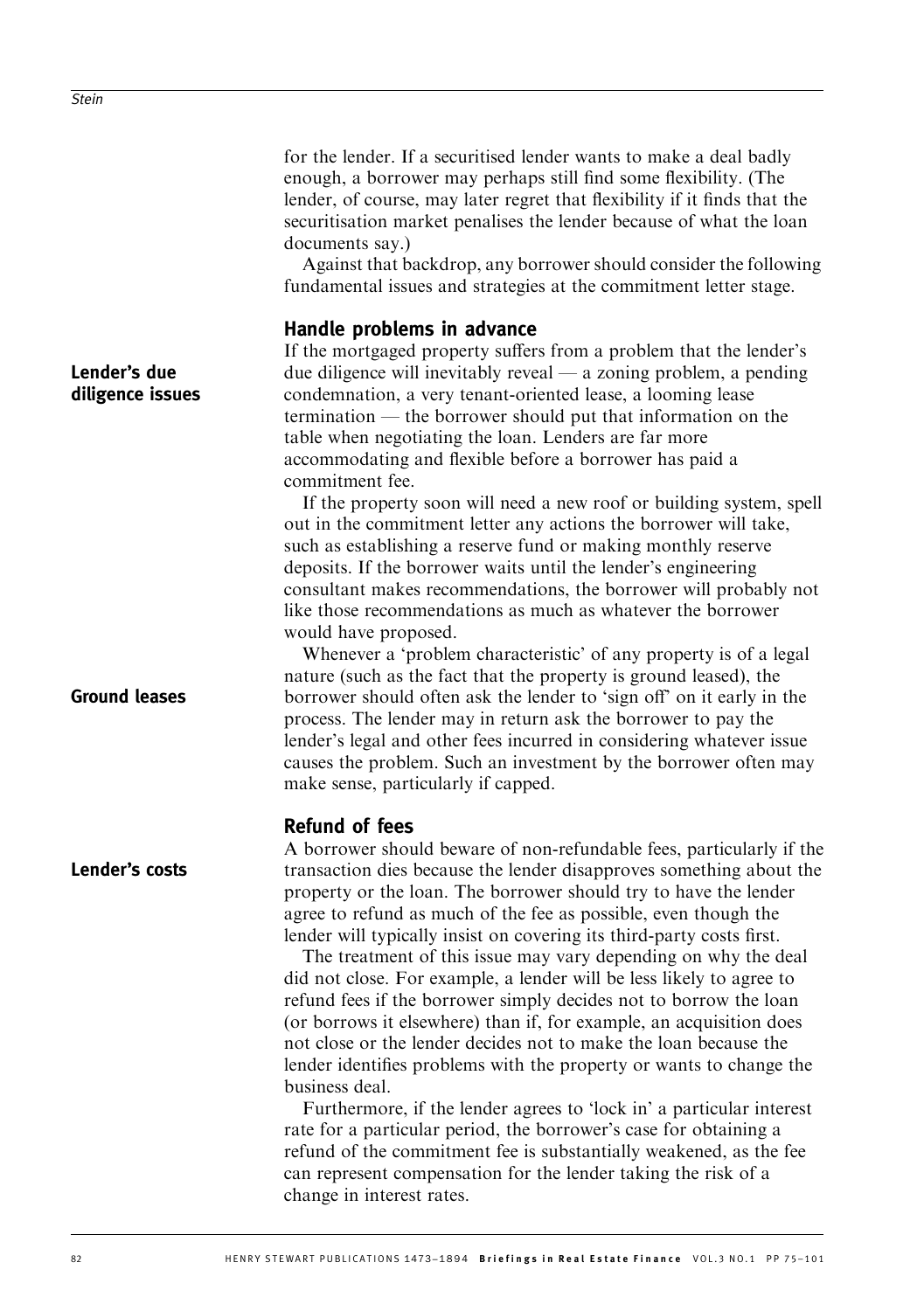| Legal obligation to<br>borrow | Sometimes, the lender will want the borrower to agree to try to<br>correct any problems that arise, as a condition of the borrower's<br>being entitled to a refund of (some portion of) the commitment fee.<br>In any such case, the borrower will want to limit its 'cure'<br>obligations so that they are not open-ended.<br>More generally, a borrower usually expects a commitment<br>letter to be a one-way obligation, in which the borrower pays a<br>commitment fee in exchange for the right $-$ but not the<br>$obligation$ — to close a loan. To the extent that a commitment<br>letter obligates the borrower to borrow, the borrower will often<br>argue that such a requirement varies from industry expectations<br>and may create exposure and liability that the borrower did not<br>expect to incur.                                                                                                                                                        |
|-------------------------------|-------------------------------------------------------------------------------------------------------------------------------------------------------------------------------------------------------------------------------------------------------------------------------------------------------------------------------------------------------------------------------------------------------------------------------------------------------------------------------------------------------------------------------------------------------------------------------------------------------------------------------------------------------------------------------------------------------------------------------------------------------------------------------------------------------------------------------------------------------------------------------------------------------------------------------------------------------------------------------|
|                               | Controlling due diligence and closing costs<br>Any commitment letter will require the borrower to pay for the<br>lender's legal, consulting and due diligence costs. A borrower and its<br>counsel should therefore try to define and limit those costs as much<br>as possible.                                                                                                                                                                                                                                                                                                                                                                                                                                                                                                                                                                                                                                                                                               |
| Third party reports           | The borrower can assume that any lender will want environmental<br>and engineering reports and an appraisal. The borrower should try<br>to persuade the lender to use the same reports or at least the same<br>professionals as the borrower has used in the past. (Lenders may<br>worry about objectivity and reliability. Borrowers can mitigate that<br>fear by using 'brand name', nationally or regionally recognised<br>professionals - the same professionals the lenders would engage<br>themselves.)                                                                                                                                                                                                                                                                                                                                                                                                                                                                 |
|                               | A borrower may also want to try to cap the fees of the lender's<br>consultants and even, ideally, the lender's counsel. Lenders often<br>hesitate to agree to the latter caps, for at least three reasons. First,<br>caps on legal fees may produce less vigorous representation, which                                                                                                                                                                                                                                                                                                                                                                                                                                                                                                                                                                                                                                                                                       |
| Legal fees                    | may be exactly what the borrower had in mind. Secondly, lenders<br>know that borrowers have far greater control than lenders over<br>what a lender's legal fees will be. Thirdly, unless the exact scope of<br>the job can be predicted in advance, lender's counsel (or at least<br>lender's preferred counsel) may hesitate to agree to a cap. Therefore,<br>practically speaking, if a borrower truly wants to control the<br>lender's legal fees, one of the best techniques is to cover as many<br>issues as possible in the commitment letter (as already suggested in<br>this paper), as this creates much less work for lender's counsel in<br>drafting, negotiating and redrafting the loan documents later $-a$<br>process that typically takes more time and money than negotiating<br>the same issue in a commitment letter.<br>Another good technique to control costs might be to ask the<br>lender to use 'negotiated' loan documents from another transaction |
| Prenegotiated<br>documents    | - either one with the same parties or conceivably a similar<br>transaction with another borrower. (A borrower may want to add<br>such a requirement to the commitment letter.) To the extent that the                                                                                                                                                                                                                                                                                                                                                                                                                                                                                                                                                                                                                                                                                                                                                                         |
|                               | earlier transaction varies from the current transaction, though, any                                                                                                                                                                                                                                                                                                                                                                                                                                                                                                                                                                                                                                                                                                                                                                                                                                                                                                          |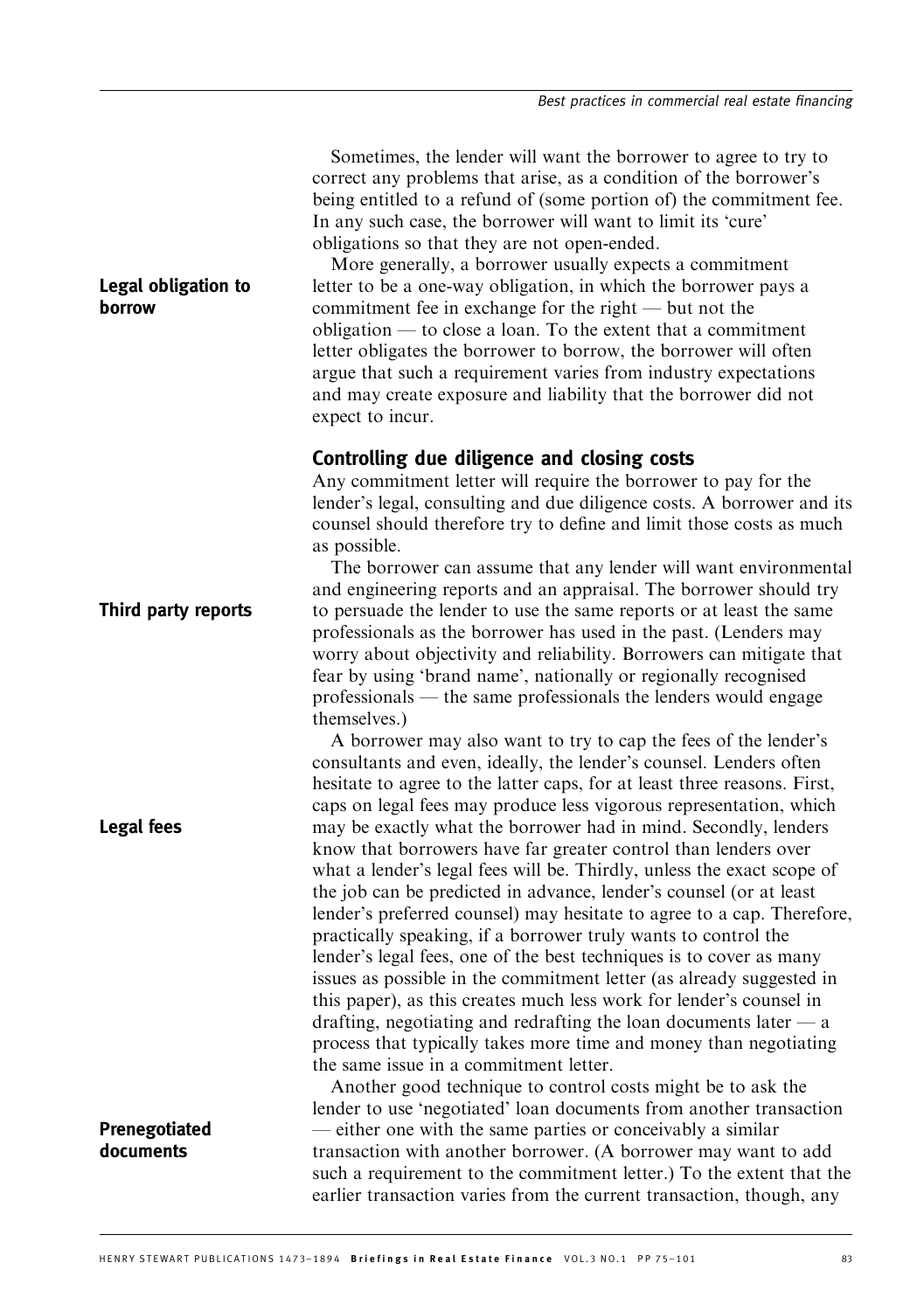savings will be partly, or even completely, offset by the need for lender's counsel to comb through all the documents to squeeze out any deal-specific anomalies or concessions that do not apply to the current transaction. Finally, if the borrower has had particularly bad experiences in the past with a particular law firm, the borrower might be able to ask the lender to use someone else. Opinions of counsel Driven partly by the rating agencies, lenders have learned to love opinions of counsel more and more over the years. These opinions can be quite expensive. Some of the more exotic new opinion requirements may flunk any rational cost-benefit test. A borrower should watch out for open-ended opinion requirements in a commitment letter, such as a requirement for the borrower to deliver 'such opinions of counsel as lender or its counsel shall require'. A requirement of that type may turn out to be very expensive. If a borrower can cut back or at least clearly delineate the opinion requirements in the commitment letter, the borrower may reduce costs, complexity and the potential for delays. The following represents a typical menu of opinions that a lender may require and how a borrower might react to each of them. • *Entity issues.* Borrower's counsel will opine that the borrower was validly formed, the right people signed the documents, the documents were validly delivered and the transaction complies with whatever requirements govern the borrower. Opinions of this type are fairly routine and rarely cause problems.<sup>3</sup> • *Enforceability*. A lender will also ask borrower's counsel to opine that the documents are 'enforceable'. That word raises a hornet's nest of additional issues, most of which have no practical business significance except for the potential cost and delay they might cause if someone decides to be creative or non-standard in thinking about them. The issue of 'enforceability' is, however, quite routine. In most cases it causes little trouble, if any. In states where usury and choice of law are difficult issues, they may cause special problems with the 'enforceability' opinion. These problems can (and generally should) be considered and resolved at the outset, in structuring the loan, and not merely dealt with in the opinion. • Substantive consolidation. If the lender intends to securitise the loan, the lender may require an opinion stating that borrower's affairs would not be 'consolidated' into some other bankruptcy proceeding affecting, for example, the majority owner of the borrower (or vice versa). Such an opinion requires borrower's counsel to assess whether the borrower's ownership structure and internal procedures and related covenants in the loan documents are strong enough (assuming the borrower complies with all of them) to prevent a 'consolidation'. The borrower's first line of Matters of opinion Standardisation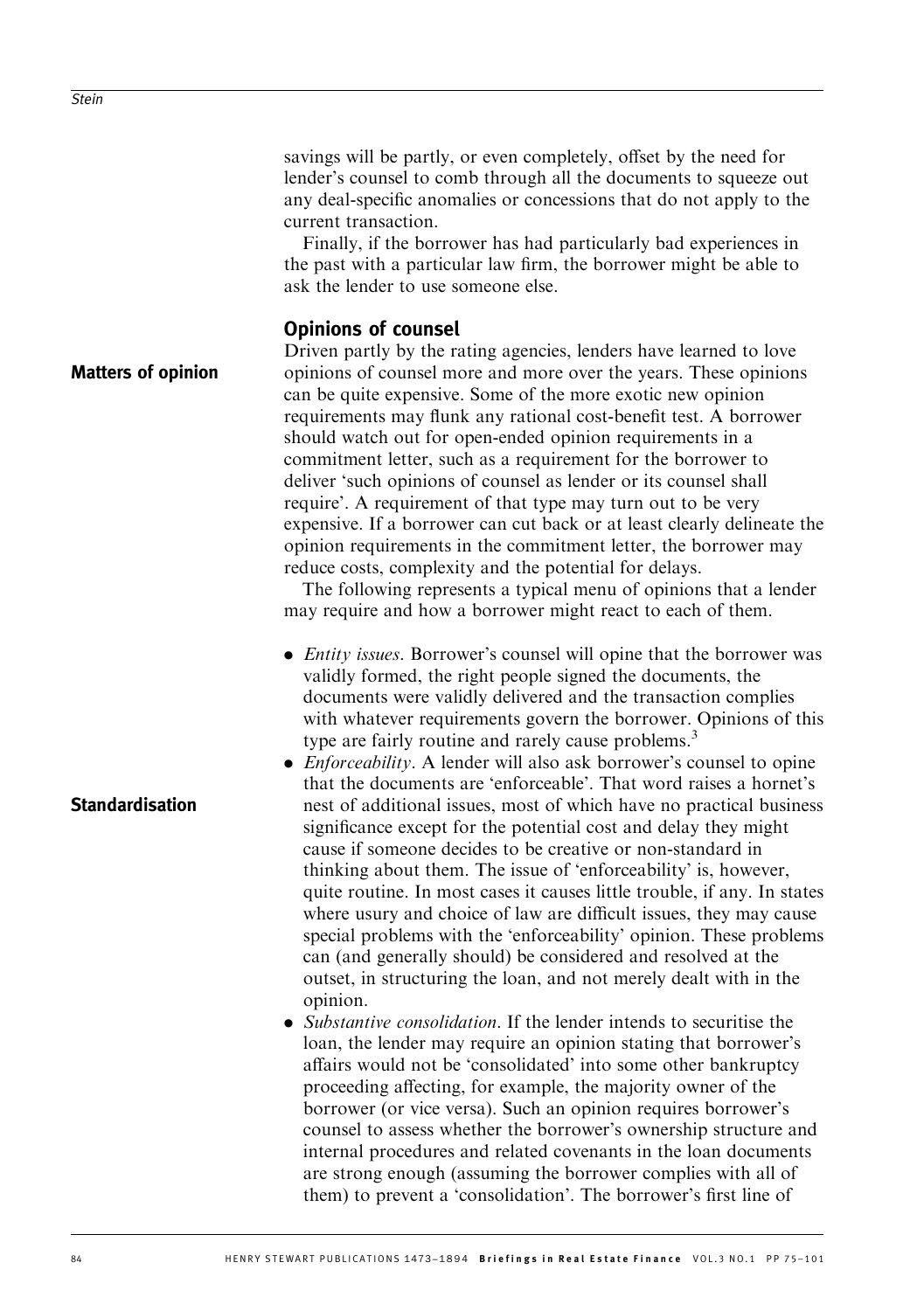defence against such opinions is to 'just say no'. If that fails, the borrower can try to limit the exact scope of the opinion — for example, that in a bankruptcy of a specific identified entity, a bankruptcy court 'should' not consolidate the assets and liabilities of the borrower.

- Structure-specific opinions. Occasionally, the entity structure of the borrower may lead the lender to require additional opinions to confirm that the entity structure works and does not create special bankruptcy risks or problems.
- . Personal property security interests. If the collateral for the loan will include substantial amounts of personal property (movables), and sometimes even if it does not, a lender may request opinions telling the lender it has good liens ('security interests') in that personal property. A borrower may feel these opinions incur expense and effort on an issue that lender's counsel can handle without the help of an opinion, or for which the lender does not really need whatever comfort an opinion can provide. Moreover, because there is no generally accepted standard as to when and whether a lender should obtain such opinions, a lender will not usually (except perhaps in the case of a hotel loan) suffer any great loss by going without.
- *State law*. If the loan is being closed in a state where lender's counsel does not practice, the lender may ask the borrower's counsel (or the lender's own special counsel) in that particular state to issue an opinion giving the lender assurances about the loan documents and the loan. These 'local counsel opinions' are not as standardised as some of the other opinions described above. They can cause a great deal of excitement if the lender insists that the opinion cover a wide scope of issues. It may be more efficient for the lender simply to engage its own counsel and obtain informal advice from that counsel, rather than require a full opinion of counsel. A borrower might also take the position that if a lender chooses to make loans in a particular state, that lender should go to the trouble of learning any special legal requirements in that state, without imposing on the borrower the extra burden of dealing with an extra set of counsel particularly for issues that are unique to the particular lender rather than the loan, such as requirements to qualify to do business.
	- Zoning and code compliance. A lender will want to know that the mortgaged property complies with zoning and other laws. One way to obtain that comfort is through an opinion of counsel, but that solution is usually more expensive and less meaningful than other ways to cover these issues, such as a certificate from a qualified engineer or consultant.
	- General compliance with law. Occasionally a lender will request an opinion that a borrower complies with law, generally. Such opinions are of limitless scope and most borrowers' counsel will refuse to provide them.

State law

Zoning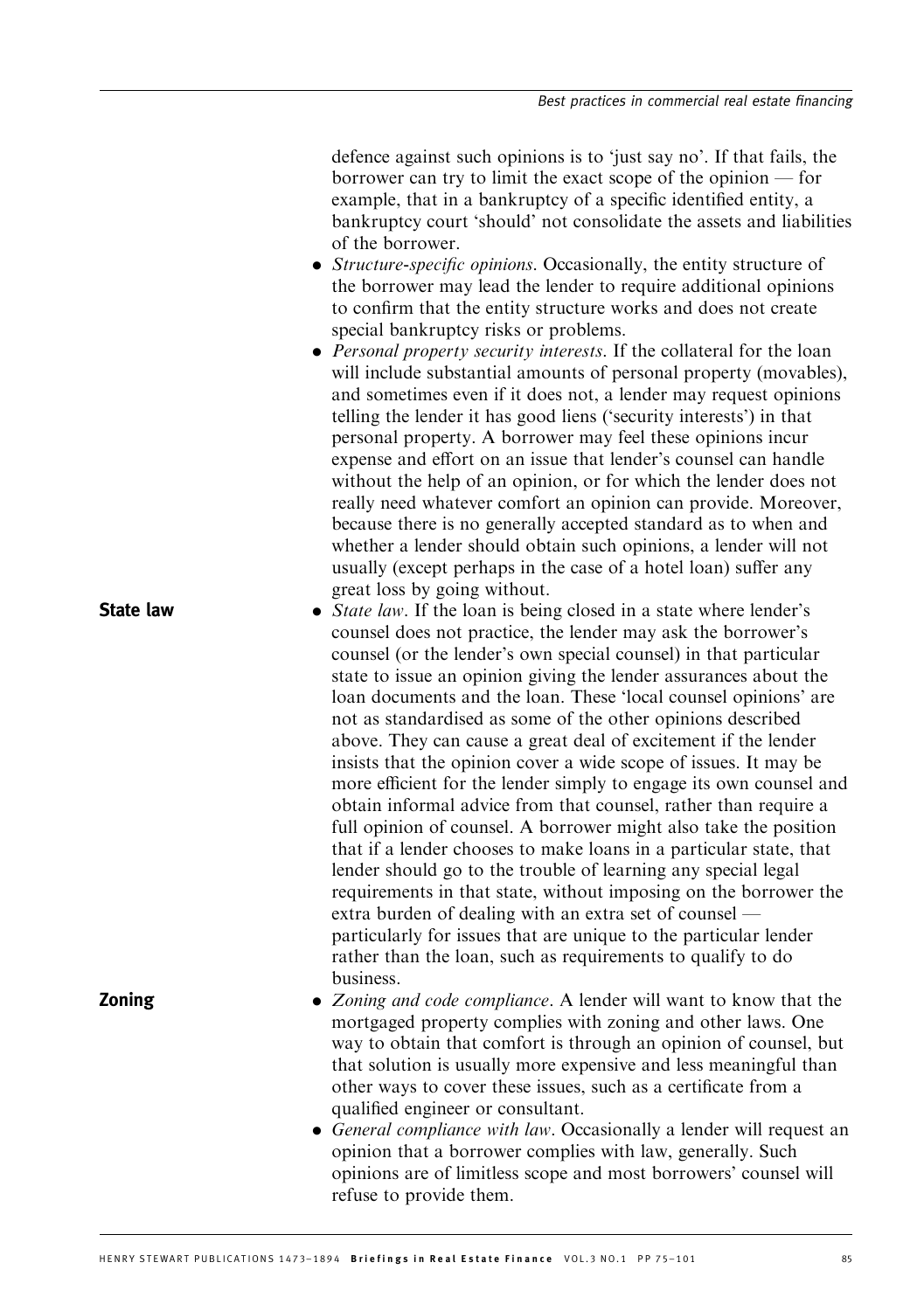A borrower should try to delineate in the commitment letter exactly what opinions the lender will require, in an attempt to minimise the requirements as much as possible. Also, if the borrower foresees any possible issue regarding the borrower's choice of counsel to issue the various opinions, the borrower should try to resolve it in the commitment letter. The borrower may want to attach a form of the required opinion to the commitment letter, although this is relatively unusual.

#### Space leases

Today's lenders look primarily to rental income and hence to existing tenants and leases — both of which are, for the most part, usually beyond the borrower's control at the time of any particular loan closing, because they have already been negotiated and signed. If any major leases are highly tenant-oriented or otherwise potentially objectionable, the borrower might want to have the lender sign off on them as part of the commitment letter. (The last thing a borrower wants to hear about is the 'lease amendment' that lender's counsel thinks the borrower should go out and get for the closing.)

If the commitment letter contemplates that the lender will review, approve and validate the borrower's rental stream at the time of the closing, then the borrower and its counsel should give some thought to any elements of that rental stream that may create trouble. For example, a tenant in bankruptcy (or heading that way) will probably create a problem, as may seasonal income from the company that has sold Christmas trees in the parking lot every year for the last 15 years but has no lease. A borrower may want to have the lender preapprove these elements of the rental stream as part of the commitment letter, rather than have to deal with issues in the closing process or at closing. This is also the stage at which to try to limit the lender's requirements regarding delivery of tenant estoppel certificates and non-disturbance agreements.

As a starting position, for example, the borrower might consider trying to eliminate any requirement for non-disturbance agreements,<sup>4</sup> under the theory that non-disturbance agreements are more trouble than they are worth. A strong borrower, with a high quality property and a low loan-to-value ratio, may succeed in this request. As another basis to persuade a lender to do away with nondisturbance agreements, the borrower may offer a creditworthy guaranty of at least some of the risks from which a non-disturbance agreement is intended to protect the lender.

As a more typical treatment of this issue, the borrower might be able to persuade the lender to agree in the commitment letter that the borrower needs to obtain non-disturbance agreements and estoppel certificates from only specified major tenants and tenants collectively occupying a specified percentage of space in the mortgaged property. If the borrower cannot reach that level of deliveries, then the borrower should try to build in a 'fallback' measure, such as the right to deliver so-called 'landlord estoppel

Importance of rental income

Rental stream preapproval

Non-disturbance agreements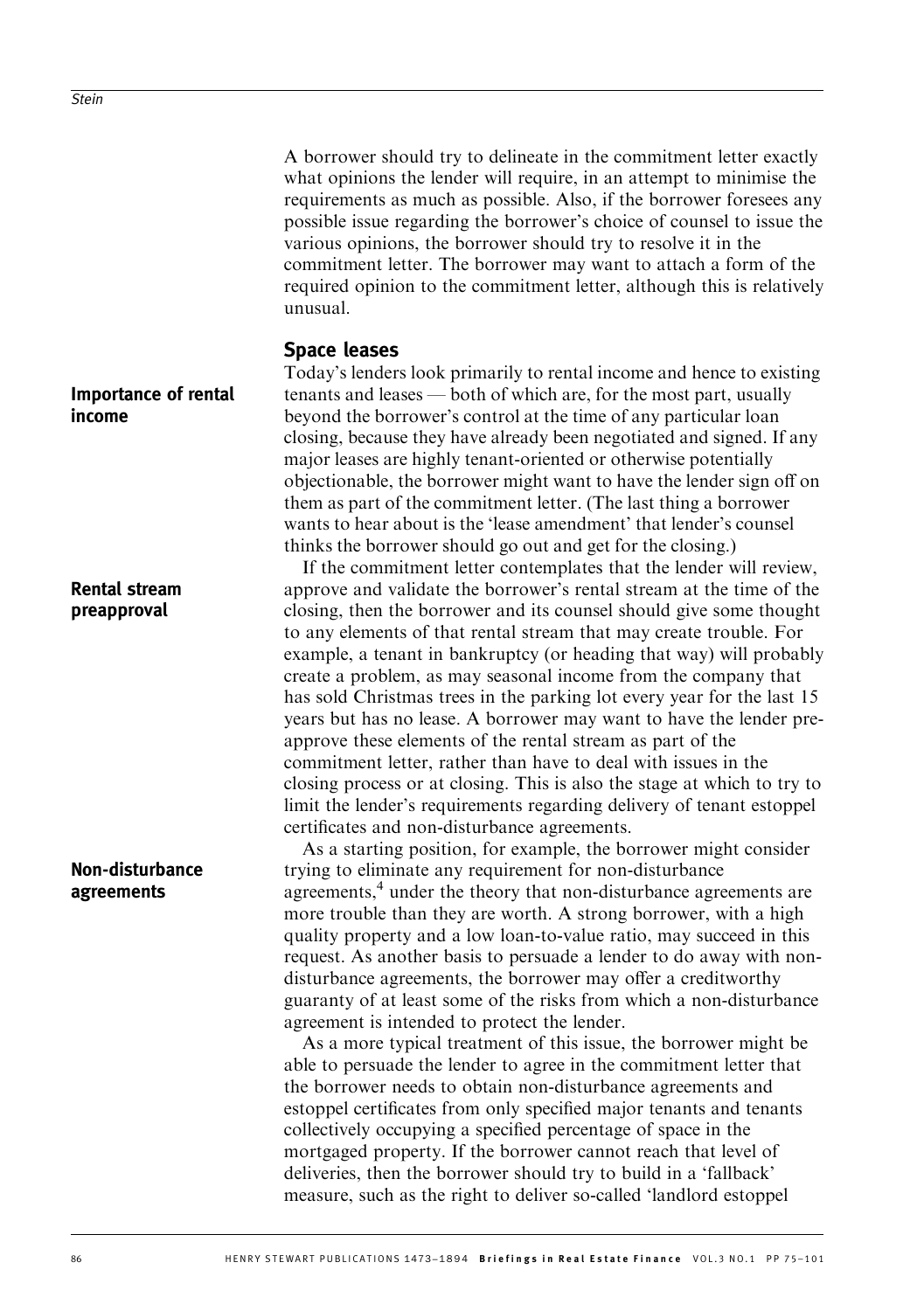certificates', in which the landlord certifies the same facts that the tenant would have certified. $5$ 

To the extent that existing leases require tenants only to enter into a particular form of estoppel certificate or non-disturbance agreement, the borrower will often ask the lender to agree (in the commitment letter) to accept those documents. Similarly, if tenants have previously delivered particular forms of these documents to other institutional lenders that previously financed the property, the borrower might ask today's lender to agree to accept documents in the same form.

For chain store tenants, the borrower might be able to persuade the lender to agree to use a form of non-disturbance agreement that the lender previously negotiated with the same tenant at some other location. Virtually every major institutional lender, for example, has negotiated non-disturbance agreements with Gap, and can simplify the next such negotiation by copying the results of the last one.

Finally, if any leases require the landlord to obtain nondisturbance agreements from future lenders, the borrower should ask the lender to agree, in the commitment letter, to comply with those requirements. The borrower may want the lender to agree to sign these documents at the closing or within a short time thereafter, as following through on such agreements often falls to the bottom of the lender's pile after closing. Tenants that deliver such agreements also sometimes impose such requirements. To the extent that the lender expects more than the tenants must provide, the borrower may set itself up for an awkward and difficult closing. Lease requirements

> If the lender specifies the form of non-disturbance agreement that the borrower must obtain from tenants, then the borrower will want to make sure that the non-disturbance agreement does not disrupt the relationship between the borrower and its tenants. For example, if the borrower negotiates a right to amend leases in certain ways without the lender's consent, the borrower should not agree to obtain a non-disturbance agreement that would take away that right by requiring the lender's consent to every lease amendment. Although a non-disturbance agreement is largely a document between a lender and a tenant, the borrower needs to pay attention to what it says.

#### Single-purpose entities

The lender may want the borrower to form a new 'single-purpose entity' to hold the property, or rewrite the organisational documents for the existing property ownership entity, particularly if the lender plans to securitise the loan. Although any such requirement in and of itself usually creates no significant problems for a borrower, a borrower and its counsel may want to give some thought to unexpected consequences and issues. They may want, for example, to consider the answers to the following questions:

. Minority investors. Does the borrower include limited partners or

Pre-approval of documents

Preserving flexibility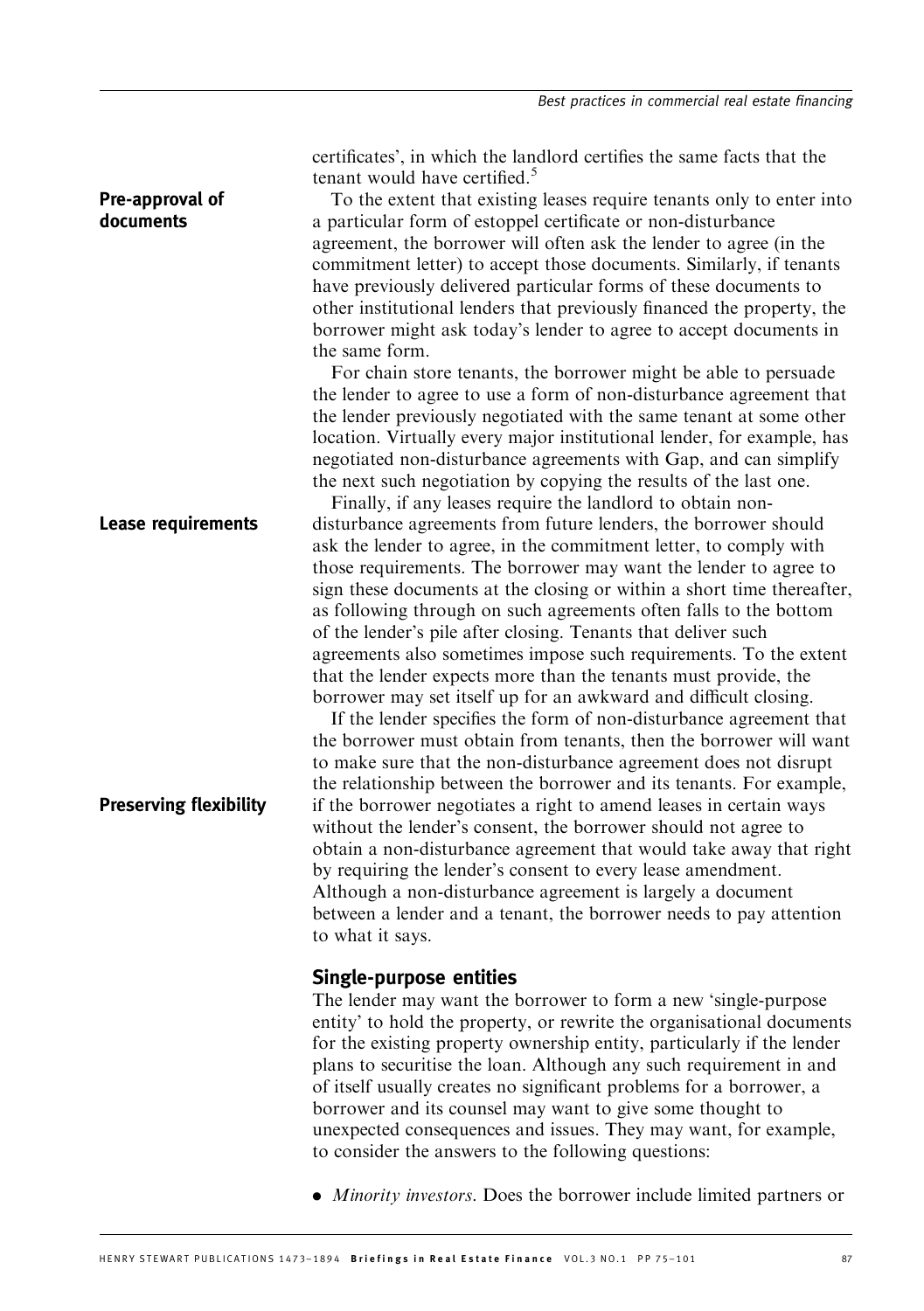# Practical issues for single-purpose entities

other minority investors, whose cooperation the borrower will need in order to form a new entity or modify the existing entity documents to meet the lender's requirements? Will such cooperation be forthcoming?

- *Transfer taxes*. Will the borrower incur transfer taxes or other significant expenses by moving the mortgaged property from the existing ownership entity into a newly formed 'single-purpose entity'?
- Other tax issues. Will the change create issues under any real estate tax abatements or trigger a real estate tax reassessment? Will the change create income tax issues?
- . Approvals. Will the change require any third-party approvals or notices?
- *Independent director*. If the lender requires not only a singlepurpose entity but also an 'independent director', what will that cost and how much bother will it cause?
- . Future funding. If the borrower is a single-purpose entity, will it be able to borrow on an unsecured basis from its principals if necessary for future capital projects, leasing expenses or to cover losses? Does the borrower anticipate any possible need to incur additional debt?
- Tax returns. Will the borrower have to file separate tax returns? Will that work? Perhaps not, if the borrower files consolidated returns with other entities or to the extent that the applicable tax laws disregard a single member limited liability company. In that event, the borrower may not want the loan documents to require separate filings. It may prefer to be able to file consolidated or combined returns, with a footnote somewhere in the return indicating that the borrower is a legally separate entity.
- Other. Does the borrower have any other plans or strategies that might argue against the use of a 'single-purpose entity'?
- Reality. Do the single-purpose-entity covenants in the loan documents track the actual manner in which this borrower will conduct its business? Those covenants typically go far beyond what would be minimally necessary to prevent 'substantive consolidation'. (A borrower might regard these covenants as the loan documentation equivalent to using a laser-guided nuclearpowered rocket to eliminate a nearby sleeping flea that is already on life support.) If a lender agrees to some level of flexibility in the single-purpose-entity covenants, the borrower can argue that the likelihood of a 'substantive consolidation' will still remain asymptotically close to zero. If the borrower anticipates it will need to incur some indebtedness or obligations, the loan documents should allow for it. Also, should the borrower not be able to incur obligations related to the property and the closing, such as indemnifications given to the title insurance company? In their endless beefing up of single-purpose-entity covenants, securitised lenders and the rating agencies that guide them may prohibit activities that overlap the actual reasonable business

#### Borrower's business practices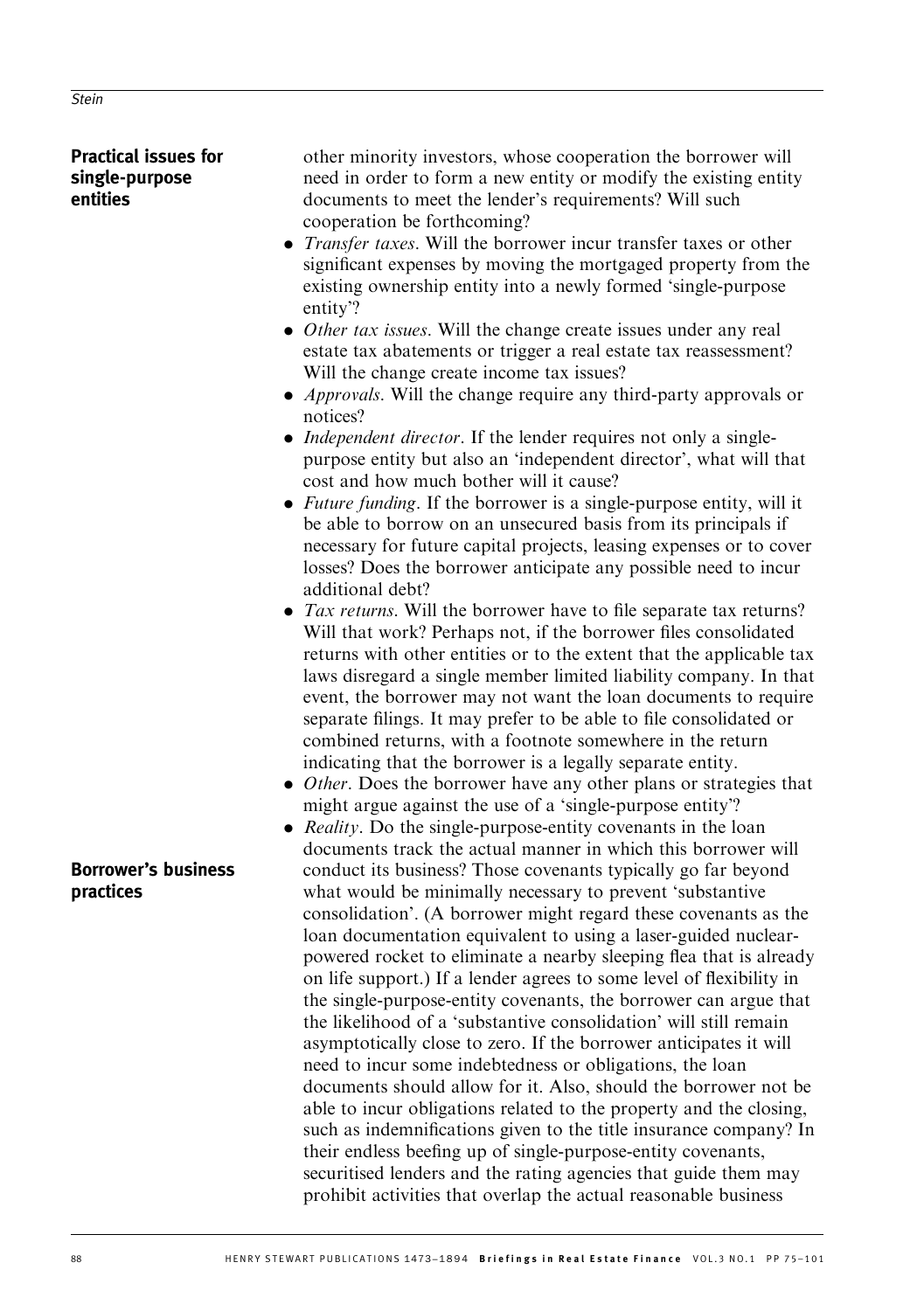practices of borrowers, prohibitions that are probably not necessary to prevent substantive consolidation.

To the extent that the answers to these questions argue against creating a new 'perfect' single-purpose entity, formed at the closing under documents that embody every possible 'single-purpose-entity' restriction known to real estate lawyers, a borrower may want to try to persuade the lender to accept something less than such an entity.

Because lenders will often ask that any violation of the 'singlepurpose-entity' covenants automatically triggers personal liability under any guaranty of non-recourse carveouts, it becomes all the more important for a borrower to consider and understand the exact scope of these covenants. As a particularly worrisome example, if the borrower covenants to maintain a particular level of capital — eg sufficient capital for its anticipated business activities — or covenants to remain solvent, then such a covenant when coupled with a non-recourse carveout guaranty could convert a nonrecourse loan into a loan with full recourse to whoever has guarantied the non-recourse carveouts.

# Tax and insurance escrows

More loans than ever require monthly escrows for taxes and insurance — a procedure that creates extra work, extra potential for mistakes and negative arbitrage for the borrower, all premised on doubt that the borrower will pay the most basic costs of ownership when due. A borrower faced with a request for tax and insurance escrows may want to consider the following responses.

- *No escrows*. A borrower may try to persuade the lender not to require such escrows unless an 'Event of Default' has occurred at which point, of course, the lender also has the option to accelerate the entire loan (and, from the lender's perspective, the horse is already out of the barn door). Nevertheless, lenders are often willing to agree, particularly at the commitment letter stage, to waive tax and insurance escrows so long as no Event of Default exists. The borrower's argument to waive escrows is particularly compelling to the extent that taxes and insurance costs are passed through to tenants (especially creditworthy tenants), under leases that only require annual or semi-annual payments when taxes are due.
- . Personal guaranty? As a fallback position, a borrower may be able to persuade a lender to drop these escrows by offering, for example, a limited personal guaranty that the borrower will apply any cash flow first to pay taxes and insurance when due. Many borrowers refuse to provide personal guaranties of any kind under any circumstances, though. On the other hand, a limited personal guaranty of this type tracks the liability that the principal would already incur under a typical 'carveout guaranty'.

# Unexpected personal liability

Basic costs of ownership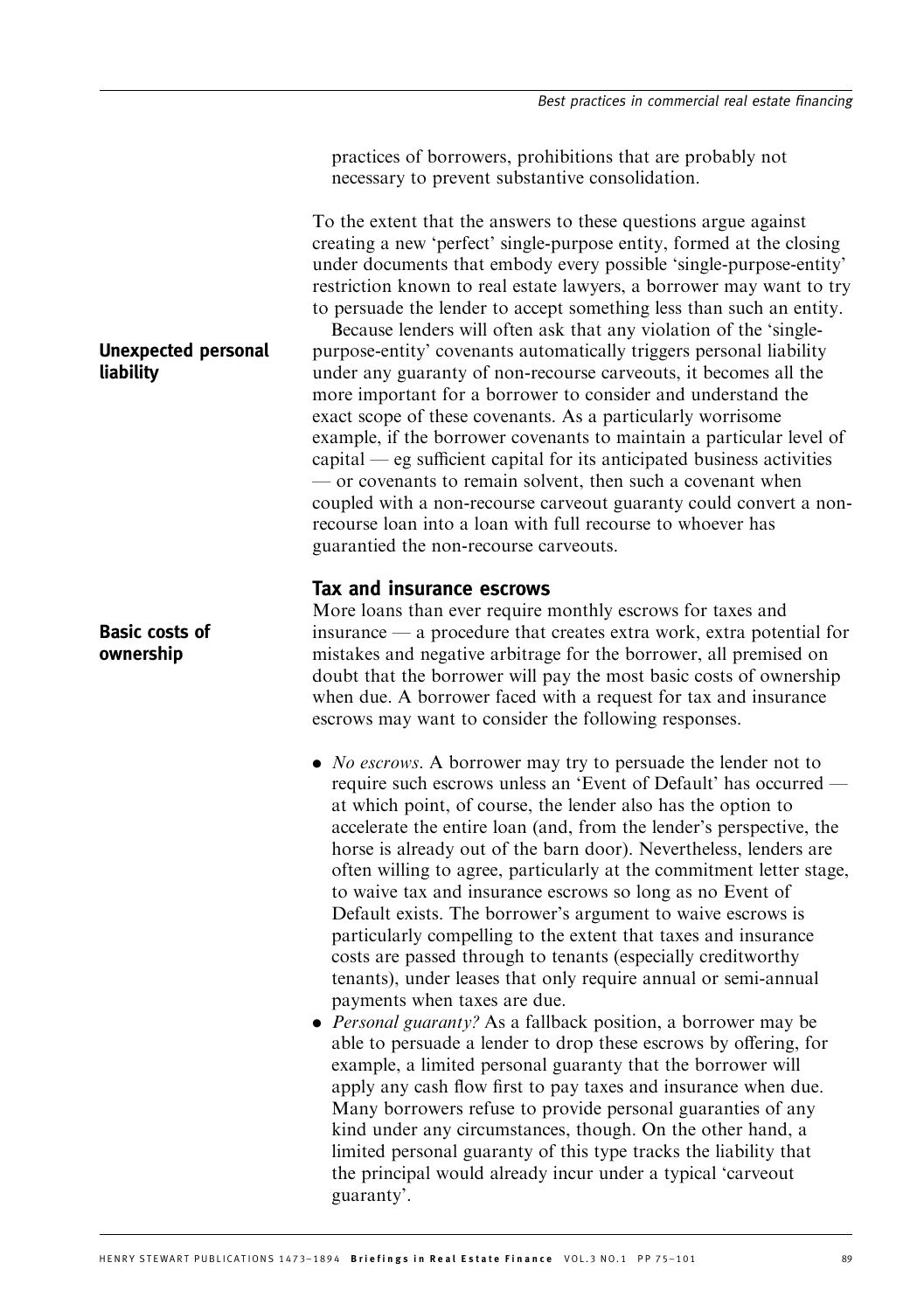Timing and administration of escrows

# Reserve requirements

- . Interest/investment. If the borrower cannot avoid tax and insurance escrows, the borrower will at least want to assure that they bear interest or, if the numbers are substantial, can be invested in low-risk short-term investments. In either event, the borrower will want to receive the interest or earnings, or at least assure they are added to the principal of the account.
- Seasonality. If the borrower's income varies seasonally, such as in a hotel, the borrower may want to adjust escrow deposits to reflect that seasonality. A borrower may be more likely to make this suggestion when the seasonality would tend to defer rather than accelerate escrow deposits.
- Administration. A borrower stuck with a tax and insurance escrow will want to assure that the escrow is being properly administered and the taxes and insurance premiums are in fact being paid. Towards that end, the borrower may ask the lender to provide copies of receipts for payment or paid bills. If any bills may be paid in instalments, the borrower will typically want the lender to agree to do so  $-$  and not necessarily on the due date, but instead on the last date payable without penalty or other risk.

# Other reserves

A borrower will want to define as early as possible the scope of any other reserves that the lender will require the borrower to maintain — such as a monthly reserve for capital expenditures, re-leasing costs or for particular categories of necessary (or possibly necessary) work. In many cases, however, the lender will refuse to commit itself until it has completed its due diligence about the property.

If a borrower can foresee a request for a particular type of reserve — such as a re-leasing reserve — the borrower may want to raise the issue proactively and confirm in the commitment letter that no such reserve will be required for any lease whose remaining term exceeds a certain threshold or where the tenant satisfies certain credit standards.

Whatever the magnitude of the reserves, the borrower will probably want the right to invest them in a particular way. The borrower will want to make the conditions and procedures for the release of reserves to be as simple as possible and the permitted uses of reserves as broad as possible.

If the borrower's needs change — for example, the borrower can avoid renovating the lobby because a new tenant of the entire building does not care about the lobby — then the borrower may want the right to reallocate unnecessary funds to other reserve accounts, or have those excess funds released to the borrower.

# Insurance

Extra insurance

If the commitment letter and the loan documents will require more or better insurance than the borrower would typically expect to provide, this will in effect impose an extra cost on the financing. The borrower should identify the lender's specific insurance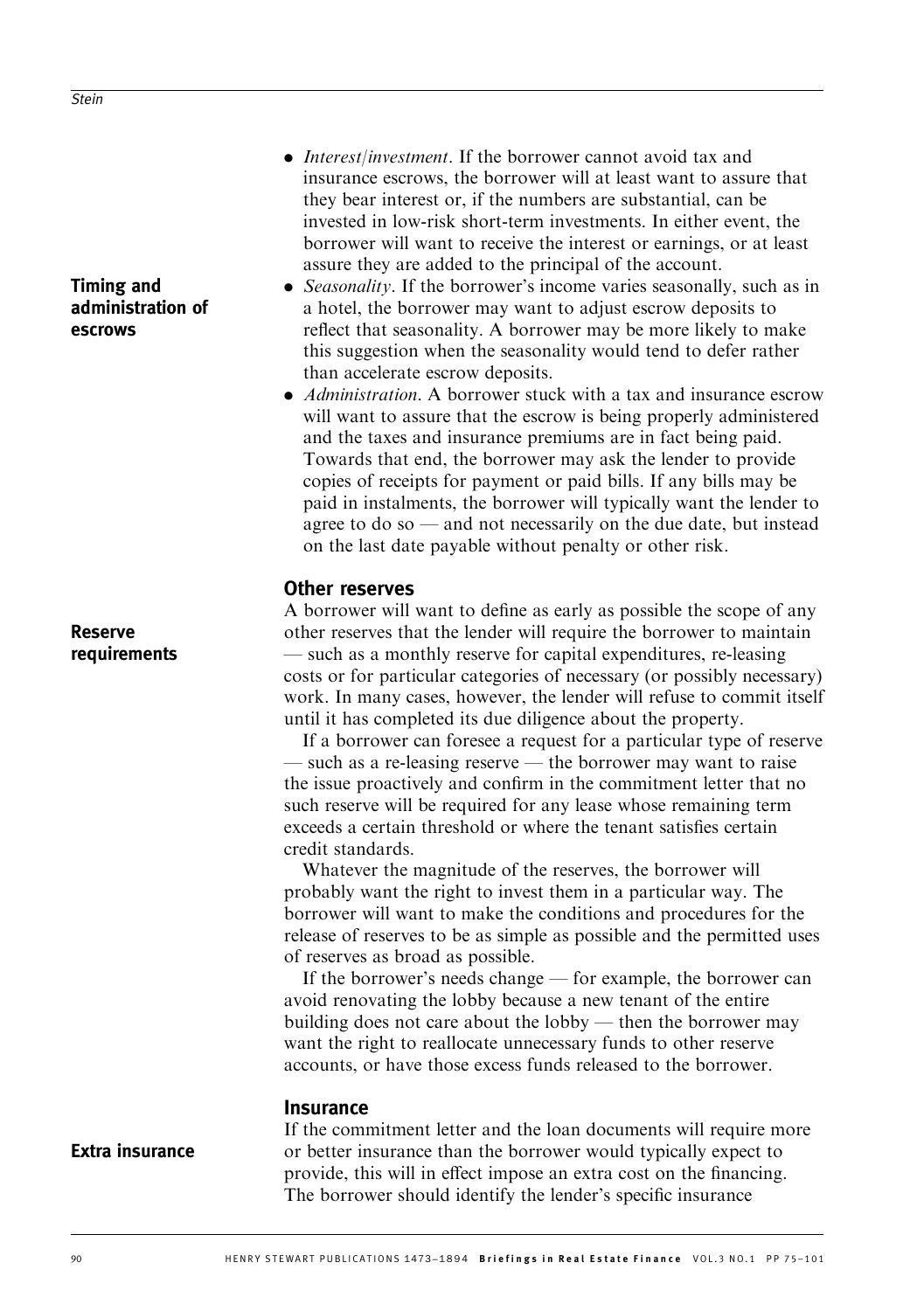requirements, compare those requirements against the borrower's regular practices, and try to cut back on any that seem too costly.

The following are some common examples of extra insurance requirements that lenders impose, each of which can either cost more money or require more work:

- *Rating.* A minimum required rating for the insurance carrier, higher than the borrower would otherwise expect to obtain;
- . Deductible. A maximum deductible amount, lower than what the borrower would otherwise expect to obtain;
- *Cash flow coverage*. Extended coverage periods for business interruption or rent insurance, such as 18 months when the borrower would otherwise maintain 12 months of coverage;
- Flood. Flood insurance coverage requirements that go beyond the low-cost insurance that the federal flood insurance programme offers;
- *Earthquake*. Requirements to maintain earthquake insurance;
- Liability. Coverage amounts for liability coverage beyond what the borrower would otherwise provide;
- . Future changes. Possible future changes in insurance requirements, particularly if not constrained by 'reasonableness' or a comparison with current standards for comparable properties in the same general area;
- *Closing documents*. Requirements to deliver a 'certified copy' of the policy, as opposed to merely a certificate of insurance; and
- *Terrorism coverage*. Insurance against terrorism risks in excess of what the borrower would otherwise obtain.

In addition to trimming back requirements like those suggested above, a borrower may also want to request the following changes in the insurance provisions of the loan documents:

- *Blanket insurance*. A borrower may want the right to provide any required insurance in the form of a 'blanket' policy for multiple properties. In this case, the borrower will not be able to 'assign' the entire policy to the lender, but can usually obtain a certificate of insurance and satisfy other common and reasonable requirements that adequately protect a lender.
- . Insurance under leases. Major leases may require the tenants to provide insurance coverage that a loan would require a borrower to provide. In such cases, the borrower will want to confirm that the tenant-provided insurance meets the requirements of the loan documents, or that the lender will overlook any differences. As a mechanical matter, the borrower will need to obtain from the tenant's insurance broker (or insurance department) whatever evidence of insurance the lender requires for closing. This process will not necessarily be easy or quick.
- Unobtainable insurance. If insurance markets change and particular insurance is unobtainable (or not available at a

# Extra cost of work

Coordination with leases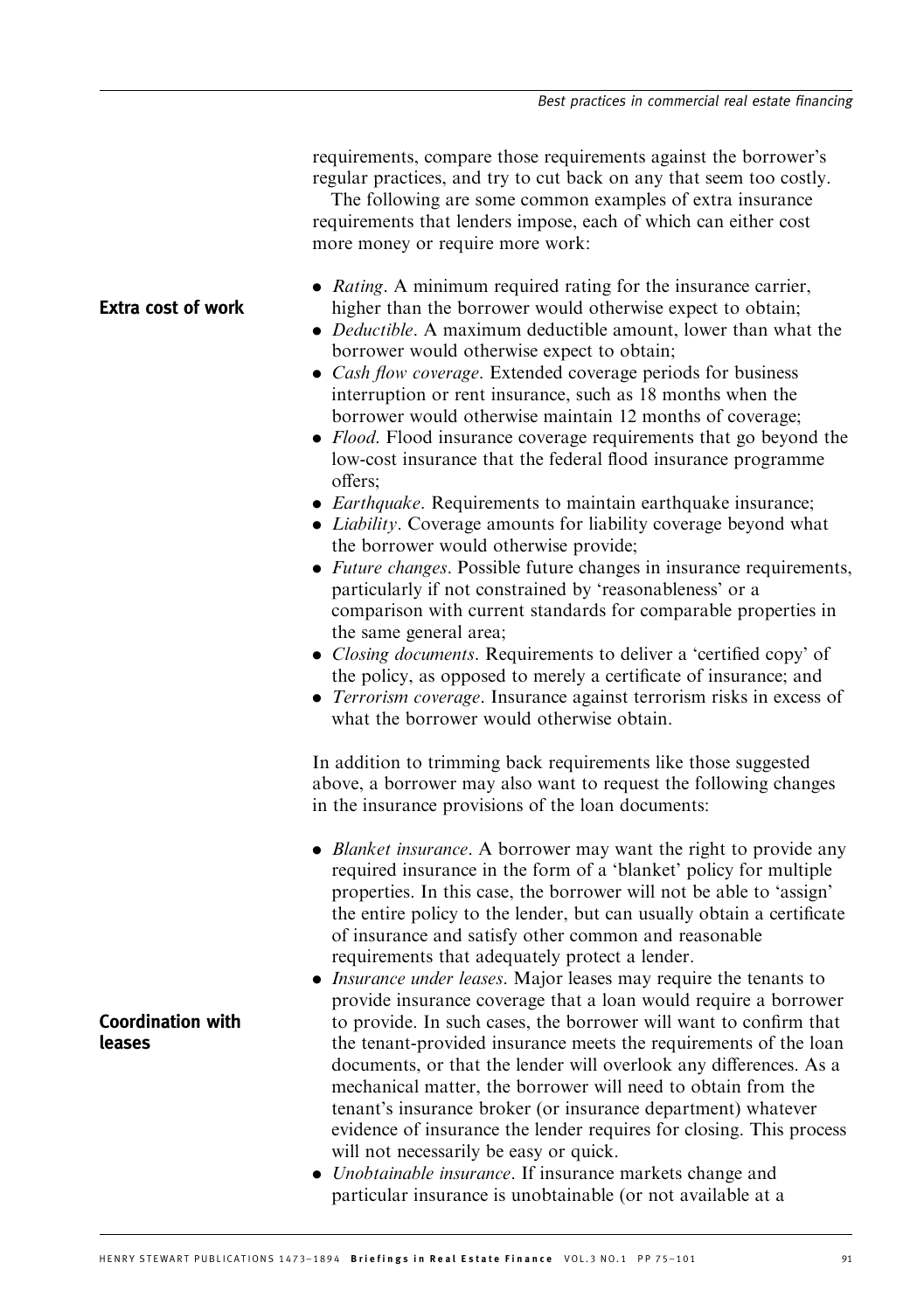|                                         | 'commercially reasonable' price), a borrower may want the right<br>to suspend its obligation to provide that particular insurance. If a<br>lender is willing to accept that proposition, the lender would<br>probably insist that it apply only to 'secondary' insurance<br>coverages — not to basic property insurance coverage.<br>• Notice before force-placement. Standard loan documents allow the<br>lender to 'force-place' any required insurance that the borrower<br>fails to maintain. For exotic, unusual or controversial types of<br>insurance (for example, terrorism insurance), the borrower may<br>want substantial prior notice before the lender can take such an<br>action.<br>• <i>Original policy</i> . Particularly for a 'blanket' insurance policy, the<br>borrower will want to avoid delivering the original insurance<br>policy to the lender.                             |
|-----------------------------------------|---------------------------------------------------------------------------------------------------------------------------------------------------------------------------------------------------------------------------------------------------------------------------------------------------------------------------------------------------------------------------------------------------------------------------------------------------------------------------------------------------------------------------------------------------------------------------------------------------------------------------------------------------------------------------------------------------------------------------------------------------------------------------------------------------------------------------------------------------------------------------------------------------------|
| <b>Insurance advisers</b>               | In addition to negotiating specific changes in the insurance<br>provisions of the loan documents, a borrower and its counsel would<br>be well advised to ask the borrower's insurance advisers to review<br>the insurance requirements, to confirm they are acceptable, 'industry<br>standard' and consistent with the borrower's insurance programme.                                                                                                                                                                                                                                                                                                                                                                                                                                                                                                                                                  |
| <b>Restoration after</b><br>casualty    | <b>Casualty</b><br>If the building burns down or some other loss occurs, a borrower<br>will want the right to use insurance proceeds to rebuild, subject only<br>to typical and customary conditions that the borrower knows it will<br>be able to control. Lenders have become more accommodating on<br>this issue. A borrower can, at any stage in loan negotiations, go into<br>any level of detail about how the rebuilding process will work. This<br>is, however, one area where a broad-brush approach, something less<br>than absolute precision and certainty, will often suffice, even in the<br>final loan documents themselves. The borrower will want to make<br>absolutely clear, in any event, that the borrower does have the right<br>to rebuild subject to tolerable limitations and may want to raise the<br>following issues regarding restoration and casualty:                    |
| <b>Control of insurance</b><br>proceeds | • Adjustment. Particularly if no Event of Default has occurred, the<br>borrower will want to control the insurance adjustment process as<br>much as possible. Even if an Event of Default has occurred or the<br>loss exceeds a certain level, the borrower would like the lender to<br>agree to 'consult' with the borrower or with third-party experts<br>with whom the borrower is comfortable.<br>• Payment. If the loss is below a certain threshold, then the<br>borrower may want any insurance proceeds to be paid directly to<br>the borrower, so the borrower need not deal with a complex and<br>possibly cumbersome disbursement procedure under the loan<br>documents.<br>• <i>Restoration</i> . What conditions must the borrower satisfy in order<br>to restore? If the borrower can restore to the same physical<br>condition as before the casualty, does it make sense to require the |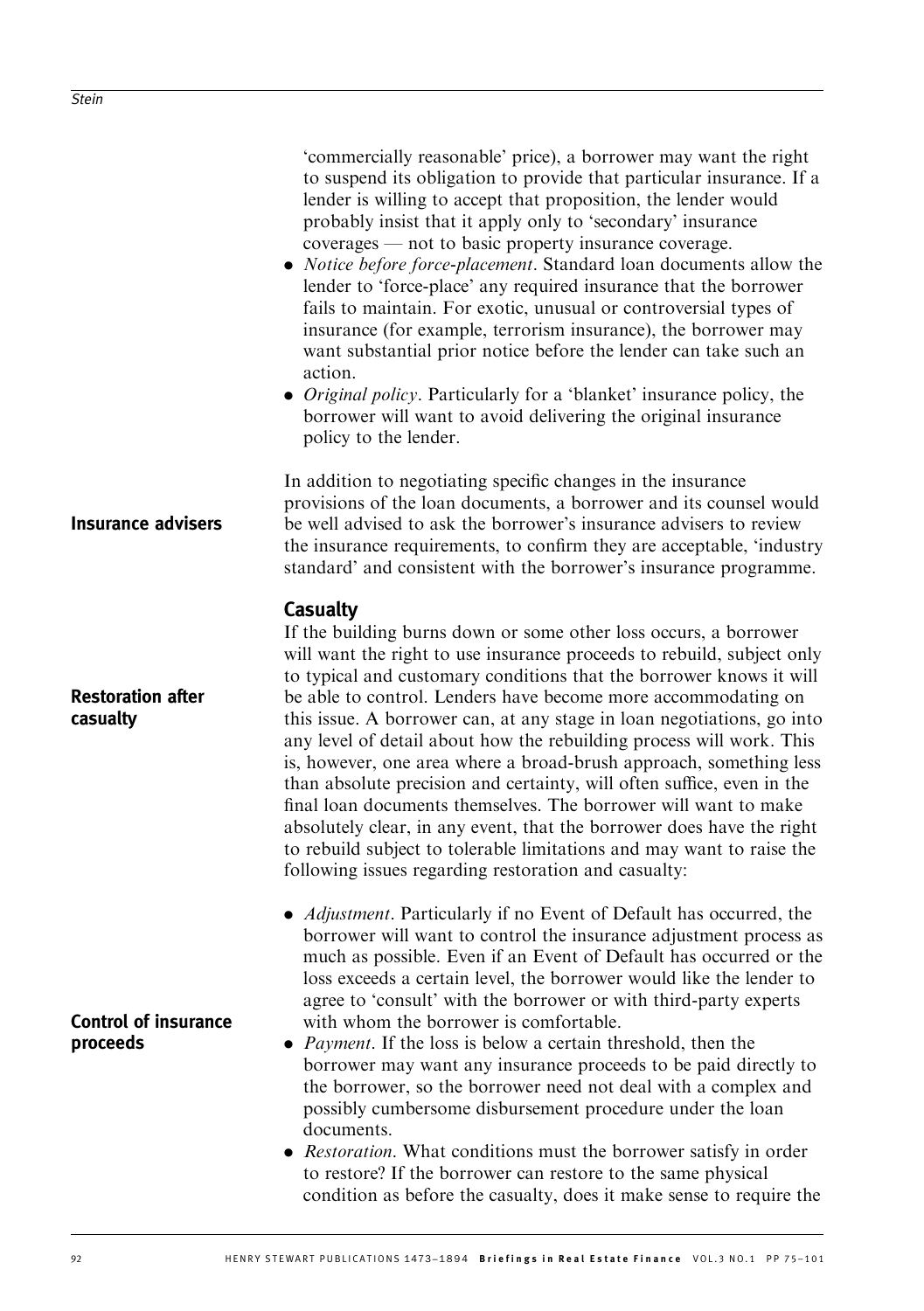| <b>Conditions to restore</b>      | borrower also to demonstrate a certain value after restoration?<br>After all, if the borrower completes restoration, the lender is fully<br>restored to the position it had before the casualty. On the other<br>hand, the casualty will probably lead to termination of most of<br>the leases in the building. The lender may therefore want the<br>borrower to demonstrate that it will achieve a certain level of<br>rental income after restoration.<br>• Personal liability. A borrower should try to negate any need to<br>deliver a bond or a personal guaranty as a condition to restoring<br>the mortgaged property.<br>• Leases. A borrower does not want to be in a position where the<br>leases require restoration but the loan documents do not allow it.<br>Furthermore, what if the leases give the tenant the right or<br>obligation to restore and the right to use insurance proceeds for<br>that purpose? The borrower needs to consider the answers to<br>these questions in negotiating the loan documents.<br>• <i>Excess proceeds</i> . If any insurance proceeds remain after<br>restoration — or after use of rent insurance to pay debt service<br>and operating expenses — the borrower would like to receive that<br>money free of any lender claims.<br>A borrower will typically be willing to accept limitations on the |
|-----------------------------------|---------------------------------------------------------------------------------------------------------------------------------------------------------------------------------------------------------------------------------------------------------------------------------------------------------------------------------------------------------------------------------------------------------------------------------------------------------------------------------------------------------------------------------------------------------------------------------------------------------------------------------------------------------------------------------------------------------------------------------------------------------------------------------------------------------------------------------------------------------------------------------------------------------------------------------------------------------------------------------------------------------------------------------------------------------------------------------------------------------------------------------------------------------------------------------------------------------------------------------------------------------------------------------------------------------------------------------------------------------|
| <b>Disbursement</b><br>procedures | right to rebuild, such as the following:<br>• <i>Control of proceeds</i> . The lender can control the insurance<br>proceeds, at least above a certain threshold.<br>• <i>Shortfall</i> . If any shortfall exists at any time $-$ ie if the cost to<br>restore at any time exceeds the remaining funds available — then<br>the borrower must deposit with the lender an amount equal to<br>that shortfall before any restoration begins.<br>• Disbursement procedures. Other disbursement procedures and<br>conditions like those of a construction loan, particularly a<br>requirement for progress disbursements rather than a single<br>disbursement at the end of restoration.<br>• Plans. The plans and specifications for restoration must comply<br>with law; must restore the entire building or its equivalent; and<br>may be subject to lender's approval, not to be unreasonably<br>withheld.                                                                                                                                                                                                                                                                                                                                                                                                                                                 |
|                                   | It is the author's opinion that issues of restoration and restoration<br>procedures consume far more time, effort and paper than they<br>justify. As long as the documents memorialise the basic point $-$ ie<br>the borrower will be allowed to rebuild $-$ a detailed treatment of<br>the topic seems unnecessary; others disagree. Recent events confirm<br>again that substantial casualties and insurance claims do occur.                                                                                                                                                                                                                                                                                                                                                                                                                                                                                                                                                                                                                                                                                                                                                                                                                                                                                                                         |
| <b>Rights to transfer</b>         | <b>Transfers</b><br>If a borrower will want the right, while the loan is outstanding, to<br>transfer the property or interests in the property-owning entity to a<br>third party, the time to raise this issue is in the commitment letter.                                                                                                                                                                                                                                                                                                                                                                                                                                                                                                                                                                                                                                                                                                                                                                                                                                                                                                                                                                                                                                                                                                             |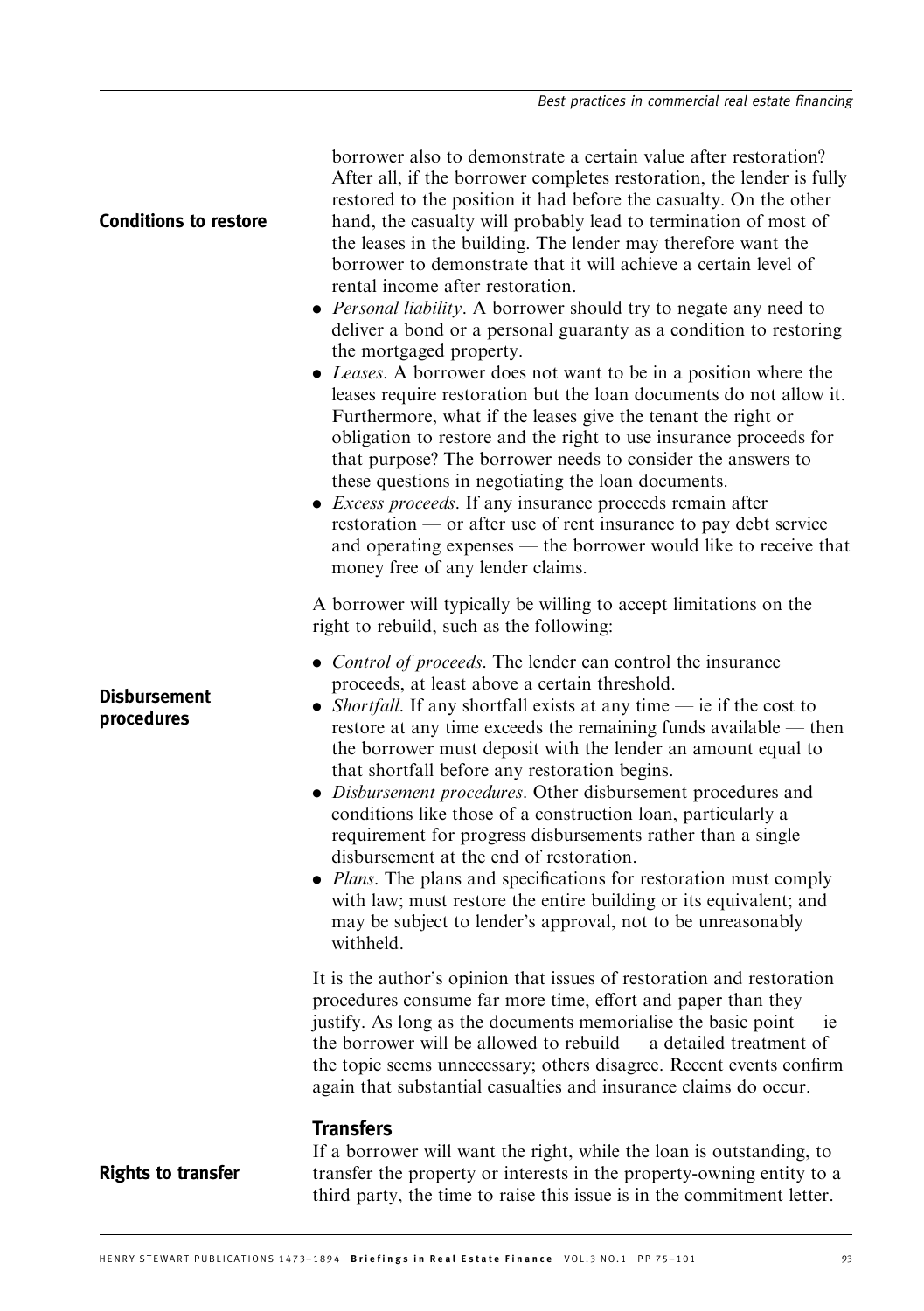Those issues, and any related fees and conditions, should be negotiated as early as possible. The importance and complexity of 'permitted transfers' will vary

depending on the structure and business agenda of the borrower. If the borrower consists of two or more separate groups, the interests of the varying groups may conflict on this issue. For example, the documents may give one group the right to buy out another group under certain circumstances. Whoever anticipates being the 'victim' of an involuntary transfer of this type may like the idea that the loan documents prohibit that particular transfer. Moreover, the likely 'victim' will often be the general partner or the managing member actually negotiating the loan documents. For example, the 'money' partner may have the right to replace the general partner if the investment fails to achieve certain threshold levels of profitability, but the first draft of the loan documents will probably prohibit such a change.

If a limited partner or passive investor cares about these issues, it may want its counsel to participate in the loan document negotiations or may want the borrower's organisational document to require that any loan documents track the treatment of these issues in the organisational document.

The following are some examples of transfer rights — both affecting the property and the equity within the borrower — that some or all investors in the borrower may care about and may want the loan documents to permit:

# Conflicting interests

Borrower's internal

structure

- *Change of management*. Do the borrower's limited partners or other passive investors have the right to replace the general partner or managing member?
- $\bullet$  Buy-sell right. Does the borrower's organisational agreement contain a buy-sell right? If so, the loan documents should allow any resulting transfer, regardless of who buys out whom.
- Permitted transfers. Are certain investors automatically permitted to make certain categories of transfers? Should the loan documents categorically allow transfers among the partners or members of the borrower, or to their affiliates? If not, what about transfers resulting from the exercise of a 'squeeze down' procedure within the borrowing entity? Furthermore, if an individual owns any of the borrower's equity, the borrower will want the right to make transfers within the family, for estate planning purposes or upon death.
- Securitisation. If a loan will be securitised, a borrower might ask for the right to consummate any transfer at all, provided that the relevant rating agencies issue a 'no-downgrade' letter, confirming that the transfer will not lead to any reduction in the rating of any securities issued pursuant to the securitisation.
- . Investment horizon. Does any investor group within the borrower have an investment strategy and time horizon that might require a sale of their interest before the maturity date of the loan?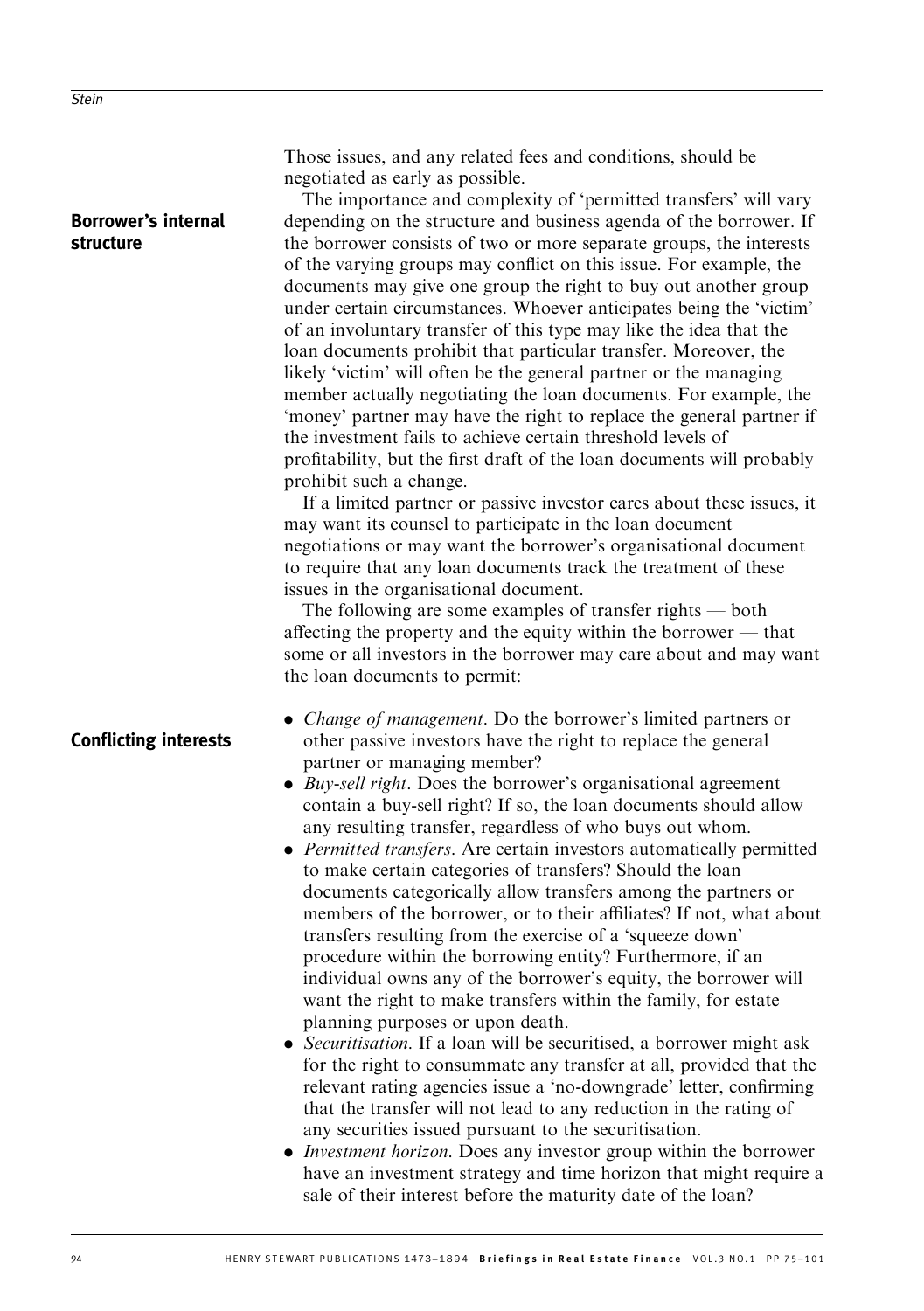- Forced sale. Do the organisational documents allow one party or another to force a sale of the property at some point?
- *Passive investors*. Does the borrower contain passive investors that should simply have the right to sell their interests to other passive investors? For example, if much of the equity is being sold through a 'syndication'-type investment structure, with numerous individual limited partners at some level of the ownership structure, the loan documents need to allow both the initial syndication sale and subsequent resales without limit. If the lender cannot live with the resulting uncertainty, it should not make the loan.
- Sale of property. Might the lender agree to allow a single sale of the property to a purchaser that satisfies certain objective criteria (or perhaps even subject to lender's approval, not to be unreasonably withheld), provided that the borrower pays an assumption fee (typically 1 per cent)? (Although such an assumption right is better than nothing at all, not every potential purchaser will find the package attractive. Also, the borrower will want to carve out transfers to affiliates and the like, as an exception to the fee.)
- Personal property. Does the borrower need some flexibility to deal with personal property (movables) included in the collateral? For example, the borrower might want the ability to enter into personal property leases or dispose of personal property that it no longer needs.

Lender education

If the answer to any of these questions is 'yes', the borrower — or at least certain groups within the borrower — will want to assure that the commitment letter and eventual loan documents address the topic in a favourable way.

These issues often require the borrower to 'educate' the lender about the borrower's ownership structure, business agenda and exit strategy. If the borrower fails to perform that education (as early as possible in the loan closing process), and does not negotiate appropriate concessions in the transfer restrictions, the borrower (or at least some of its investors) may find that the loan documents take away benefits and flexibility that were probably hard fought in the borrower's organisational documents and frustrate the borrower's fundamental business strategy.

These 'transfer' restrictions and permitted transfers become more important to the extent that the loan documents prohibit prepayment. A borrower may sometimes ask a lender to agree that if the borrower ever proposes a transfer, and the lender disapproves it, then it will have the right for a certain period to prepay the loan with no prepayment premium.

# Non-recourse/carveout liability

For any non-recourse financing, a borrower should not settle for a reference to 'customary carveouts' in the commitment letter.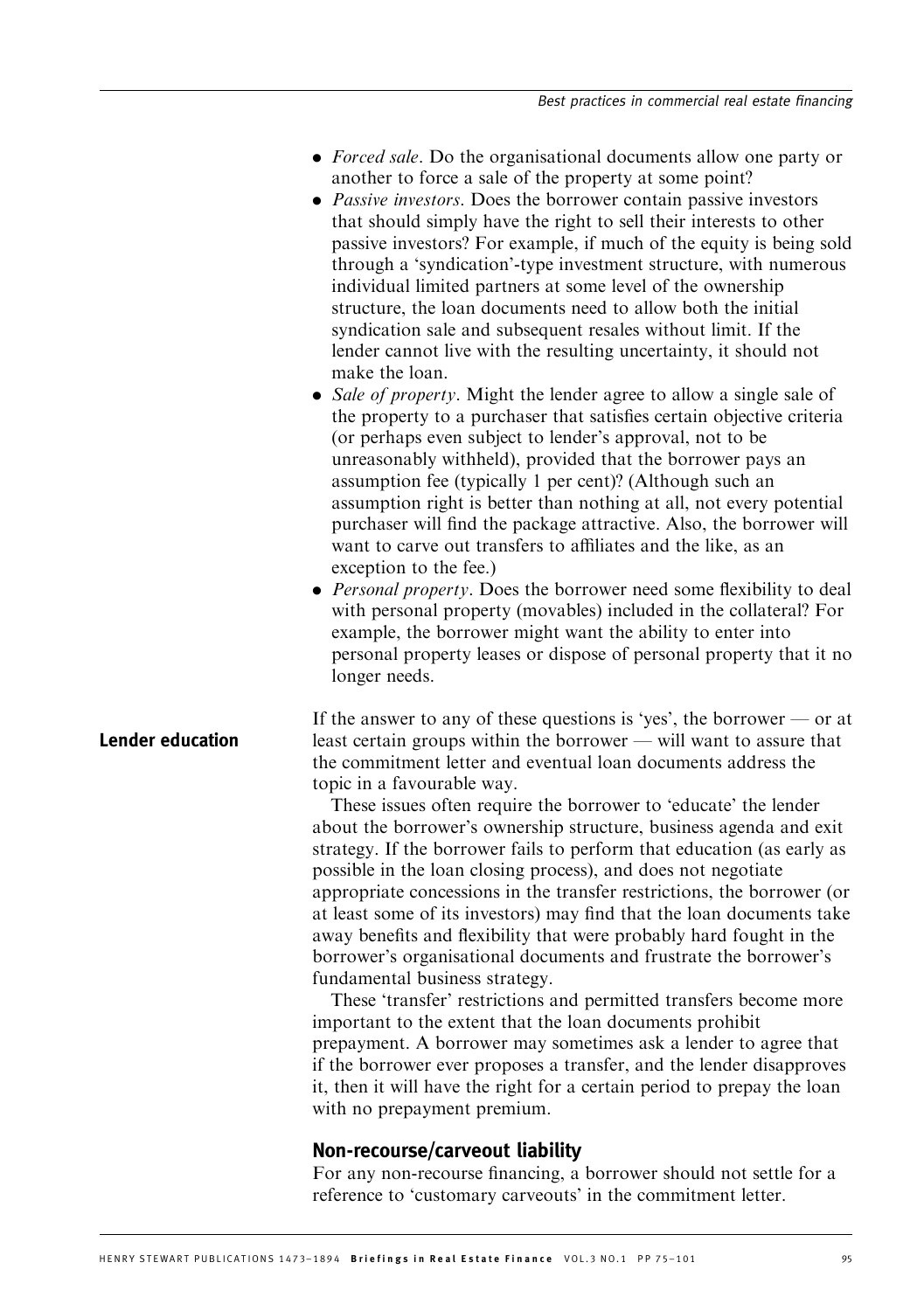# Limiting personal liability

Instead, the borrower should try to define exactly what those carveouts are, and try to assure that no one has any liability for them except the borrower itself. The borrower and its counsel would be well advised to attach the actual text of the non-recourse carveouts to the commitment letter or application.

Although the subject of non-recourse carveouts can be analysed in depth to any degree, this paper seeks only to set forth a few general principles that borrowers should typically consider. In the area of non-recourse carveouts, those general principles include the following:

- *Control*. Try to avoid incurring recourse liability for anything the borrower cannot control, although a lender will probably reject this position at least as it relates to environmental liability.
- *Multiple principals*. If multiple principals have assumed recourse liability for the non-recourse 'carveouts', each should try to limit its liability solely to problems or issues it caused, for two reasons. First, each principal should (as noted above) hesitate to assume liability for anything it did not cause and hence could not control. Secondly, issues of fault, causation and blame will complicate and prolong any litigation in which the lender actually tries to enforce the non-recourse carveouts against any principals.
- Carveouts to the carveouts. In general, a borrower should try to negate any 'carveout' liability that might otherwise arise, if a particular problem or issue: (a) arose from a lack of net operating income; (b) did not cause a materially adverse problem for the lender, the property or the loan; (c) can be blamed on anyone except the borrower and its principals; or (d) was not intentionally caused by the borrower. Each of these 'carveouts' to the 'carveouts' makes some logical sense and has the added advantage (to a borrower and its principals) of creating factual issues that will complicate and slow down any litigation, hence creating leverage.
- . Notice and opportunity to cure. A borrower will want to confirm that no carveout liability can arise unless the lender gives the borrower — and any individual that guaranties the non-recourse carveouts — reasonable notice and opportunity to cure.
- . Market standards. Lenders can always identify great new nonrecourse carveouts almost without end. But other borrowers and lenders have already walked down these paths and resolved these issues in ways that borrowers generally accept or at least tolerate. A borrower and its counsel should try to persuade the lender to accept 'market standard' non-recourse carveouts based on the argument that this is how everyone else closes loans, even if a thoughtful lender can find some basis for improvement.
- Scope of liability. Many non-recourse carveouts poorly define just how much liability a borrower or its principals will incur under any particular carveout. Depending on the wording of the particular non-recourse clause, a borrower may appreciate this

# Placing blame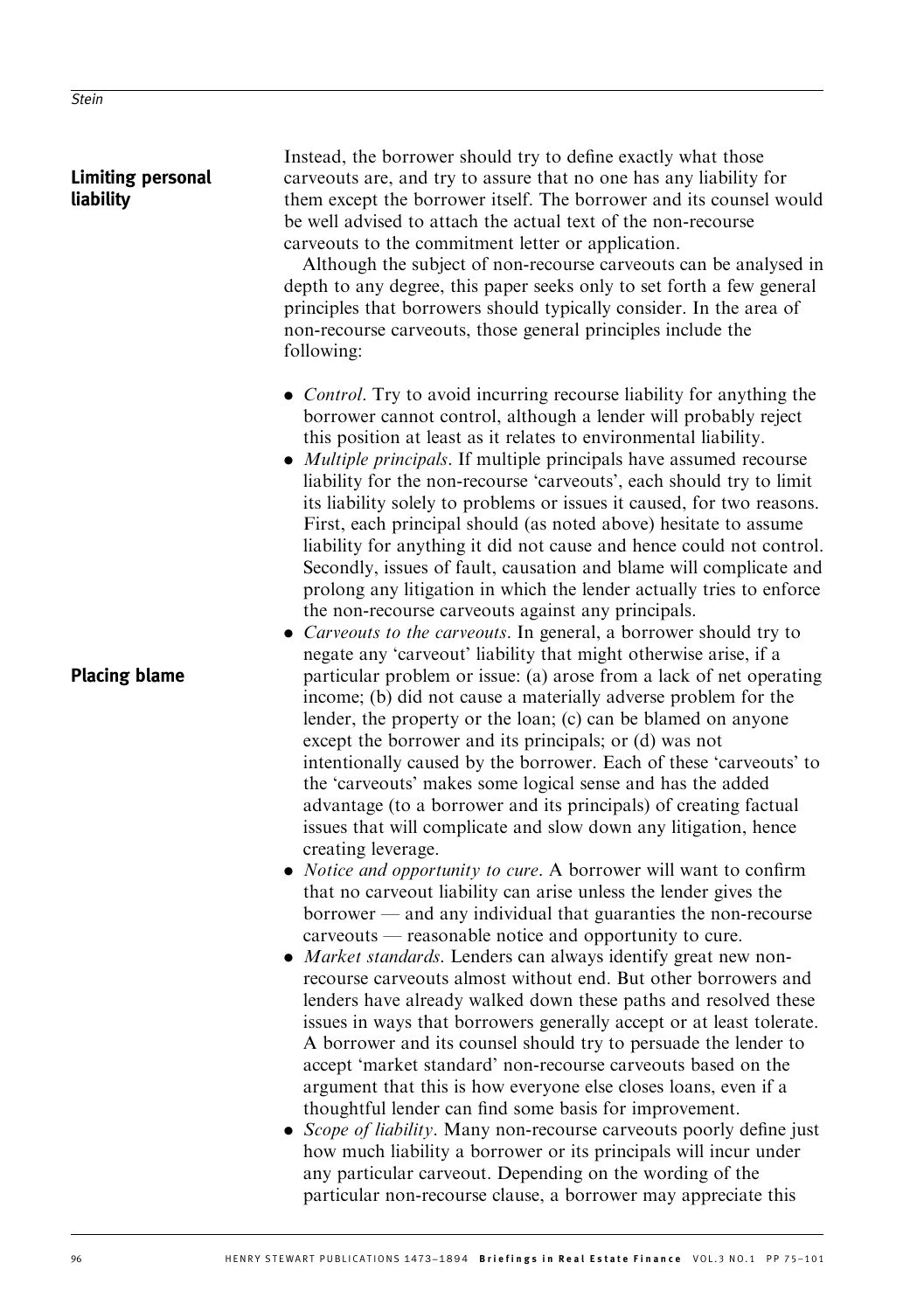vagueness, as it will create issues and delay in litigation. If, however, the language might reasonably be read to make the borrower or its principals liable for the entire loan under circumstances where the liability should cover only a particular loss, the borrower and its counsel may want to negotiate back the carveouts accordingly.

• Five-letter words. A borrower will typically want to avoid recourse liability for open-ended concepts like 'fraud' or 'waste'. Each of these words is a grain of sand around which creative lender's counsel can easily build a pearl in court if the loan ever goes into default. Lenders have also built theories for recourse liability based on such things as 'implied covenants of good faith and fair dealing', so a careful borrower will ask its counsel to plan ahead to try to prevent such theories. Fraud and waste

> • *Cash on hand*. If a borrower holds any significant amount of cash when the loan goes into default, the lender can be expected to assert some theory to obtain access to that cash. The lender may have that access automatically if (a) the borrower maintains its deposits in a bank account with the lender; and (b) the borrower agreed to 'standard' loan document language allowing the lender to 'set off' any deposits against the loan. A borrower may prefer to take the opposite approach and insist that the lender affirmatively waive any right to recover any cash in the borrower's possession.

# Closing conditions, generally

Any commitment letter will establish conditions to the closing of the deal. A borrower must consider those conditions and confirm that nothing in them imposes an unusual or inordinate burden on the borrower. Set forth below are some specific issues for a borrower to consider:

- *Acquisition loans*. If the loan will finance the borrower's acquisition of the property, how do the closing conditions in the commitment letter match up to the closing conditions in the acquisition contract? For example, if the commitment letter requires estoppel certificates from 75 per cent of the tenants but the acquisition contract requires only 50 per cent, the borrower may find itself in an awkward position at closing. Moreover, if the acquisition fails to close (for reasons other than the borrower/ buyer's default), the borrower may be particularly justified in asking the lender to agree to refund as much of the commitment fee as possible.
- Title insurance. Does the lender expect to obtain title insurance that goes beyond typical industry expectations in the particular state? Does the lender expect the borrower to pay for expensive and unusual — or unobtainable — endorsements? Some examples might include comprehensive coverage, usury, zoning and survey. This issue will vary from state to state.

Acquisition loans

Title insurance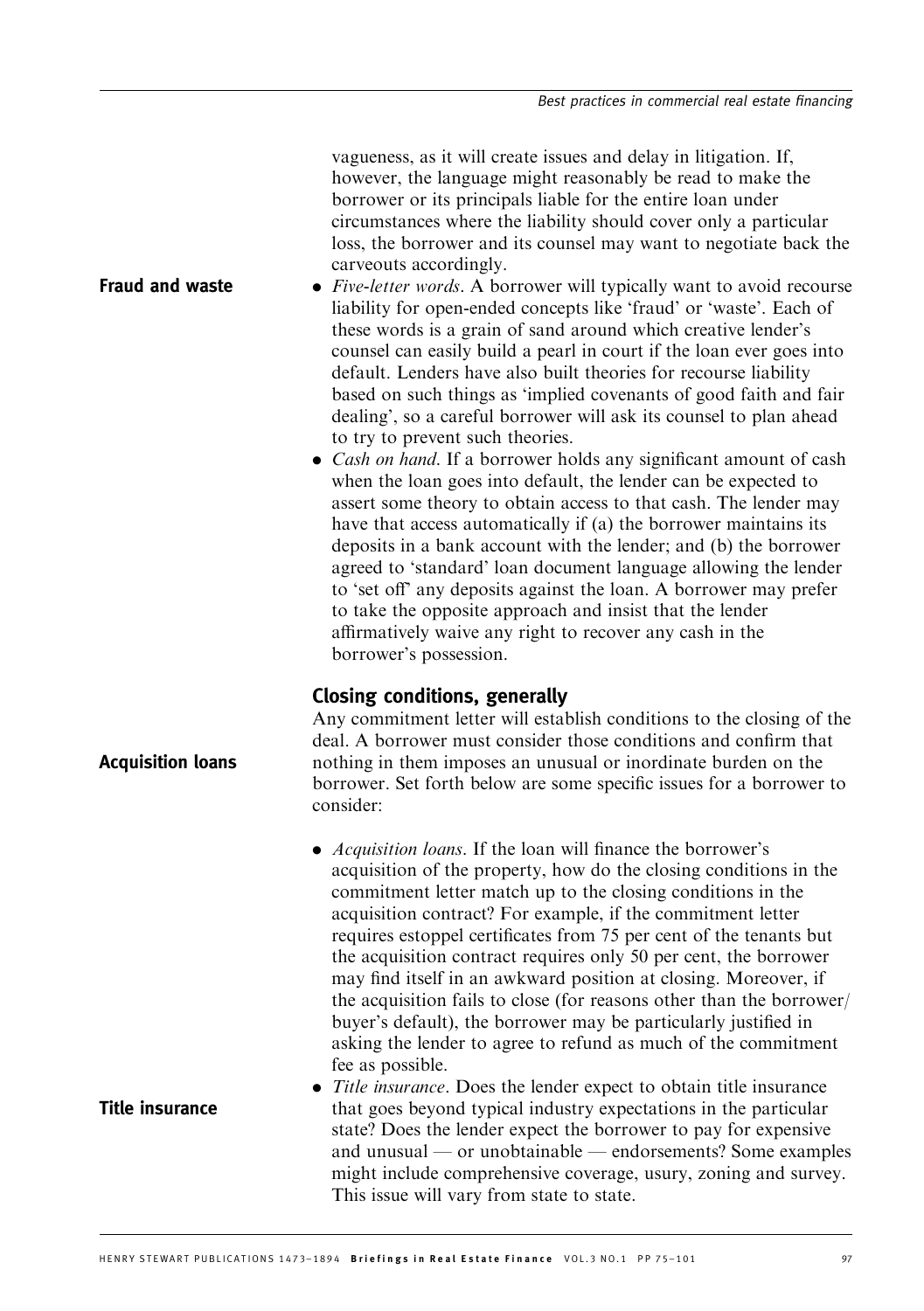# Third party documents

Syndication risks

- *Catch-alls*. The commitment letter may list a dozen or more closing conditions, but then also let the lender require whatever else it deems appropriate. A borrower should try to cut back that broad discretion (see 'Lender approvals, consents and discretion', below).
- Forms. Where the commitment letter will require deliveries from third parties — ie a survey certificate, estoppel certificates or nondisturbance agreements — a borrower should try to attach the required form of these deliveries to the commitment letter (or at least obtain it as soon as the lender issues the commitment). To make life easier and reduce the likelihood of closing delays, the borrower should try to assure that the lender's expectations are reasonable and consistent with industry standards. Also, a borrower should try to persuade the lender to agree to be 'reasonable' about accepting some other form where necessary.
- *Alternatives*. For closing conditions that may prove to be particularly difficult, a borrower may want to build in alternatives and options. For example, if the commitment letter contemplates use of a particular title insurance company, the borrower may want an option to replace that company if it creates issues that another company is willing to overlook.
- *Syndication*. If the closing is conditioned on the lender achieving some level of syndication of the loan at or before closing, then it is not really a commitment, but instead merely a statement of aspiration. Moreover, it will often require the borrower to 'cooperate' to some degree with the syndication, which could imply an open-ended obligation to agree to changes in the economics of the loan. If a borrower is willing to (or must) accept any such provisions, the borrower should insist on narrowing the scope of required cooperation as much as possible. Among other things, the borrower should negate any obligation to change the economic terms of the loan. (This will not do much good, though, if the lender has a general 'out' for any inability to syndicate the loan.)
- . Failure to meet conditions. If the borrower cannot meet some of the closing conditions, particularly those of a 'third-party' nature, the borrower should try to have the lender agree to extend the closing date, rather than not close at all. Lenders, of course, have reasons to want to close or walk by a certain date, but in practice they will typically be accommodating on issues of this type.

# Lender approvals, consents and discretion

Both during the closing process and under the final loan documents governing the property for the entire term of the loan, a borrower should try to limit the areas where the lender can exercise unrestricted 'discretion' in approving or disapproving anything. The more 'discretion' a lender has, the more easily the lender can prevent a borrower from taking actions that make sound business sense down the road. Wherever the lender wants approval rights particularly in the loan documents themselves and to a lesser degree Lender discretion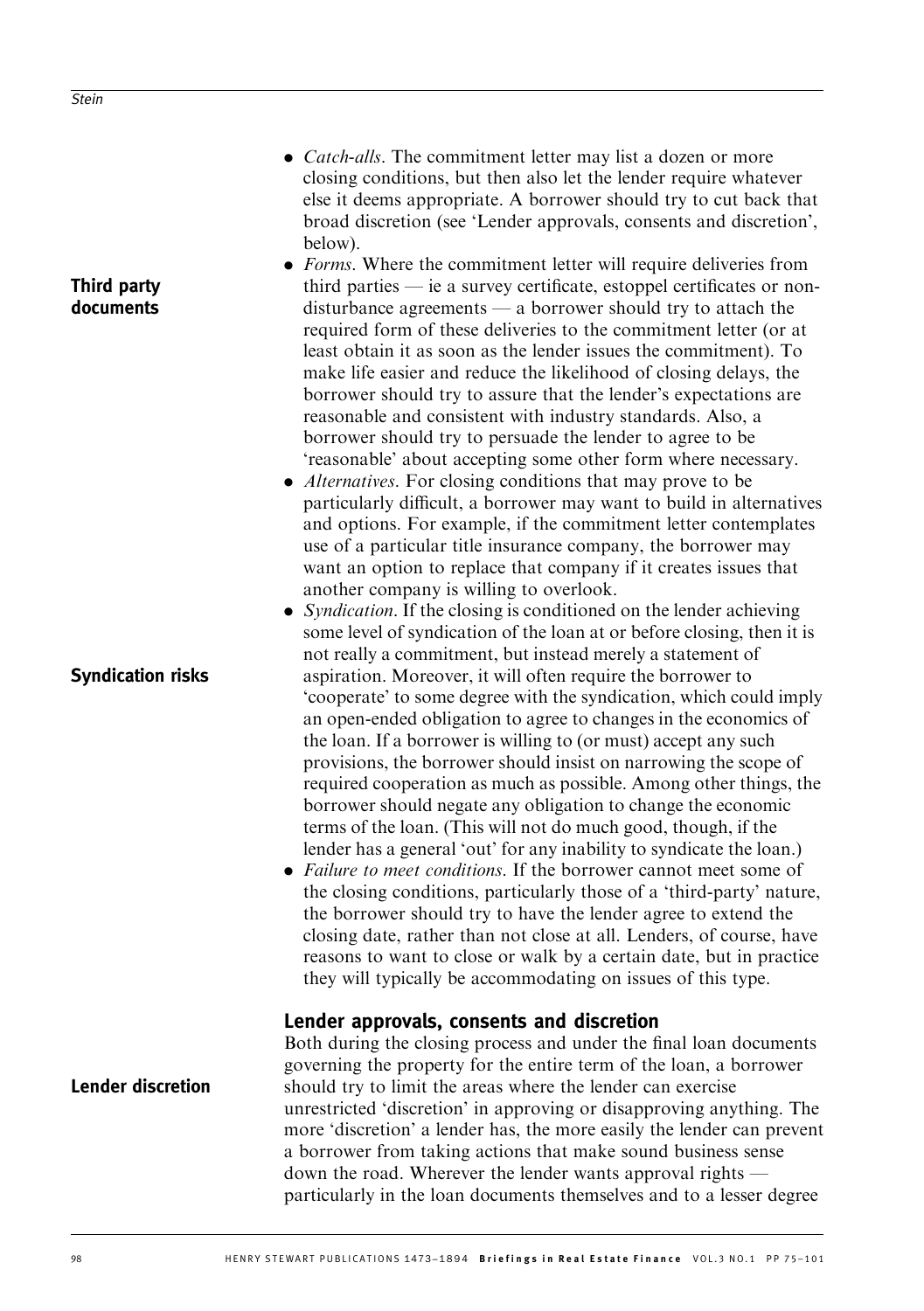in the commitment letter  $\frac{1}{x}$  a borrower should try to trim back the lender's discretion and approval rights through some combination of the measures suggested below, which partly overlap.

• Reasonableness. The borrower should ask the lender to agree to be 'reasonable' about granting or withholding consent. Of course, no one is ever sure what 'reasonable' means. It may mean only that the parties will have an opportunity to go to court. The threat of such litigation, of course, may give the borrower all the leverage it needs. A borrower with enough negotiating strength may be able to persuade the lender to agree to a general requirement of 'reasonableness' regarding all approvals and discretionary actions by the lender. Reasonableness

• Standards and thresholds. A borrower should try to define standards both for the lender's decisions and for decisions that do not require the lender's approval. For example, if a lease falls below a certain level or complies with certain objective tests, the borrower would not need the lender's approval. The same could apply for future lease amendments. If, after the amendment, the lease would continue to satisfy the objective tests in the loan documents, then the borrower could proceed without lender approval. Borrowers often accomplish this flexibility by establishing 'leasing guidelines', so that if a lease complies with the guidelines and is written on the borrower's standard form (or something close to it<sup>6</sup>) then it requires no further lender approval. This gives the borrower flexibility and protects the lender from a flurry of approval requests for minor non-controversial leases. The documents might provide for possible changes in the guidelines as market conditions change. If a borrower negotiates such a mechanism, the borrower should, well before the closing, focus on what the guidelines should say. In the author's experience, even if a borrower negotiates the use of leasing guidelines, it can rarely identify what they should say, at least at the closing. This is probably because the borrower wants any such guidelines to establish as low a standard as possible for leases. Too low a standard, though, may cast doubt on the borrower's optimistic numbers that supported making the loan. Once the loan has closed, the borrower may be more willing to show its cards about the rent levels the borrower really thinks it will achieve. For that reason, the borrower will often ask that the loan documents allow the borrower to establish and modify leasing guidelines at any time, with the lender's reasonable approval.

• Deemed approval. Where possible, a borrower should try to set a time limit for the lender to respond to a request for a decision. Silence would be deemed approval. If a lender agrees to such a 'deemed approval' provision, the lender will probably insist that either or both: (a) the request for approval contain a prominent reminder of the 'deemed approval' process; and (b) the lender

Leasing guidelines

Deemed approvals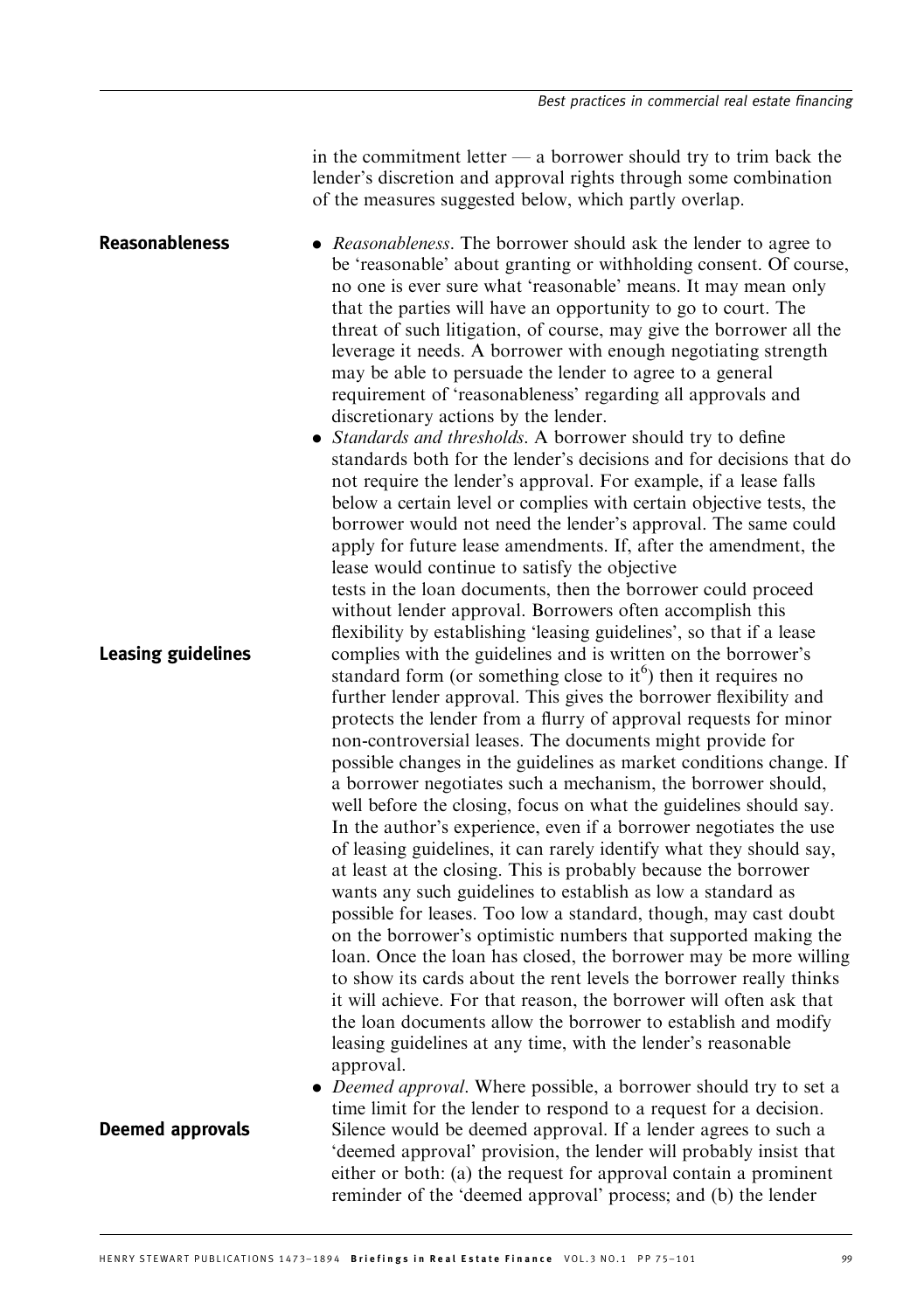|                       | become effective. A lender's willingness to agree to any of this<br>may depend on the type of approval at issue. For example,<br>lenders will probably show more flexibility for approval of leases<br>and alterations than for approvals of transfers.                                                                                                                                                                                                                                                                                                                                                                                                                                                                                                                                                                                                                                                                                                  |
|-----------------------|----------------------------------------------------------------------------------------------------------------------------------------------------------------------------------------------------------------------------------------------------------------------------------------------------------------------------------------------------------------------------------------------------------------------------------------------------------------------------------------------------------------------------------------------------------------------------------------------------------------------------------------------------------------------------------------------------------------------------------------------------------------------------------------------------------------------------------------------------------------------------------------------------------------------------------------------------------|
| <b>Planning ahead</b> | • <i>Pre-approval</i> . If the borrower anticipates taking specific future<br>actions that could require lender approval — such as a lease with<br>a particular tenant or an expansion of an existing major lease —<br>the borrower should raise the issue during the loan negotiations<br>and try to have the lender approve it as part of the loan<br>documents. Some of these potential issues are so fundamental (eg<br>major alterations after closing) that they define the nature of the<br>loan and the borrower should put them on the table long before<br>seeking a lender.                                                                                                                                                                                                                                                                                                                                                                   |
|                       | <i>Term sheet approvals.</i> For future leases, try to have the lender<br>$\bullet$<br>agree to approve (or disapprove) leases based on term sheets<br>rather than on the final lease. If the final lease, as negotiated, is<br>substantially consistent with the term sheet, then it would require<br>no further lender approval.                                                                                                                                                                                                                                                                                                                                                                                                                                                                                                                                                                                                                       |
|                       | • <i>Alterations</i> . Although the loan documents will often give the<br>lender the right to approve future alterations, try to carve out<br>routine alterations such as any that leases might require —<br>particularly leases that the lender has approved or that do not<br>require the lender's approval. Otherwise, the lender can use the<br>approval requirements for alterations as a 'back door' way to<br>control leases that it might not otherwise be able to control.<br><i>Partial approval.</i> Ask the lender to approve as much of a<br>particular decision as the borrower can define at the time of the<br>closing. For example, if the borrower anticipates entering into a<br>lease with one of three possible tenants, ask the lender to pre-<br>approve the three tenants and the minimum rent per square foot<br>(but without disclosing it in the recorded mortgage), thus<br>reducing the scope of what needs approval later. |
|                       | <i>Third-party validation.</i> If the borrower can obtain a third party's<br>validation of a particular decision — such as a broker's letter<br>saying that a lease is at or above market $-$ perhaps that decision<br>should require no lender approval or an expedited or simplified<br>approval procedure.<br><i>'Good faith'</i> . As a fallback, a borrower might sometimes live with                                                                                                                                                                                                                                                                                                                                                                                                                                                                                                                                                               |
|                       | a requirement that the lender act in 'good faith' in granting or<br>withholding consent. A lender might, however, regard such a<br>requirement as merely trading one litigation (about the meaning<br>of 'reasonableness') for another.                                                                                                                                                                                                                                                                                                                                                                                                                                                                                                                                                                                                                                                                                                                  |
| <b>Review fees</b>    | • Fees for review. A borrower should try to avoid any obligation to<br>reimburse the lender's legal fees or other costs and expenses for<br>reviewing any matter that requires the lender's approval.                                                                                                                                                                                                                                                                                                                                                                                                                                                                                                                                                                                                                                                                                                                                                    |
|                       | These suggestions for dealing with lender approval requirements will                                                                                                                                                                                                                                                                                                                                                                                                                                                                                                                                                                                                                                                                                                                                                                                                                                                                                     |

receive a second notice before the 'deemed approval' would

be particularly important for future leases, future alterations and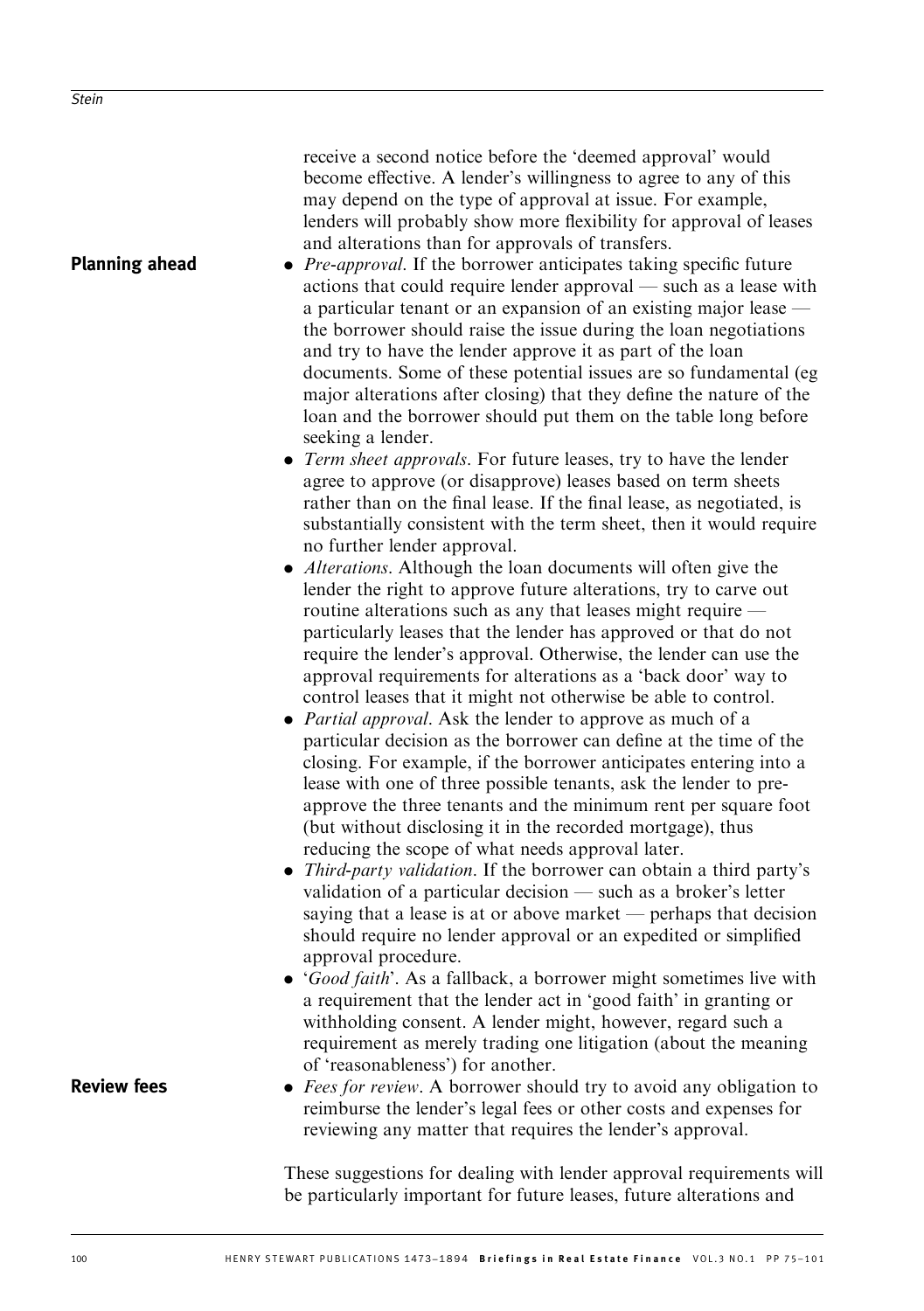possible transfers of interests within the borrower. Any particular loan may raise its own issues. To the extent that the lender has approval rights, the borrower's counsel should unambiguously remind the borrower of those requirements shortly after the closing, so that the borrower will remember and comply with them.

# $\oslash$  Joshua Stein

#### Notes

- (1) Instead of a commitment letter, the first 'deal summary' document might be a nonbinding term sheet or application. Either is functionally the same as a draft commitment letter.
- (2) This assumes the borrower intends to comply with the loan documents in accordance with their terms. Another school of thought — call it the 'Wild West' approach to lender-borrower relations and real estate finance — says that once the loan closes, the borrower has the lender's money and as long as the borrower makes its payments it can probably do what it wants regardless of what the loan documents say, for several reasons. First, the lender will probably never find out. Secondly, even if the lender does find out, the lender probably will not care and probably will not do anything. Thirdly, even if a lender does care and does do something, the courts may make the enforcement process so difficult that the lender will wish it had not raised the issue. The 'Wild West' approach represents a minority view, whose adherents take a narrow and short-term view of business relationships.
- (3) One could argue that as soon as opinion requirements go beyond the opinion described in this paragraph, they mostly require borrower's counsel to provide assurances about which borrower's counsel has no particular expertise or knowledge — and certainly expertise and knowledge no greater than lender's counsel. Each issue that one of these 'other' opinions covers represents an issue that the lender and its counsel should, in the course of properly closing the loan, consider, handle and get completely comfortable with, without help from borrower's counsel. This argument would suggest that most opinions serve no useful purpose beyond confirming that the lender's counsel properly structured and closed the loan, a confirmation that should not require an opinion.
- (4) In these agreements, lenders and tenants agree to recognise and protect each other's interests in certain important ways.
- (5) A lender may hesitate to accept such certificates really 'warranty' certificates rather than 'estoppel' certificates — because they give the lender nothing more than the representations and warranties in the existing loan documents. On the other hand, if it comes from the borrower's creditworthy principals, then such a certificate is meaningful. Whoever delivers it will want the right to nullify it later by delivering a standard 'tenant estoppel certificate' to replace it.
- (6) The borrower will want some flexibility as much as possible in the circumstances to negotiate the standard form of lease with tenants. Otherwise, the usual run of tenant negotiations may force the borrower to obtain lender approval of most leases, thus defeating the purpose of the whole provision.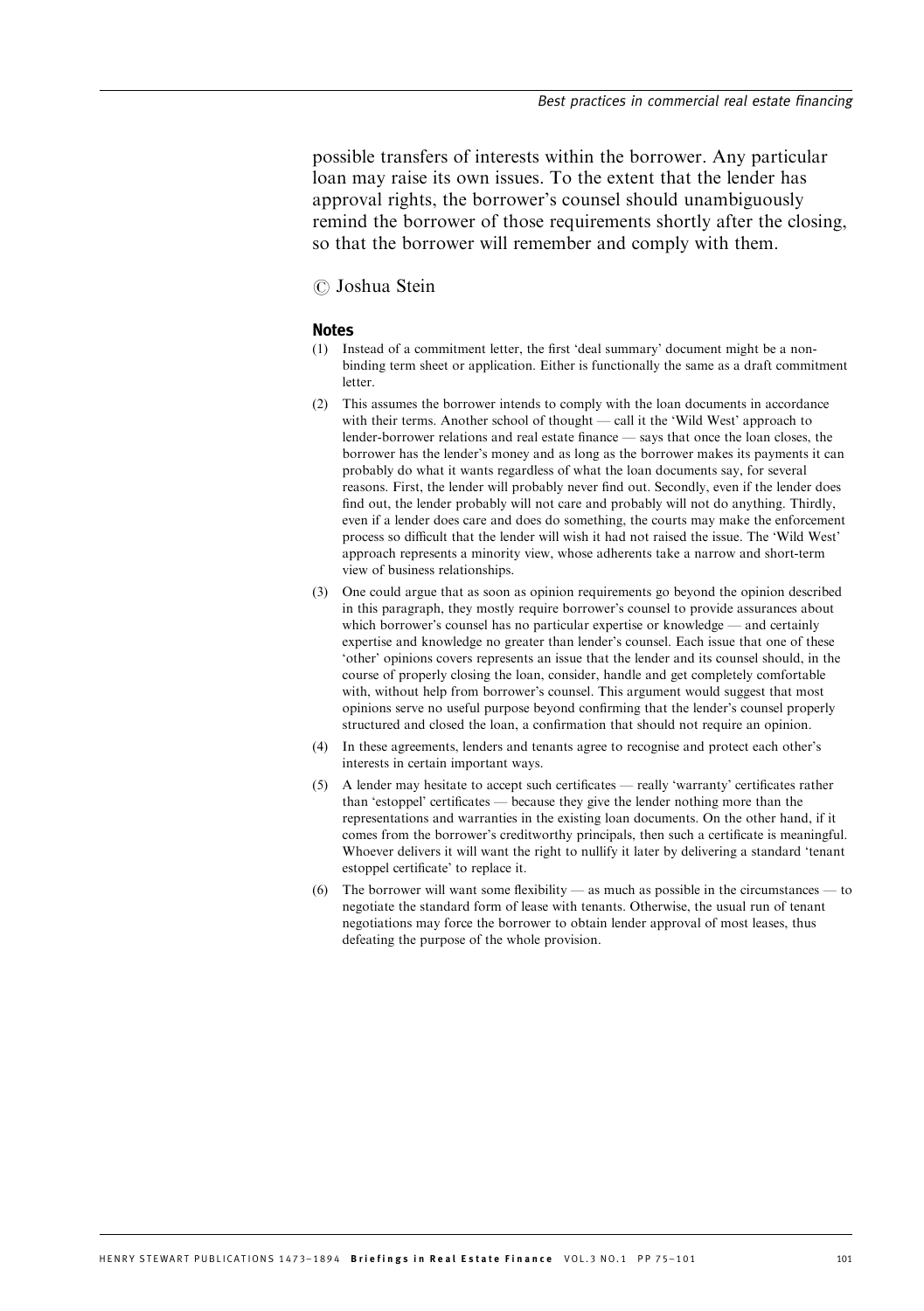# Best practices in commercial real estate financing: The borrower's agenda in negotiating loan documents part 2

Received (in revised form): 7th April, 2003

# Joshua Stein

is a real estate and finance partner with Latham & Watkins LLP and a member of the Editorial Board of this publication. His papers and books about commercial real estate transactions have been widely published. The author can be reached via www.realestate-law.com.

# Abstract

How should a borrower respond to a draft set of commercial mortgage loan documents? This paper, consisting of four quarterly instalments appearing in the 2003/2004 volume of this publication, seeks to answer that question. The author discusses business and legal issues that mortgage loan documents typically raise for a borrower; some structural variations and the special concerns they might create; the closing process; and some issues that a borrower may want to raise on its own initiative.

# Keywords:

mortgage loan structuring, lockboxes, personal guaranties, financial covenants, ground leases, equity pledges

# COMMON STRUCTURAL ELEMENTS AND THE ISSUES THEY CREATE

Commitment letters and deal structures for commercial real estate loans consistently raise a series of questions and issues for borrowers, which were discussed generically in the first instalment of this paper. The present instalment turns to some less common questions and issues that may or may not arise in a particular loan, depending on the larger business context of that loan. In each case, industry expectations would require the lender to address these matters as part of the commitment letter, not in the first draft of the loan documents. Still, because the elements listed here do not consistently arise in most deals, they are not covered in the earlier discussion of commitment letter issues.

# A. Lockbox

If the lender wants to establish a lockbox to control rental income, the borrower loses control over perhaps the most crucial function of

Joshua Stein Partner Latham & Watkins LLP 885 Third Avenue, Suite 1000 New York, NY 10022-4802, USA Tel: +1 212 906 1342 Fax: +1 212 751 4864 E-mail: joshua.stein@lw.com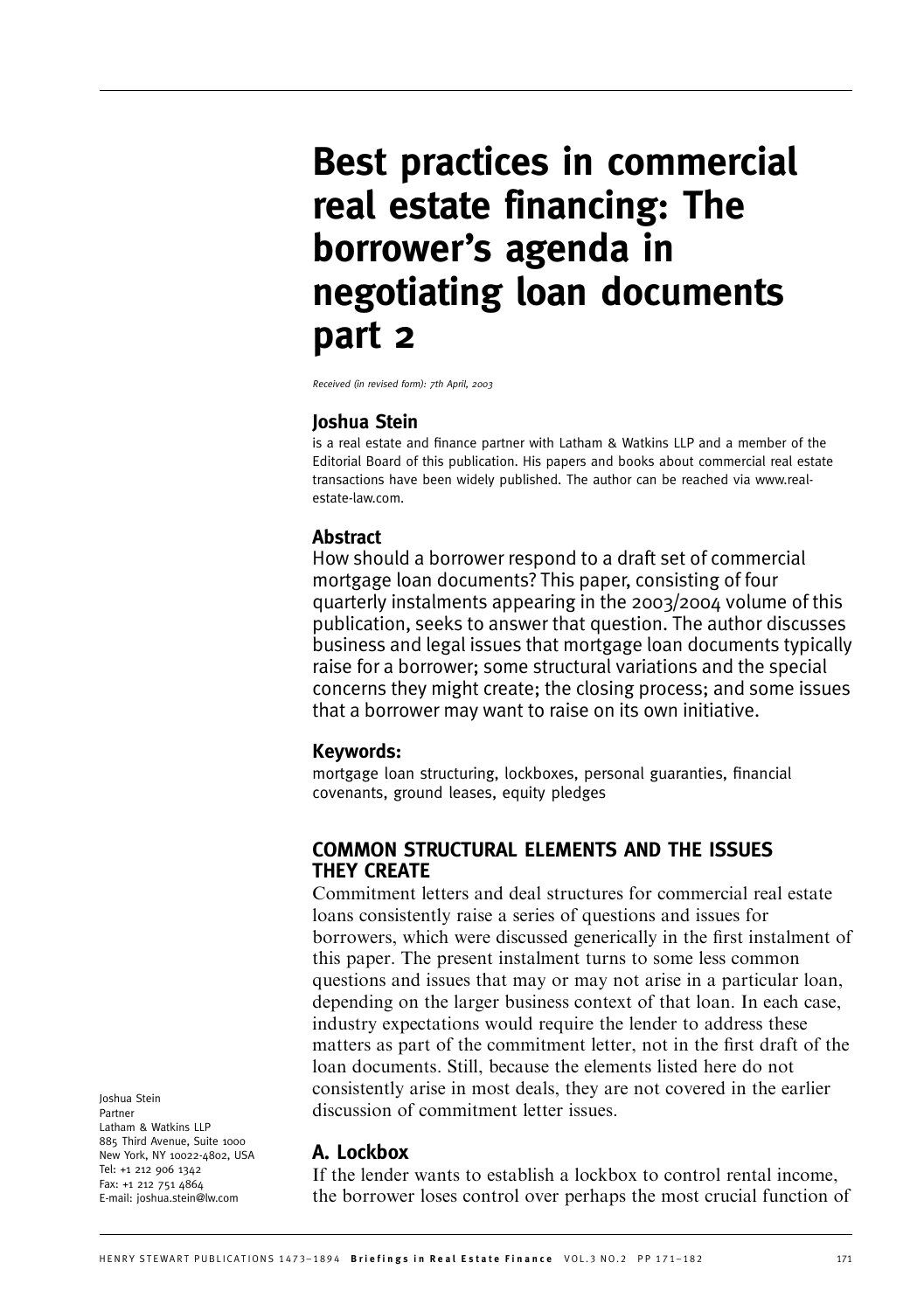revenue, the borrower ends up with a seat on the sidelines — often some distance from the action. A borrower's first reaction to any lockbox arrangement may be to try to avoid the need for it, perhaps by offering a personal guaranty that the borrower will not apply rental income in violation of the loan documents.7 But borrowers do not like signing personal guaranties. Lenders do like lockboxes and borrowers like the lower interest rates or other more favourable deal terms they can sometimes achieve by agreeing to lockboxes. As another way to avoid a lockbox, the borrower might offer cash collateral equal to a month or two of property income, representing the lender's exposure by not having a lockbox. The lost interest on the cash collateral may be less than the incremental cost of negotiating and administering a lockbox. When a borrower does agree to a lockbox, the borrower and its counsel should consider at least the following points: • Suspension of lockbox. The borrower should try to persuade the lender to suspend the requirement for a lockbox, or let the borrower otherwise control the rental income, so long as the borrower satisfies certain conditions (such as a specified debt service coverage ratio or absence of a default). • Define the lockbox. The borrower may want to define in the commitment letter exactly what kind of lockbox the lender has in mind. To some lenders, a 'standard' lockbox might mean nothing less than having the lender collect all the rent and sign every expense cheque from the first day. Other lenders may require less control or may settle for a 'soft' lockbox. For example, so long as no default exists the borrower might collect property income and hand it over to the lender daily or, if the lender collects the rental income, the borrower can freely withdraw it from the collection account. Like the 'standard' non-recourse carveouts, a lockbox can mean different things to different people, and should be defined early in the transaction. • Simplicity. Lockbox agreements and lockbox arrangements tend to be far more complicated, with many more moving parts, documents, procedures and opportunity for problems, than strictly necessary. A borrower can usually not do much about this, except as follows. First, if all the lockbox accounts (the collection account, the disbursement account and any other accounts) are at one local institution with which the borrower has a good relationship, the borrower may avoid substantial agony. Secondly, the borrower and its counsel can try to encourage the lender not to overcomplicate the documents and procedures for a process that does not really need to be all that complicated. Finally, one can prevent a great deal of incremental complexity by allowing the lender to use the lockbox funds to pay debt service and escrows, and then disburse anything left directly to the Revenue collection What is a 'standard' lockbox?

any business: collecting revenue. Instead of collecting its own

borrower, so that the borrower can pay all the other expenses of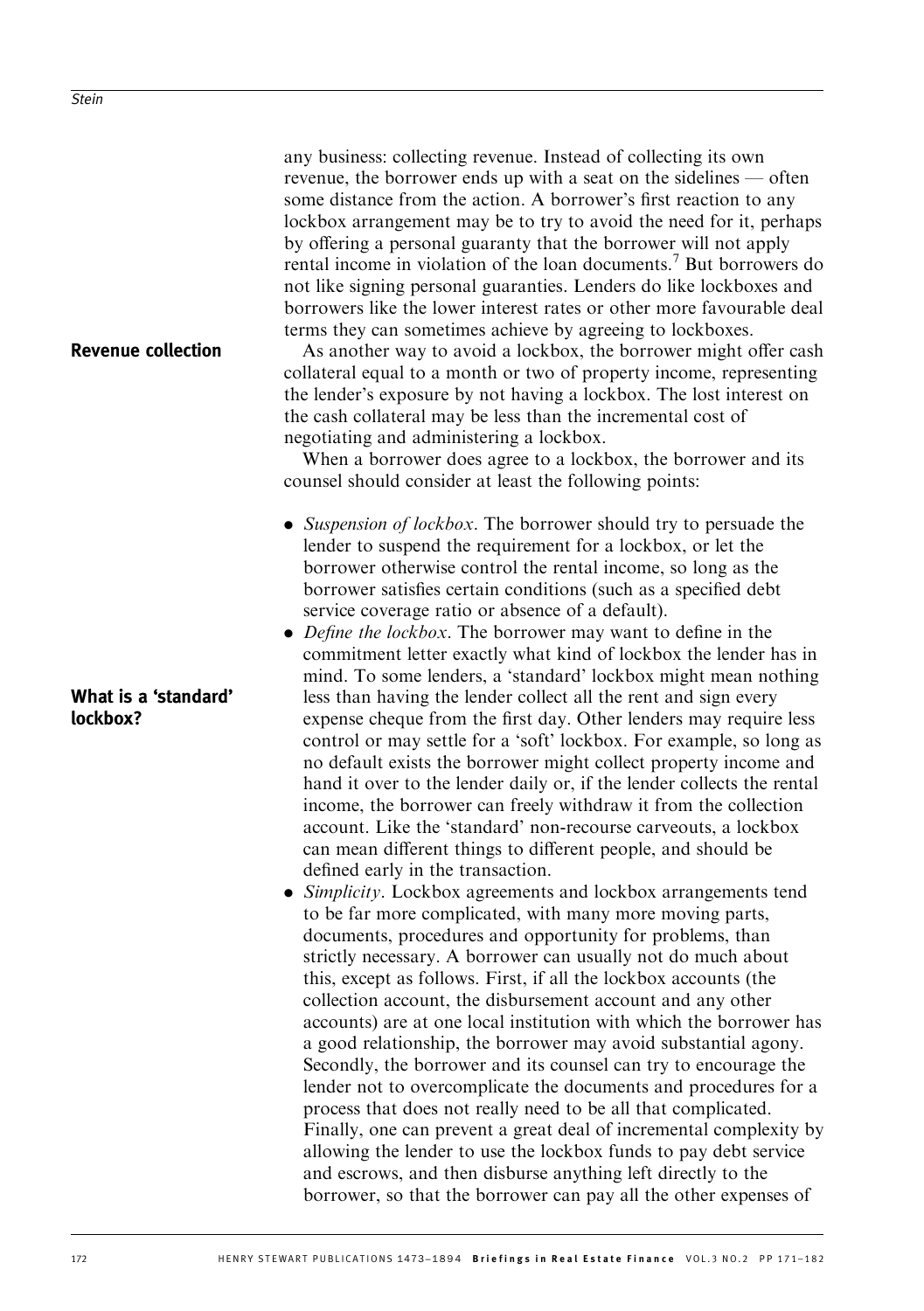the property. Collectively, those other expenses are relatively small, and yet they produce most of the complexity if the lender wants to disburse them through the lockbox (which sometimes happens).

• *Collection bank*. Many lockboxes establish a two-step process in which one bank — typically the borrower's local bank — actually receives the rental income, and then 'sweeps' the incoming cash on a daily basis to the lender's main lockbox bank. Even if the loan documents do not provide for the use of a local 'collection bank', the borrower may want to request it, to avoid too much dislocation for the borrower and the tenants.

• Tenants in default. If a tenant is in default, the borrower might not want the lockbox operator to deposit automatically that particular tenant's rent cheque, because acceptance of a partial payment might create issues in the borrower's eviction proceeding against the tenant. If the borrower received the rent directly, the borrower could step in and reject cheques under these circumstances. With a lockbox mechanism, though, a borrower might not be able to take these steps so easily. If the borrower wants to avoid this problem, it may want to set up a procedure so it can warn the lockbox to watch out for cheques from particular tenants or review each day's receipts before the lockbox administrator deposits the cheques. Whether either of these measures can work depends on the mechanics of the particular lockbox. If these measures are not realistic, these risks may just be part of the burden (along with lost flexibility and incremental costs) that a borrower incurs by agreeing to a lockbox.

- *Investment*. If the lockbox is structured so that substantial sums may accumulate, the borrower will want the right to invest those sums in a way that produces higher income than might a routine banking account. A lender, particularly one that intends to securitise the loan, will care a great deal about exactly how these funds are invested. Any interest or investment earnings should go to the borrower.
	- . Reporting. The creation of a lockbox turns the table a bit regarding reporting requirements. The lender and its servicer can obtain all the information they want about cash flow, but the borrower will want to obtain enough information from them to be able to manage its own property. Moreover, if the lockbox administrator does not give the borrower full and timely reports, the borrower will probably not be able to prepare its own financial statements on time — and thus perhaps violate its loan documents. The borrower may want the loan documents to state that any such delayed reporting does not constitute a default.
	- *Lockbox failures*. If a loan payment is missed or late because the lockbox administrator did not release funds on time, the borrower will want to assure that the lender cannot assess late charges. This concession is a free giveaway for lenders, because a court would probably never enforce such a late charge. A borrower may want

# **Defaults**

Investment of funds

Two banks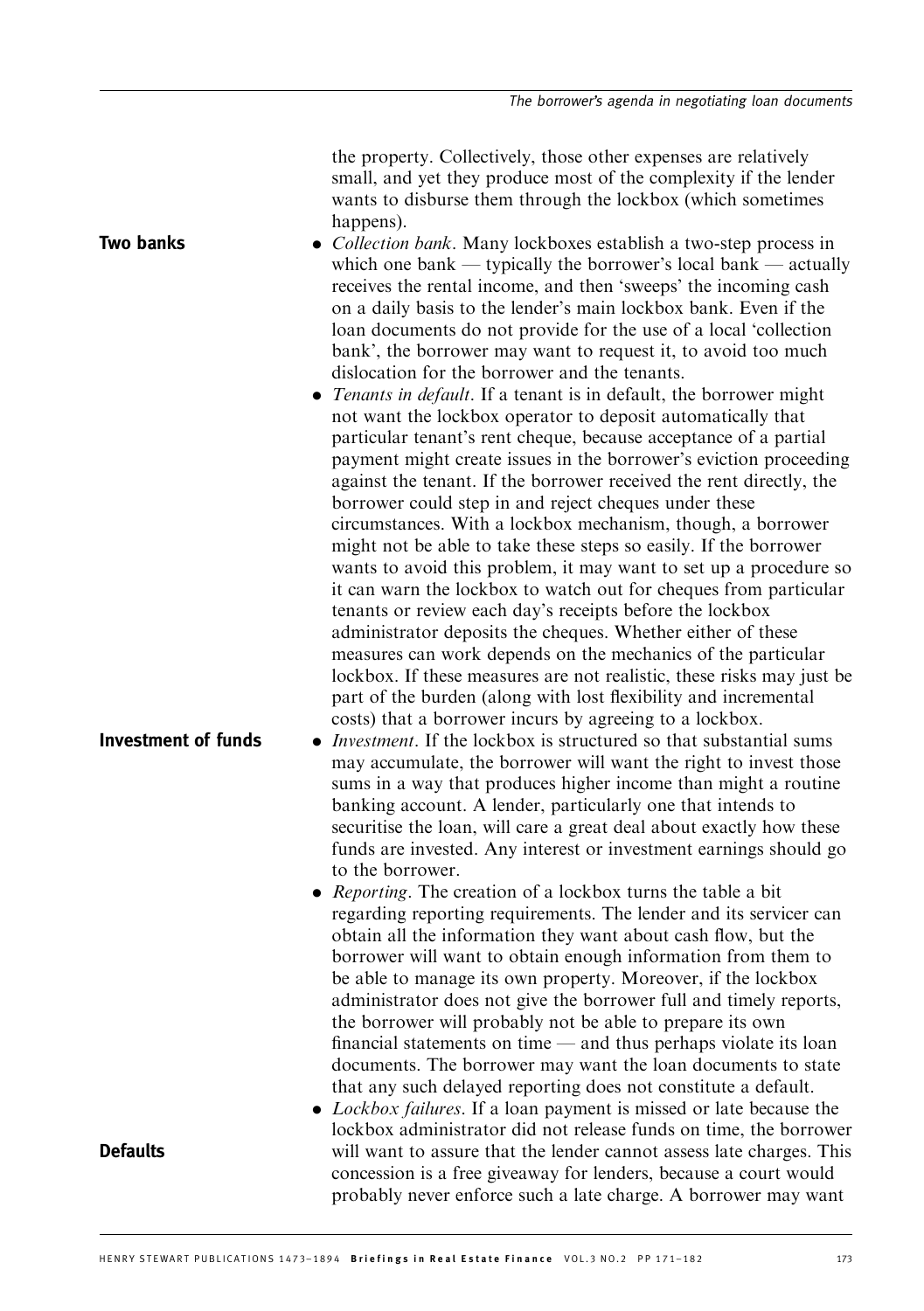Budgets

to go a step further and require the lockbox administrator to agree to pay any third-party late charges or penalties that arise because of lockbox mismanagement (a problem that a borrower often considers far too common).

- *Reserves*. The borrower should avoid giving the lender the right to establish new reserves in the future as part of the lockbox mechanism. A lockbox may make it too easy for a lender to identify new reasons to withhold money from the borrower. Once the usual expenses have been adequately funded, any remaining funds should go to the borrower.
- *Budgeting and payment of expenses*. What does the borrower need to do in order to release funds from the lockbox? How much flexibility does the borrower have to the extent that expenses vary from budget? Can the borrower reallocate funds between budget lines? Does the lender need to be reasonable about approving any budget or changes in the budget? What about emergency expenditures? A borrower will want to assure that the lockbox procedures answer these questions in a favourable way.
- *Trust funds*. The borrower will want to assure that the lender cannot include as part of its collateral any funds that the borrower (or the lockbox administrator acting for the borrower) holds in trust for particular purposes. For example, security deposits should not be available to the lender, except to the extent that the borrower has the present right to apply them against a tenant's obligations. Until then, the borrower may be willing to let the lender hold the security deposits, but in trust and subject to whatever limitations state law and the leases themselves impose on how the landlord can hold or apply the security deposits. Similarly, if the borrower collects or withholds any funds to pay any taxes, the borrower would probably incur substantial fines and penalties if those funds were not remitted to the appropriate taxing authority. Therefore, the borrower will want to assure that the lender does not claim any security interest in those funds and that, despite the lockbox arrangements, the borrower will still be able to deposit trust funds with the appropriate governmental authority when required to do so, even if the loan has gone into default.
- *Waiver of claims*. Except for any claims relating to the loan, the lender should waive any claims (such as banker's right of setoff) relating to any lockbox account (or other reserve account) that the lender maintains.

# B. Guaranties

To the extent that the lender expects to obtain a personal guaranty of part or all of the loan, the commitment letter represents the appropriate stage for the borrower to try to define and limit the scope of that guaranty. The borrower might want to raise and resolve the following issues, each of which can be quite important to the guarantor:

Issues for a guarantor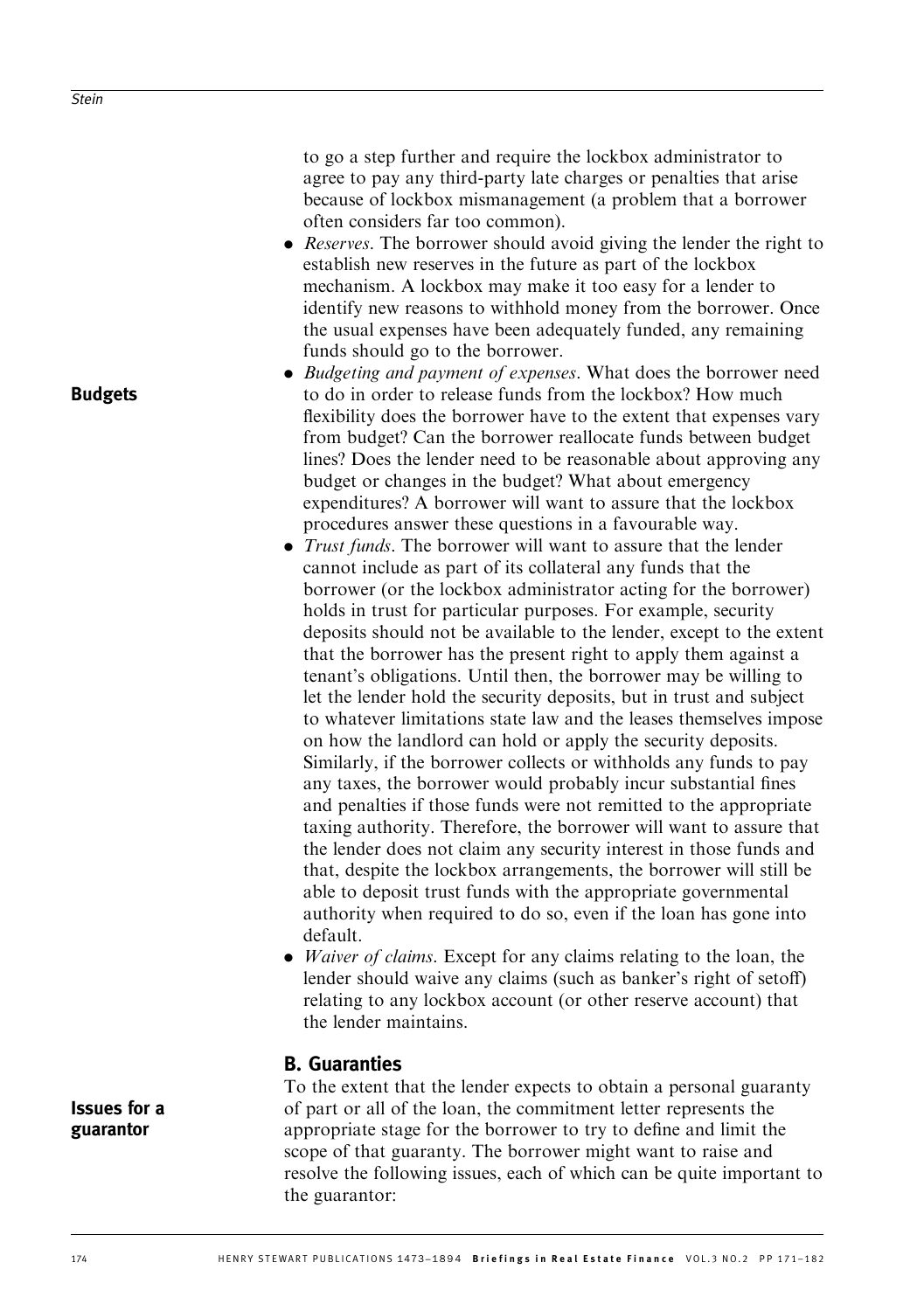- Sequence of liability. Must the lender exhaust its remedies against the borrower and the collateral before proceeding against the guarantor?
- How much liability? For a partial guaranty, exactly how much liability does the guarantor have and how and when does that liability go away? If the borrower repays part of the loan, does that diminish the amount of the guaranty? Does the guarantor guaranty the first or the last loss the lender incurs?
- . Financial thresholds. If the borrower achieves certain levels of debt service coverage (or meets some other financial test), does the guaranty drop or terminate? If so, the borrower will want to assure that the guaranty cannot be reinstated if debt service coverage (or whatever test applies) later worsens, because any such reinstatement may make the reduction of liability meaningless.
- *Multiple guarantors*. If more than one guarantor will guaranty the loan, is their liability several?
- Definition of cap. If the guaranty is subject to a dollar cap, a guarantor will try to have the dollar cap also apply to the lender's attorneys' fees. Of course, the lender will try to define the guarantor's liability as the dollar amount plus attorneys' fees. If the wording of the guaranty is complicated enough, the borrower may be able to provide for such a cap in a non-obvious way.
- *Carry guaranties*. If the guaranty covers some form of carrying costs (eg taxes, interest or insurance), how and when does the guarantor get out from under that liability? When does the liability end?

# C. Financial covenants

A lender will sometimes require a borrower to maintain a certain loan-to-value ratio or a certain debt service coverage ratio (ie the ratio between net operating income and debt service). To a lender, financial covenants like these create an 'early warning mechanism' that lets the lender act proactively to prevent a default or assume greater control when the property begins to head in the wrong direction. If a lender requires such covenants, a borrower should consider raising at least the following points in response. Nuances like these will translate into money in the borrower's pocket over the term of the loan.

• *Definitions*. For any financial covenant, a borrower will want to give the lender as little discretion as possible in determining whether the covenant has been satisfied. For example, a borrower will hesitate to give a lender an open-ended right to 'adjust' income or expenses in measuring net operating income. A borrower should also scrutinise the definitions that underlie any financial covenant. For example, if reserves are treated as an operating expense when deposited into a reserve account, then any expenses later paid from those reserve accounts should be

Scope of liability

# Ratios and financial covenants

# Adjustments and calculations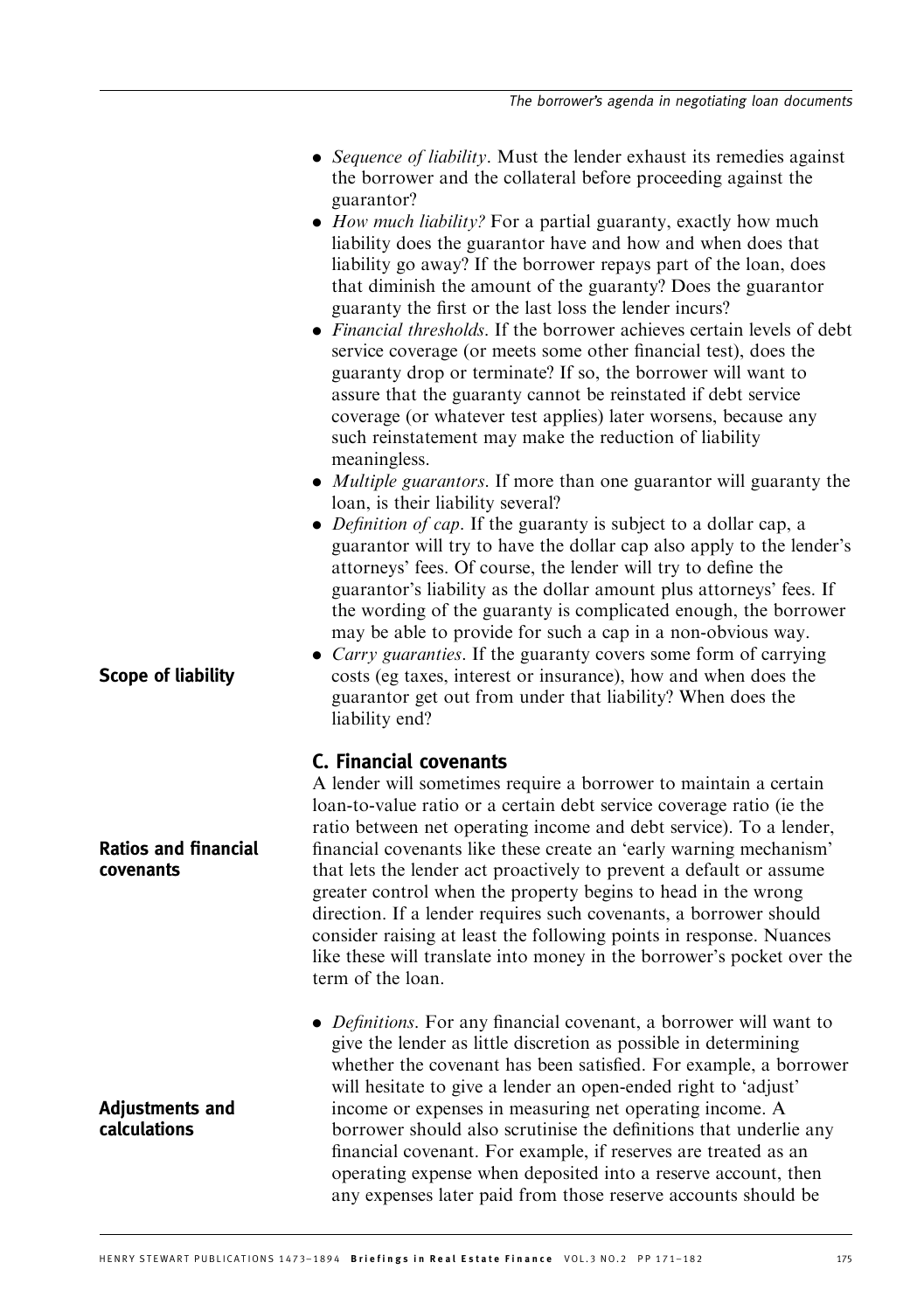ignored in defining operating expenses. Do operating expenses reflect actual expenses, or projected or assumed amounts? In calculating the outstanding amount of the loan for any financial covenant, the borrower may want the lender to subtract the amount of any cash collateral (including reserve accounts) the lender holds, under the theory that the 'true' loan balance secured by the real estate should exclude any part of the loan that is cash collateralised.

- *Effect of particular circumstances*. Are there any specific circumstances or facts about the property that justify particular treatment of particular revenues or expenses? For example, to the extent that a credit tenant occupies the property, the borrower might insist on limiting or eliminating the vacancy allowance for that part of the rental income.<sup>8</sup> If the property has unusual income sources, such as a very reliable Christmas tree vendor every winter, the borrower may want to have the lender agree in advance to include that income for purposes of any debt service coverage test.
- *Frequency and timing.* A borrower would like to run the 'financial' covenant' gauntlet as infrequently as possible. That may mean testing compliance annually (or quarterly or monthly) rather than whenever the lender feels like doing so. Moreover, if the borrower has recently acquired the property or plans to undertake a redevelopment or repositioning programme, the borrower may want the right to use projected numbers rather than actual numbers, or may want a grace period before it must demonstrate compliance with the financial ratios.
- *Consequences*. What happens if the borrower is out of compliance? If the borrower simply promises to maintain particular financial ratios, then non-compliance could mean an event of default and potentially a foreclosure. A borrower would prefer to give the lender only certain limited rights that do not require the borrower to go 'out of pocket' to correct the problem. Typically, a financial issue with the mortgaged property will merely mean the lender can capture excess cash flow (a 'cash trap' or 'sweep'), either to repay the loan or, more typically, as cash collateral. Alternatively, the lender might have the right to impose a lockbox or perhaps even adjust the interest rate. If the loan contemplates future advances, the lender could block those advances. But a borrower would not want the lender to have the right to accelerate the loan.
- *Margin calls*. If the borrower's non-compliance with financial covenants entitles the lender to require partial repayment of the loan (a provision that borrowers would not expect or want to see), the borrower will want to assure that any such prepayment does not incur a prepayment premium. The borrower will also want a reasonable time to find the money and may prefer to have the right to deliver a letter of credit or cash collateral rather than pay down the loan. If the loan documents prohibit the borrower

# Noncompliance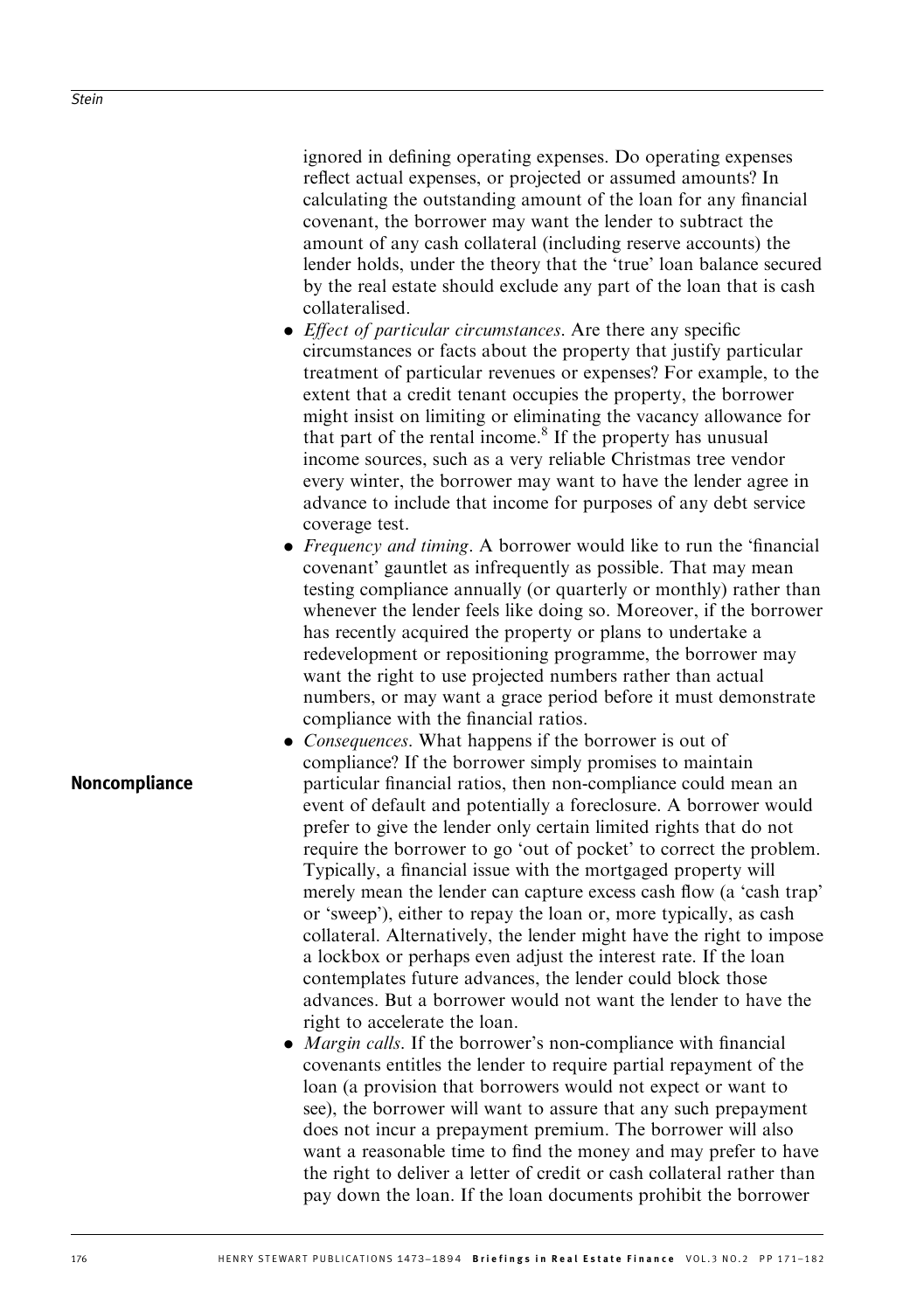from borrowing elsewhere, the borrower may want an exception for any borrowing necessary to fund a payment of the type described in this paragraph.

#### D. Interest rate protection agreements

Borrowers will often want (or be required) to obtain interest rate protection products ('hedges') for floating rate loans — either interest rate caps or swaps or occasionally some other measures. These requirements raise the following issues:

- . Security. If the borrower anticipates obtaining a swap, the borrower should also expect that the swap counterparty will require security for the swap. The only security that makes sense will probably be the mortgaged property itself. To facilitate such security, the borrower will want to make sure the loan documents allow and provide for it.
- . Assignment to lender. The lender will want the borrower to assign the hedge agreement to the lender, so that the lender can control any payments. The borrower may want to ask that any such payments go to the borrower unless and until the loan is in default, based on motivations similar to those which drive resistance to lockbox arrangements.
- *Termination*. The borrower may want the right to terminate or sell the hedge if it turns out to make economic sense to do so. A lender may be willing to allow such a transaction if the borrower meets certain conditions, such as a minimum level of debt service coverage.
- . Interaction with debt service coverage. Once a borrower obtains a hedge, the borrower will want any calculations of the actual debt service coverage ratio to take into account the effect of the hedge.

#### E. Future advances

To the extent that the lender agrees to make future advances of the loan — or agrees to release funds from reserves or escrows the lender might establish — the borrower and its counsel should review the release conditions to confirm they are both consistent with the business deal and capable of being satisfied without great difficulty. The borrower should try to squeeze out lender discretion and control from those funding conditions.

No matter how much a borrower tries to trim back these conditions, though, the lender will often still retain significant controls and discretion. If the lender does not want to release funds, it will almost always be able to find a basis not to do so. In that light, this issue might be one to drop (in exchange for a concession somewhere else) or not even raise (if a borrower wants to minimise negotiations and expense).

In that case, of course, the borrower has no legal assurance that the lender will actually advance funds when needed. The borrower's practical experience may confirm that problems are unlikely as

Earn-outs

Termination rights

**Hedges**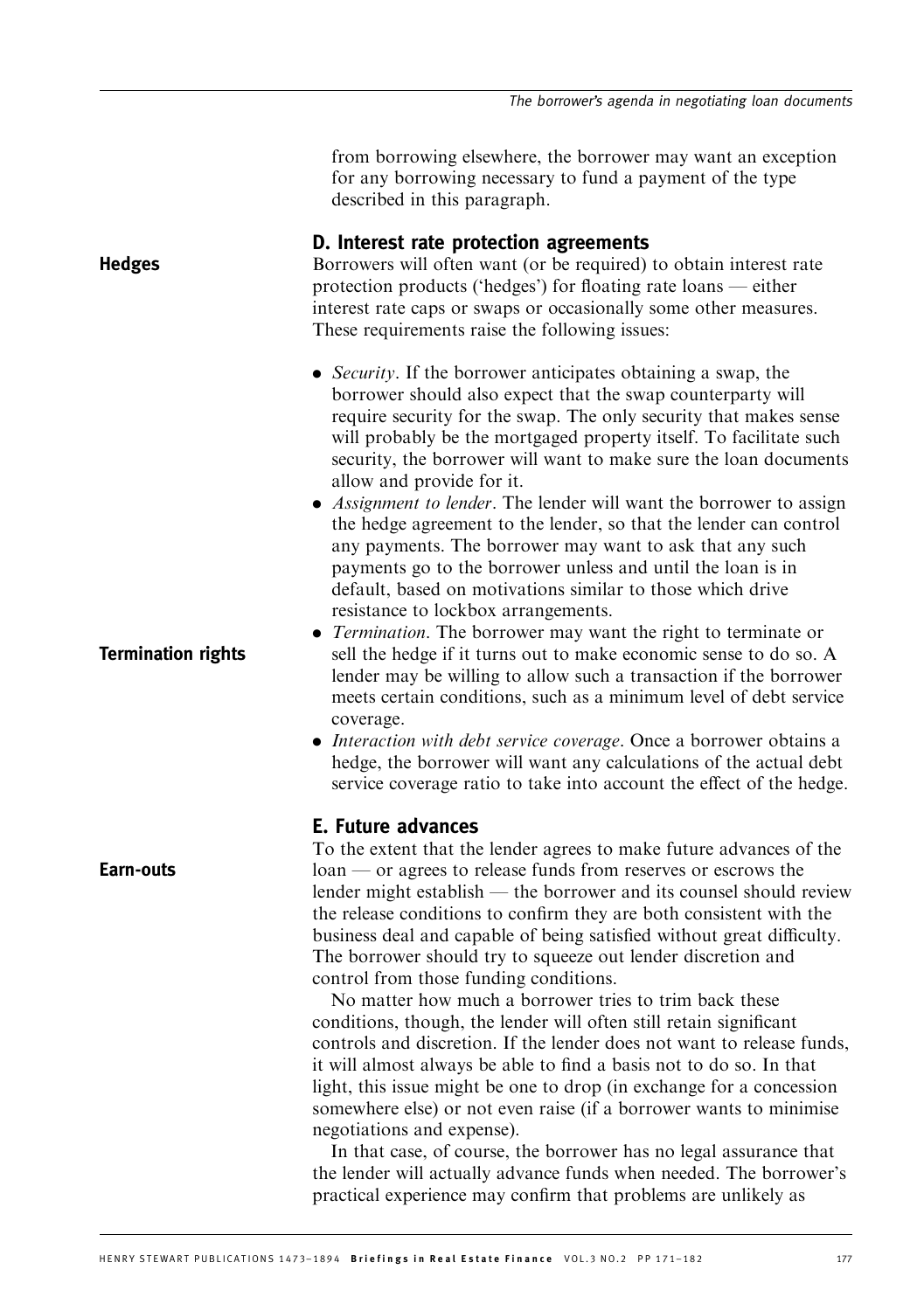Equity pledges

**Transfers** 

Leaseholds

long as the loan is basically on track (and if it is off track, the lender would almost certainly have some basis not to fund anyway even if the borrower heavily negotiated these provisions). Just how hard to push on these issues is a matter of taste for the particular borrower.

# F. Equity pledges

If a lender wants to simplify and perhaps speed up enforcement of the loan after a default, it may ask the owners of the borrower to pledge the equity (their ownership interests) in the borrowing entity as additional collateral for the loan. When a borrower agrees to such measures, it should consider the following possible issues:

- *Expedited enforcement*. Lenders want equity pledges in part because they think they can enforce their security interests more quickly under an equity pledge than under a mortgage. But if the transaction is in substance a mortgage loan, why should the borrower's principals run the risk of losing their equity with relatively little notice? The borrower may want to extend the time periods for enforcement of the equity pledge to match those under the mortgage documents and mortgage law.
- Permitted transfers. If the mortgage loan documents allow the borrower to transfer equity (such as to affiliates or within the family), the borrower will want the equity pledge documents to facilitate the same transfers, by allowing a transfer of equity subject to the pledge.
- Mezzanine financing. Does the borrower plan at some later date to use its equity interests to support future mezzanine financing? If so, the borrower will hesitate to agree to an equity pledge to the mortgage lender or will want, at a minimum, the ability to release the equity pledge under certain circumstances.

# G. Ground leases

If the borrower's interest in the mortgaged property consists of a long-term leasehold rather than outright fee ownership, the borrower potentially exposes itself to a series of risks and complexities far more substantial than those arising from space leases, as discussed elsewhere in this series.

Any lender that accepts a leasehold as collateral will care very much about what the lease says. The range of lenders' concerns and expectations may vary quite widely, depending on (among other things) the particular lender's appetite for risk, exit strategy and confidence in the borrower.

Therefore, if the borrower plans to pledge a ground lease as collateral for the loan, the borrower should consider obtaining the lender's sign-off on the ground lease as part of the commitment letter. A lender will hesitate to issue such a sign-off unless its counsel has reviewed the lease. The borrower may find that it makes sense to bear the costs of such review, even before a commitment letter has been issued, to avoid problems later. Early approval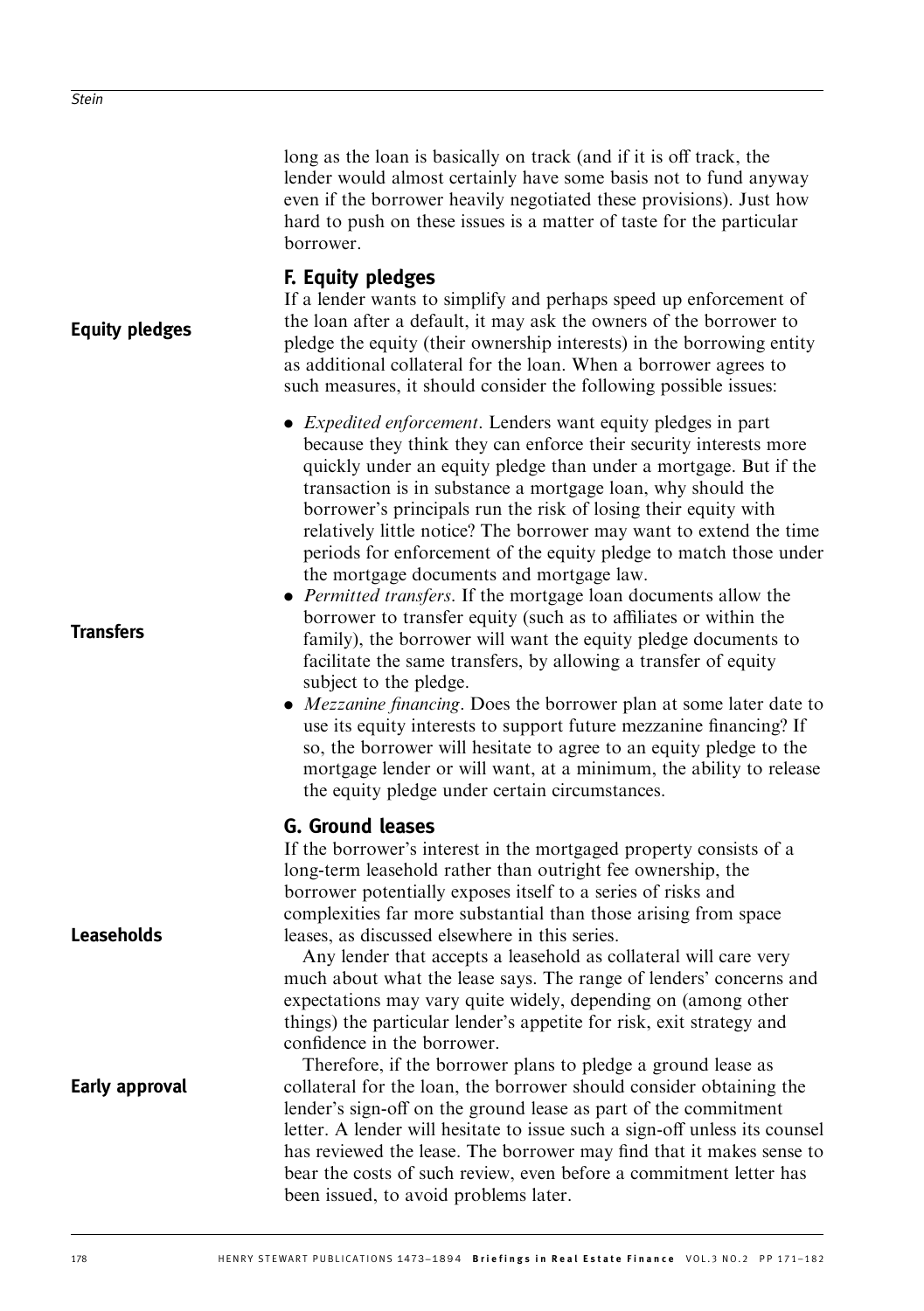As a fallback position, the borrower might ask the lender to commit that as long as the ground lease meets the minimum criteria of the rating agencies, the lender will not disapprove it. Rating agency requirements on ground leases may not be as extensive as those which some portfolio lenders might impose. The rating agency requirements are also relatively definable, and a borrower's counsel should be able to determine without great difficulty whether a ground lease meets them.

The borrower and its counsel should also consider what other documents and deliveries the lender will require from the landlord under the ground lease. For example, as much as the lender might want an opinion of counsel regarding the landlord, it is probably not going to happen unless the ground lease requires one. Therefore, the borrower needs to protect itself from the risk of being required to deliver one. Although the borrower should expect to obtain an estoppel certificate from the landlord, the borrower will want to assure that the lender's requirements go no further than those of the lease.

A borrower and its counsel should also recognise that, taken together, the ground lease and the loan documents will give the lender a wide range of rights and protections and the ability to restrict the borrower's flexibility in dealing with the ground lease. The borrower should consider whether it can live with these measures. To the extent that the borrower cannot, it should seek appropriate concessions from the lender. Lease restrictions

# H. Loans to be securitised

Securitisation

**Disclosures** 

Many lenders originate their loans with the intention of promptly securitising them. The requirements of the securitisation market run throughout the loan closing and negotiating process, raising issues and concerns for borrowers at every turn, only some of which this paper addresses. Beyond those issues and concerns, borrowers may wish to raise a few issues related specifically to the securitisation process itself. These would include the following:

- Certifications. A lender may want the borrower to agree to sign certifications regarding the accuracy of information, to help the lender (or the securitisation sponsor) comply with its obligations under the securities laws. A borrower will want its obligations to be as narrow as possible, and limited only to information uniquely within the borrower's possession.
- Disclosure of information. Unfortunately for borrowers, any securitisation requires the extensive disclosure of information, both for the initial closing (sale and issuance of securities) and on a continuing periodic basis thereafter. Borrowers may want to ask just how much information will be disclosed and, if possible, try to build limitations into the loan documents. Lenders will typically hesitate to agree to limitations, because they cannot predict what the securitisation process will require at the time of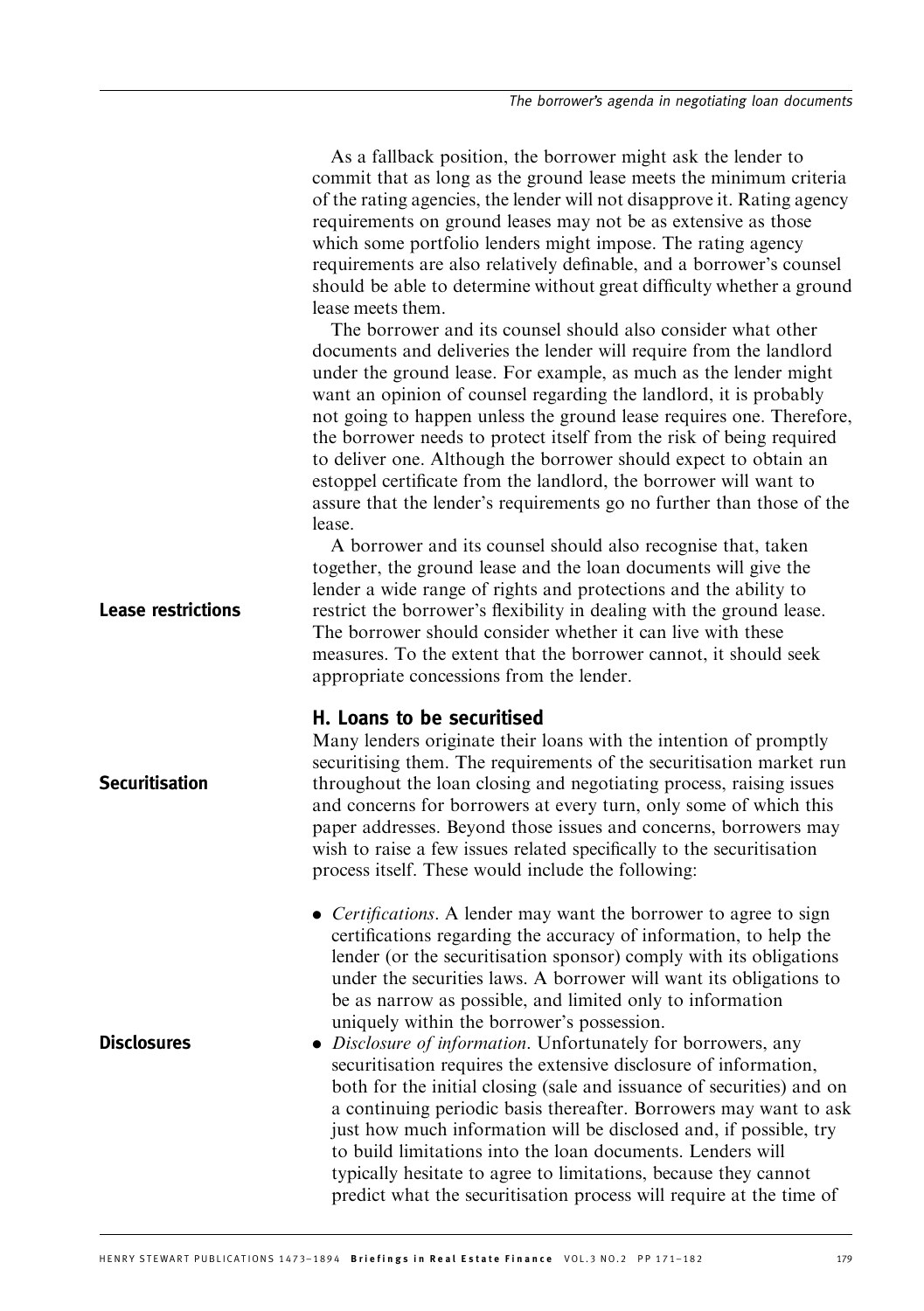Timing

**Costs** 

any actual securitisation. A lender might, however, allow the borrower to review and comment on any disclosures and request changes in any language that describes or refers to the borrower or covers issues the borrower might find sensitive. This right would probably not rise to a full right of approval or disapproval.

- Loan modifications. To facilitate a securitisation, the lender may ask the borrower to agree to make whatever modifications to the loan documents and ownership structure the rating agencies may require at the time of the securitisation. Because of the openended nature of the rating agencies' requirements (and possible future changes in those requirements), any such obligation can be onerous or at least unpredictable. A careful borrower will want to define and limit its obligation to protect itself from any change that might materially alter the economics of the transaction or have any other adverse impact on the borrower. More generally, the borrower will want any such change to be subject to the borrower's approval (perhaps subject to a reasonableness standard).
- *Timing*. Given the timetable of any typical securitisation, by the time the lender requests the borrower's cooperation, the lender or the securitisation sponsor may be under extreme time pressure. Although the borrower will probably try to accommodate the lender's requests, it will want to assure that the loan documents build in some reasonable turnaround time. The borrower may also want the lender to agree not to securitise the loan until a certain time has passed since the closing or until certain loose ends or issues have been resolved (such as leasing guidelines for the mortgaged property). Even then, the borrower may want the lender to give certain minimum notice before the securitisation closes.
	- . Securitisation-related costs. Even though a borrower agrees to reimburse the lender's expenses generally, the borrower may want to carve out any expenses related to securitisation of the loan. In addition, a borrower might consider asking the lender to reimburse the borrower's costs (or at least third-party costs such as legal fees) for the securitisation.
	- *Changes in consent requirements*. The borrower may propose that if a securitisation ever occurs, some consent requirements in the loan documents are automatically loosened, to compensate for the delays and inefficiencies that often result from the need to deal with a loan servicer. As a common compromise on these issues, the borrower may obtain flexibility, but only if it obtains a 'no downgrade' letter from the relevant rating agencies regarding whatever action it later wants to take.

#### If, on the other hand, the lender has told the borrower that it intends to hold the loan for portfolio and not securitise it, then the borrower may want to ask the lender to commit to that proposition in the loan documents. This is especially true if the borrower chose a Transfer restrictions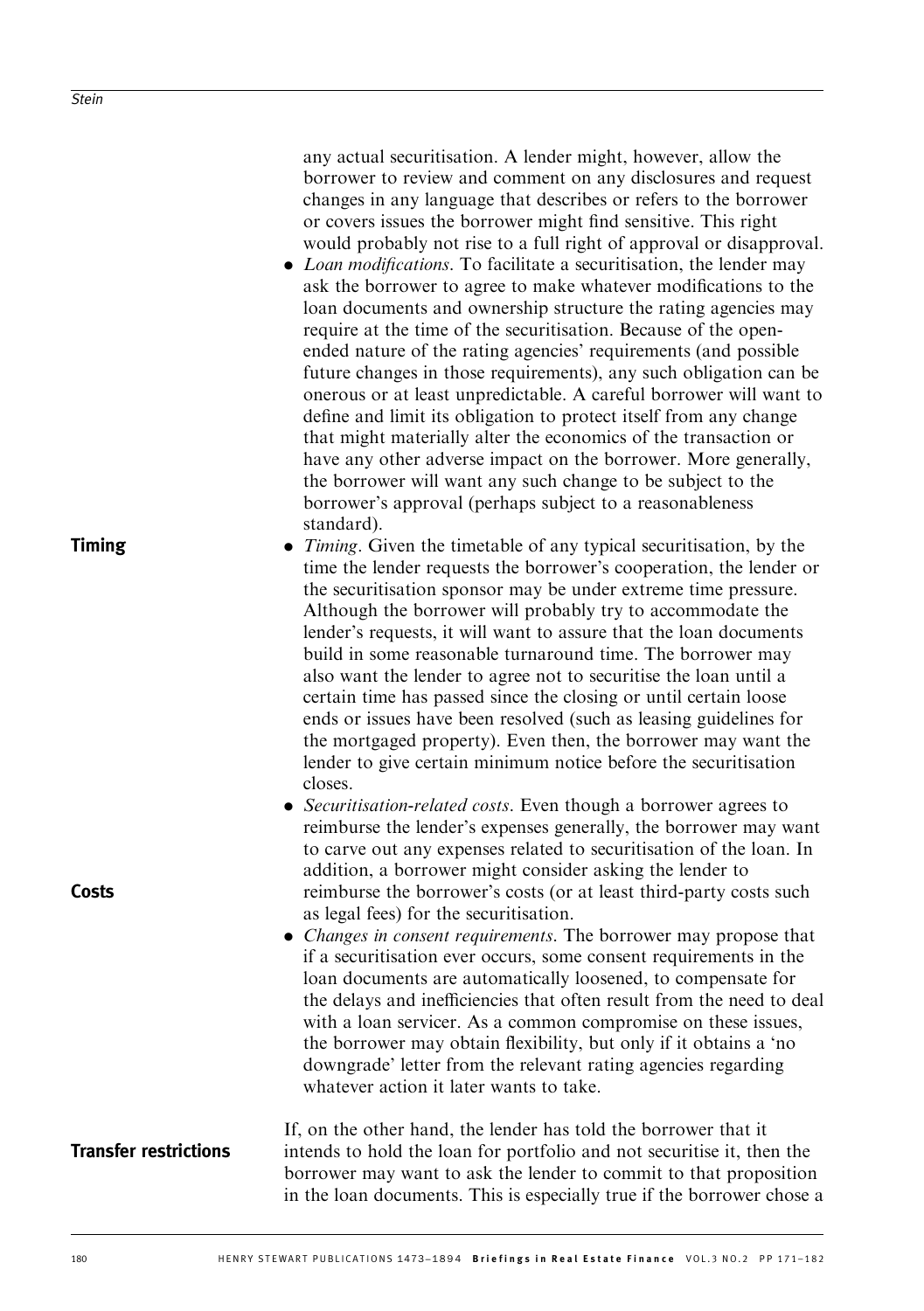particular lender precisely because that lender is a portfolio lender (rather than a securitised lender), and even more true if the borrower agreed to pay a slightly higher interest rate in exchange for that benefit.

# I. Tenant letters of credit

If tenants of the mortgaged property have delivered to the borrower substantial letters of credit in place of security deposits, the lender may ask to control those letters of credit, a result that a lender can achieve in various ways to various degrees. To the extent that the lender controls the tenants' letters of credit, the borrower will want at least the following assurances from the lender:

- Responsibility for letters of credit. If the lender retains physical custody of the letters of credit, the lender should agree to be responsible for them. The borrower should not lightly accept general language that exempts the lender from liability for anything relating to a letter of credit. If the lender loses a letter of credit, fails to draw it or misapplies its proceeds, the borrower may face claims from the tenant. A borrower would argue that the lender should face the same claims.
- *Drawing*. As long as the loan is not in default, the borrower should have the right to decide when and how to draw a tenant letter of credit. If the borrower does decide to draw, the borrower should make sure that the procedure for doing so is workable — even with the lender's involvement — and can be handled quickly.
- Use of proceeds. If the lender does draw the letter of credit, any proceeds need to be applied in compliance with the tenant's lease and cannot necessarily be applied against the loan. To the extent that the lease allows the landlord to keep the letter of credit proceeds, the borrower will want to negotiate the right to use them to pay debt service and retenanting costs. If the loan is otherwise on track, the borrower may even want the right to retain the letter of credit proceeds for its investors.

# **CONCLUSION**

The first instalment of this paper, in the previous issue of this publication, started with an overview of the loan document negotiation process and how a borrower's leverage changes during that process. It also covered fundamental issues that a borrower may wish to raise at the commitment letter stage.

The present instalment turned to certain structural elements that often appear in commercial mortgage loans, and discussed how a borrower and its counsel might respond to them.

The next instalment in this series will discuss some of the legal and business issues that commonly arise in the loan documents themselves, and changes and improvements that a borrower can request. The discussion will then turn to a few more technical legal

# Drawing procedures

Proactive issues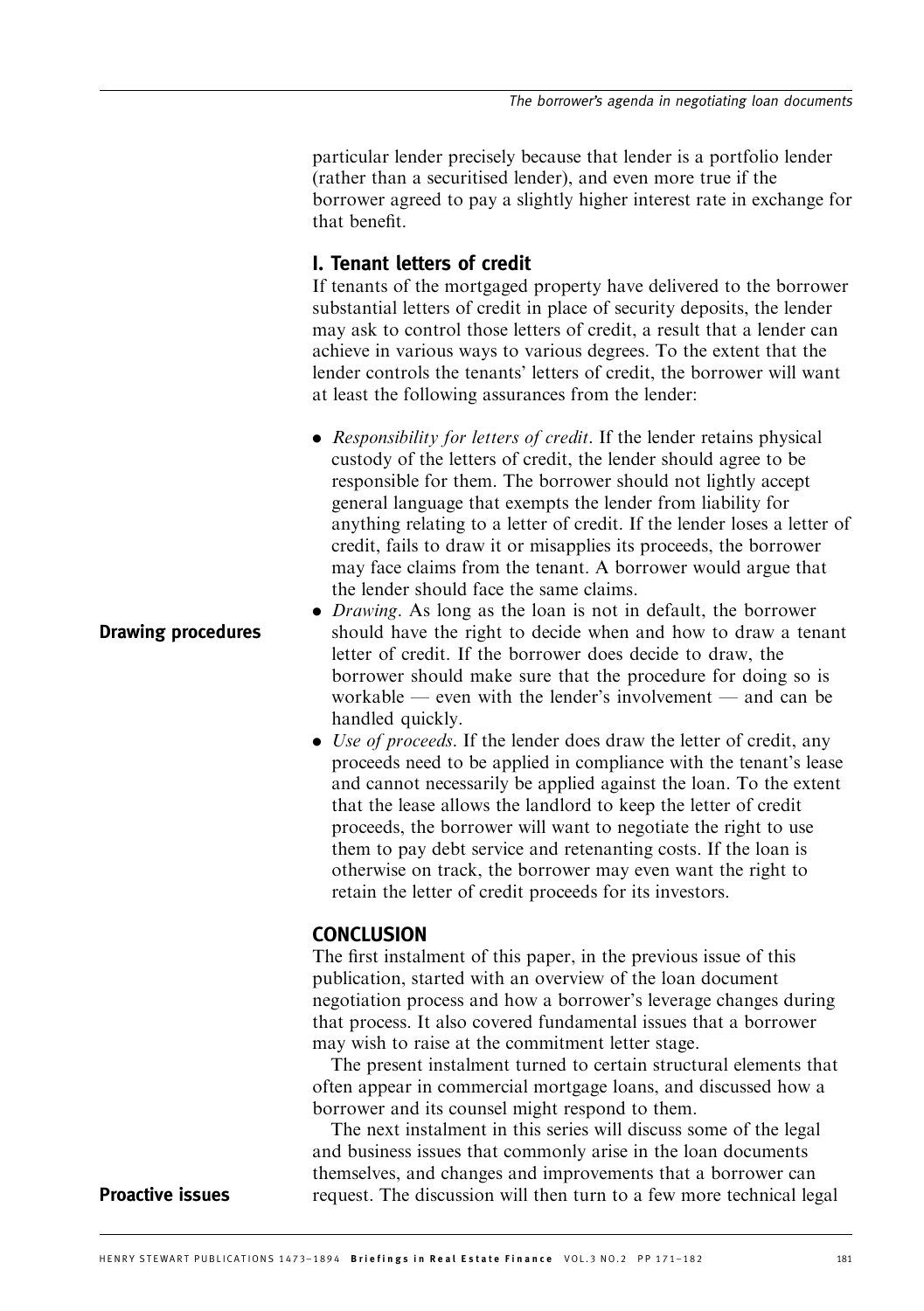issues. The fourth instalment will conclude by identifying some issues that a borrower may want to raise on its own initiative.

 $\oslash$  Joshua Stein

#### Notes

- (7) A typical 'guaranty of non-recourse carveouts' would already cover any such misapplication of rental income.
- (8) If the lender agrees to this concept, it may want the concession to apply only as long as the credit tenant in fact retains a specific level of creditworthiness.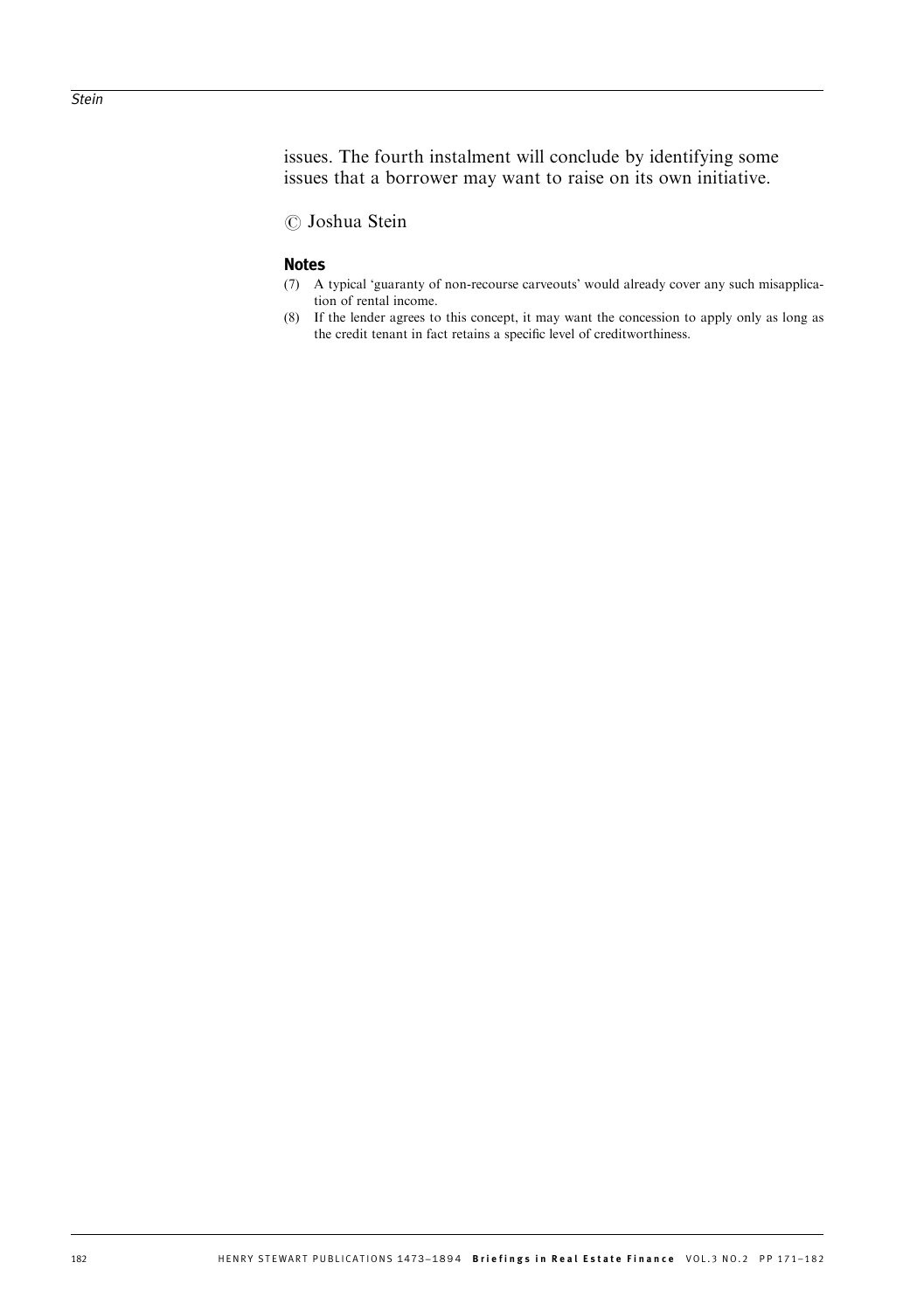# Best practices in commercial real estate financing: The borrower's agenda in negotiating loan documents part 3

Received (in revised form): 7th April, 2003

# Joshua Stein

is a real estate and finance partner with Latham & Watkins LLP and a member of the Editorial Board of this publication. His papers and books about commercial real estate transactions have been widely published. The author can be reached via www.real-estate-law.com.

# Abstract

Loan documents raise many issues for borrowers. This instalment of a four-part paper describes some legal and business issues that are less fundamental than the issues that arise at the earliest stages of a transaction.

### Keywords:

legal issues in loan documents, prepayment rights and calculations, financial reporting, property management, transfer restrictions

# INTRODUCTION

When borrowers and their counsel negotiate a commitment letter (or term sheet or application) or the final loan documents for a commercial mortgage financing, they need to consider raising a wide range of issues. This paper, consisting of four instalments (of which this is the third), seeks to summarise all significant 'borrower issues' in any commercial mortgage financing.

The first instalment discussed the borrower's leverage and the dynamics of the loan negotiation process. It also covered fundamental issues that a borrower may wish to raise at the commitment letter stage. The second instalment considered how a borrower might respond to structural elements that often appear in commercial mortgage loans. The present instalment turns to legal and business issues that frequently arise in the loan documents themselves (less so in the commitment letter), and how a borrower might respond to them. It also addresses a few issues of a more technical nature. The fourth instalment, which will appear in the next issue of this publication, concludes by describing some issues that a borrower may want to raise on its own initiative.

Joshua Stein Partner, Latham & Watkins LLP 885 Third Avenue, Suite 1000 New York, NY 10022-4802, USA Tel: +1 212 906 1342 Fax: +1 212 751 4864 E-mail: joshua.stein@lw.com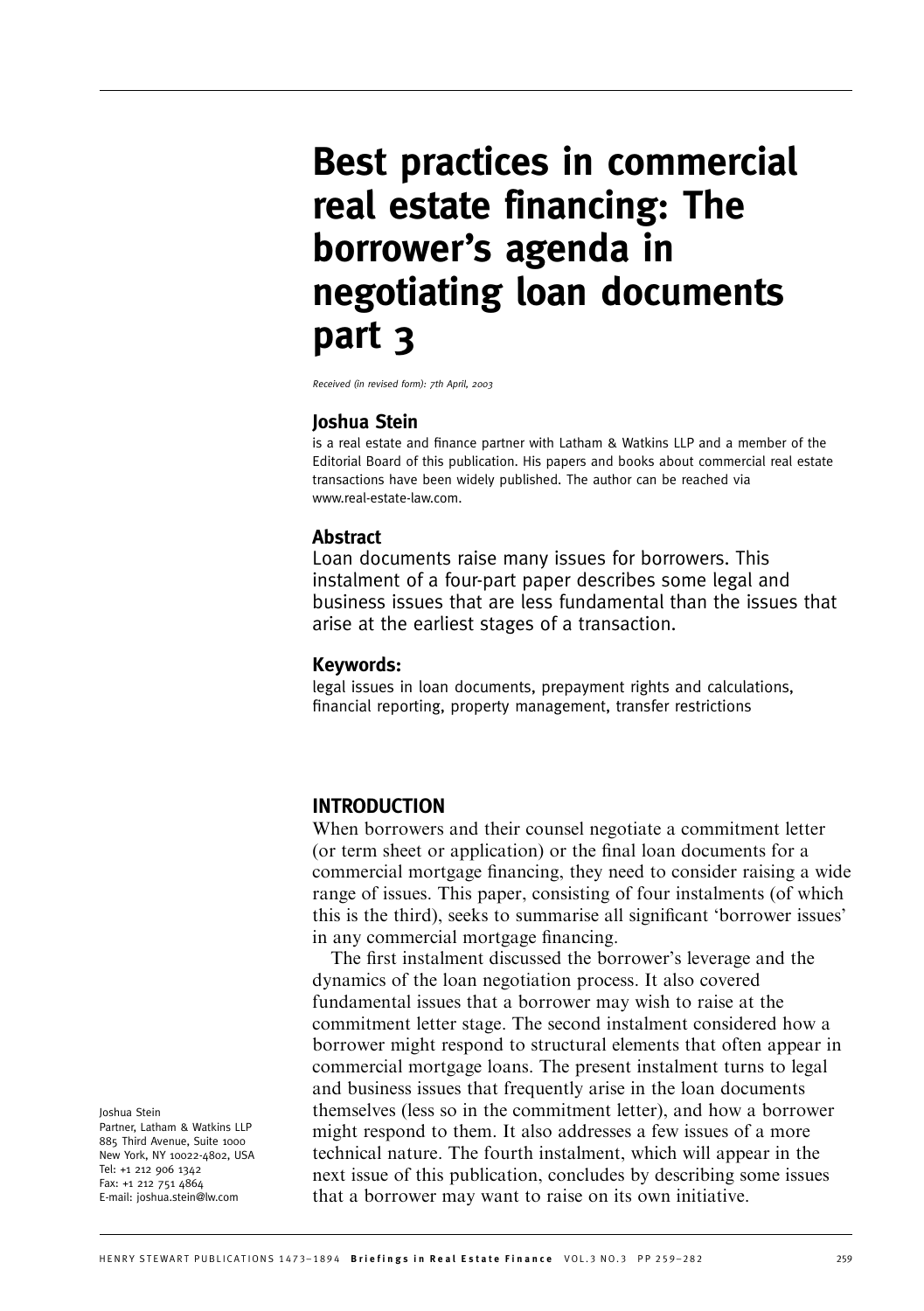# LEGAL/BUSINESS ISSUES IN THE LOAN DOCUMENTS

The following discussion considers some issues that commonly arise in loan documents — including some substantive requirements and summarises how a borrower might respond to those issues and requirements. The topics covered here raise 'legal' issues that are usually 'business' issues as well.

# A. Prepayment

The borrower's substantive right to prepay and the pricing of any prepayment will typically be a fundamental economic issue that the parties will negotiate as part of their fundamental business deal, without involving counsel. The commitment letter will, however, often disregard a handful of important issues about the prepayment process. The borrower will want to address those issues in the loan documents. They include the following:

- *Notice and effect*. How far in advance must the borrower notify the lender of the upcoming prepayment? And what happens if the borrower gives that notice? Some loan documents say the loan automatically accelerates on the specified prepayment date. This potentially puts the borrower in an awkward position if for any reason it cannot prepay as planned. A borrower will want to prevent that result and assure that a notice of prepayment does not create an obligation to prepay. For example, what happens if the borrower anticipates closing a refinancing, but ultimately cannot do so or cannot do so precisely as scheduled?
- . 'Yield maintenance' premiums without more detail. If the commitment letter provides only for a 'yield maintenance' prepayment premium without more detail, the borrower may be able to negotiate the intricacies of the formula in a way that reduces the amount of the possible premium. For example, instead of referring to a treasury bill rate for the remaining term of the loan, the lender may be willing to build in some spread above that rate. Although lenders try not to give up much in calculating prepayment premiums, they will usually agree to apply a present-value discounting to the date of prepayment, if the documents do not already provide for it. The borrower should also try to confirm that the yield maintenance formula takes into account the amortisation that would have occurred over the remaining term of the loan. If the formula automatically treats the remaining term of the loan as interest only, this will increase the amount of the yield maintenance payment. To the extent that the loan documents would allow any future 'free' prepayments, the yield maintenance formula should assume the borrower would have made those prepayments at the earliest possible moment. (For example, if the borrower can freely prepay the loan at any time in the last four months before maturity, the yield maintenance formula should assume the borrower would have exercised that right at the earliest possible moment, and should

# Economics of prepayment

# Timing, notice and other details

Factoring in amortisation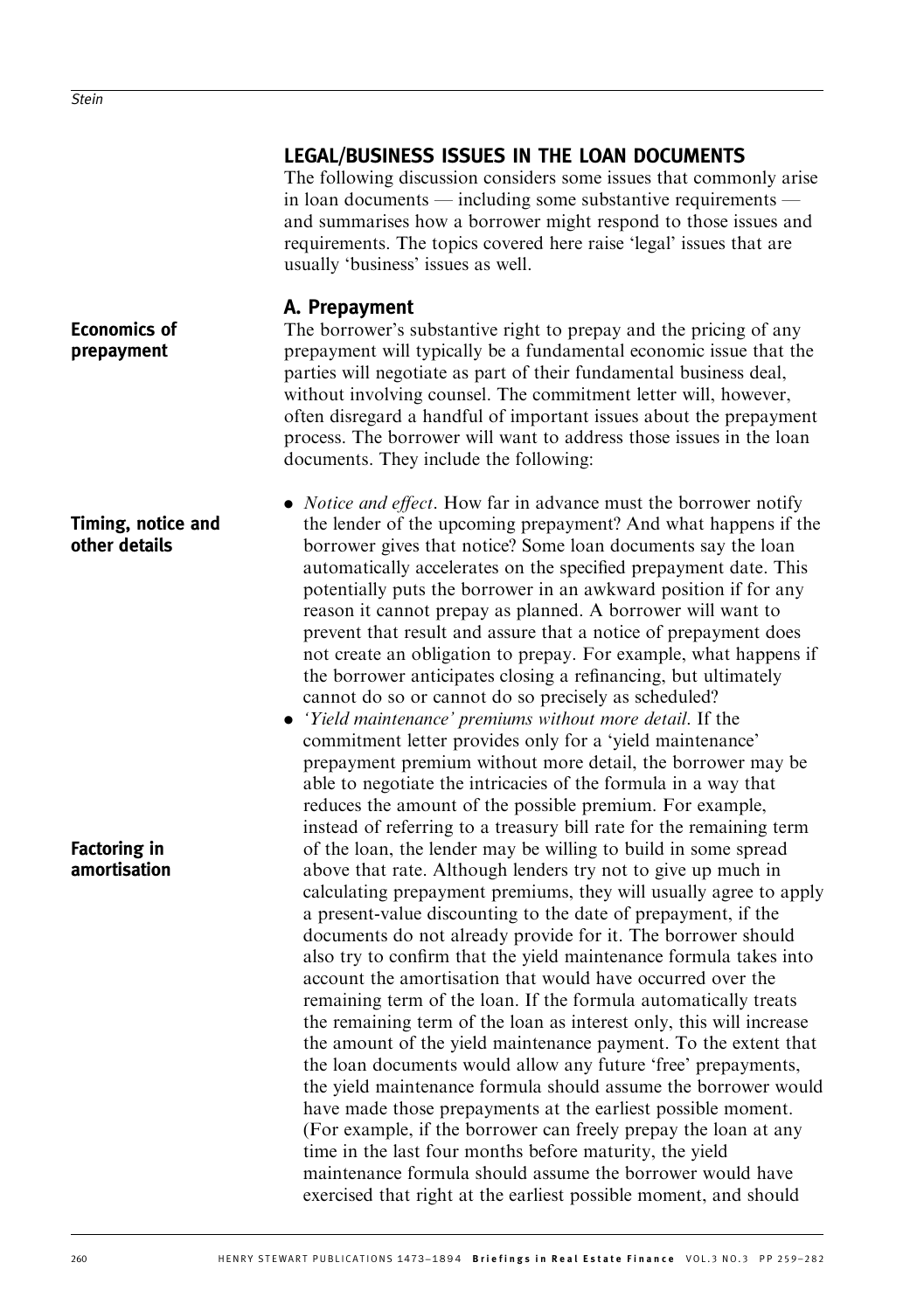calculate the yield maintenance payment period only through the date four months before the scheduled maturity date.)

- *Timing*. Loan documents often say that a borrower may prepay only on a particular day of the month and the lender need not accept a prepayment on any other day. (This is especially true for securitised loans.) Such provisions substantially limit the borrower's flexibility and can turn a prepayment into a dramatic ordeal. Borrower's counsel should, if possible, try to avoid such provisions and build in greater flexibility on the exact timing of prepayment. That process should begin with an analysis of the precise words of the prepayment clause and a determination as to when the borrower can prepay, by drawing a timeline back from various hypothetical dates of prepayment.
	- *Exempt prepayments*. Even if the borrower agrees to pay a prepayment premium, the borrower will want to argue that certain types of prepayments should not incur the premium — in general any prepayment that the borrower did not initiate. This will typically include prepayments resulting from casualty or condemnation,<sup>9</sup> but may also extend to other triggering events, outside the borrower's control. These might include usury problems, subsequent illegality of the loan (eg if a LIBOR-funded loan can no longer be funded as a LIBOR loan) and certain changes in real estate taxation. More generally, these 'free' prepayments might arise from any event that gives the lender the right to require early repayment or the borrower an option to prepay to avoid incurring certain incremental costs (eg the cost of new reserve requirements or capital adequacy rules) that the borrower did not expect to incur.
	- Deal-specific prepayments. If the lender requires the borrower to pay down the loan to maintain compliance with financial covenants (a 'margin call'), the borrower will want any such prepayment not to incur a prepayment fee. A borrower may ask for the same right if the lender disapproves any proposed transfer of the mortgaged property and the borrower decides to prepay instead.
	- Releases of collateral. A borrower should try to avoid paying a premium for any prepayment that arises from a release of collateral. (Of course, a lender will argue that because the borrower initiated the release, it has no valid claim to an exemption in such circumstances.)
	- *Breakage*. Whenever the last few paragraphs suggest that a borrower might ask a lender to forgo a prepayment premium, the borrower may also want to ask a LIBOR-based lender to forgo any 'breakage' charges that might otherwise arise if the borrower prepays the loan at any time other than on the last day of an interest period. If the lender rejects that position, as it usually will, the borrower might counter by requesting the right to deposit the required prepayment in a pledged deposit account until the end of the interest period, to avoid incurring any

Covenant compliance

Date of payment

#### Breakage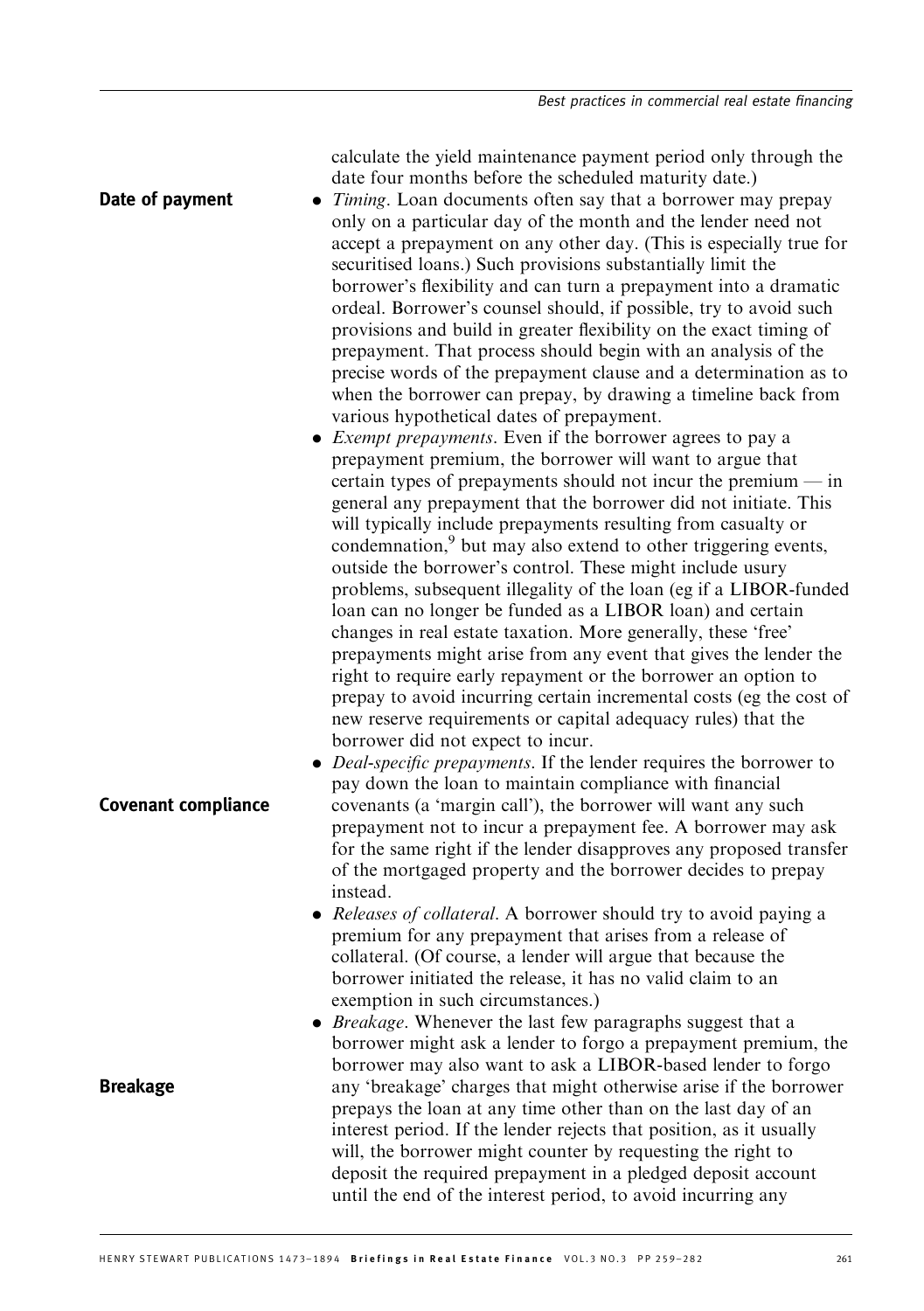# Effect of partial prepayment

Defeasance as an alternative

# Large collateral pools

'breakage' payment. (Whether the borrower will save any money through such an arrangement is another question, but one that the borrower can consider later.)

- *Prepayment window*. Even if the borrower is resigned to paying a prepayment premium, it may want to have the right to prepay towards the end of the loan — in the last year or the last few months — without paying a premium.
- . Minimum prepayment premium. If the lender requires a minimum prepayment premium (eg 3 per cent), the borrower will usually want that minimum to drop over the term of the loan.
- *Partial prepayment*. Do the loan documents let the borrower prepay in part rather than only in full? To the extent that the borrower might partly prepay the loan, whether voluntarily or because of one of the exempt prepayments described above, how does such a prepayment affect the subsequent amortisation schedule for the loan? Typically loan documents will say a partial prepayment does not defer the amortisation schedule at all. That may make no sense to a borrower if the loan will later require substantial amortisation payments, or if the circumstance that triggered the prepayment also reduced the borrower's cash flow (for example, a hypothetical condemnation of half the building).
- *Defeasance*. As an alternative to prepayment, the borrower may negotiate the right to 'defease' the loan — ie replace the real estate collateral with a pool of United States treasury securities that throw off a payment stream exactly equal to the payments the lender would have received from the loan over its scheduled term. Because the interest rate on treasury obligations is lower than the rate on real estate loans, though, the borrower may find that the cost of purchasing the necessary treasury securities substantially exceeds the principal amount of the loan. This will be financially painful to the borrower. It will also give the lender a windfall by giving the lender an income stream that compensates the lender for taking real estate risk, while removing all real estate risk from the transaction. Defeasance may also incur substantial transaction and structuring costs. Nevertheless, in some cases a defeasance transaction may make sense, such as if the property has appreciated so dramatically that it can now support a much larger loan. In structuring any defeasance, the borrower should scrutinise the defeasance procedures to confirm that they are practical and the formula gives the borrower the benefit of scheduled amortisation and any optional amortisation that the loan documents might have permitted.

. Substitute collateral. As an alternative to prepayment, a borrower may be able to negotiate a right to substitute new collateral for old collateral. For example, if a loan is secured by a portfolio of 25 shopping centres, the borrower might be able to obtain the release of one shopping centre by adding to the collateral pool a similar shopping centre that satisfies particular criteria. A lender typically will not consider such a substitution for a loan secured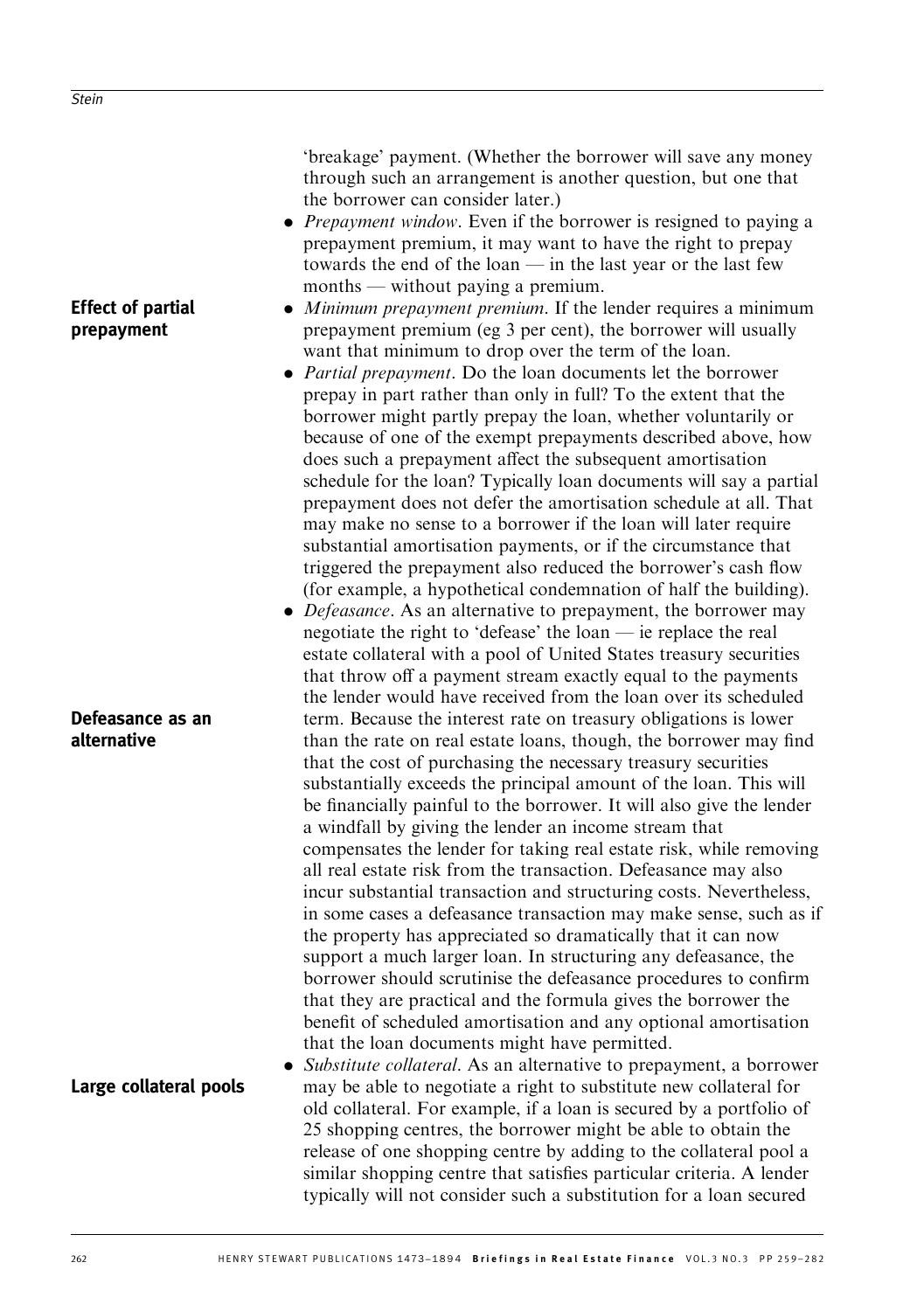by only one asset or a handful of assets. If the size of the collateral pool gives the loan some of the characteristics of a corporate (rather than pure real estate) loan, a lender may be more receptive to the idea.

• *Revolver*. If the loan is a revolving loan, then the transaction will by definition include wide-open prepayment rights. If, however, the borrower wants the ability to terminate the revolver — and obtain a release of whatever security the lender holds — the borrower will need to go a step further and have an express right of termination. Otherwise, the lender might say that even if the revolver has been paid to zero, and even if the borrower has no intention to reborrow, the loan contract and the security for potential reborrowings should remain in place for the entire contract period. Such a position would mean the borrower could not use the collateral to secure a new loan.

# B. Reporting requirements

Particularly for a loan that will be securitised, the lender will care a great deal about how the property performs. The documents will include very specific reporting requirements and perhaps a general catch-all so the lender can obtain whatever additional information it later requests. Although a borrower will generally accommodate this request, it may want to consider the following:

- Open-ended requirements. Borrowers should be wary of undefined or vague requirements for delivery of information, as these could later produce expensive surprises.
- Confirm existing reports. If a borrower has standard reporting procedures in place, the borrower should ask the lender to confirm that those procedures will meet the lender's needs. If they do not, the borrower should identify exactly what additional reports and information will be required and how much they will cost. Ideally, the lender will require only what the borrower would already prepare anyway.
- *Auditing*. To the extent that a lender requires audited financial statements — or that particular accountants perform any audit this may require a borrower to do more (and pay more) than it otherwise would have done (and paid). Borrowers should compare the loan document requirements against their ordinary practices. If a borrower is willing to deliver audited financial reports, it will want to be able to replace the auditor, and from as wide a range of candidates as possible.
- *Accounting standards*. If financial statements will not be audited, a borrower will prefer to prepare its financial statements in accordance with a relatively low standard, such as 'proper accounting practices', rather than under the more rigorous 'generally accepted accounting principles'. If the statements are to be certified by the borrower, the borrower will care about exactly

Additional reports

Audits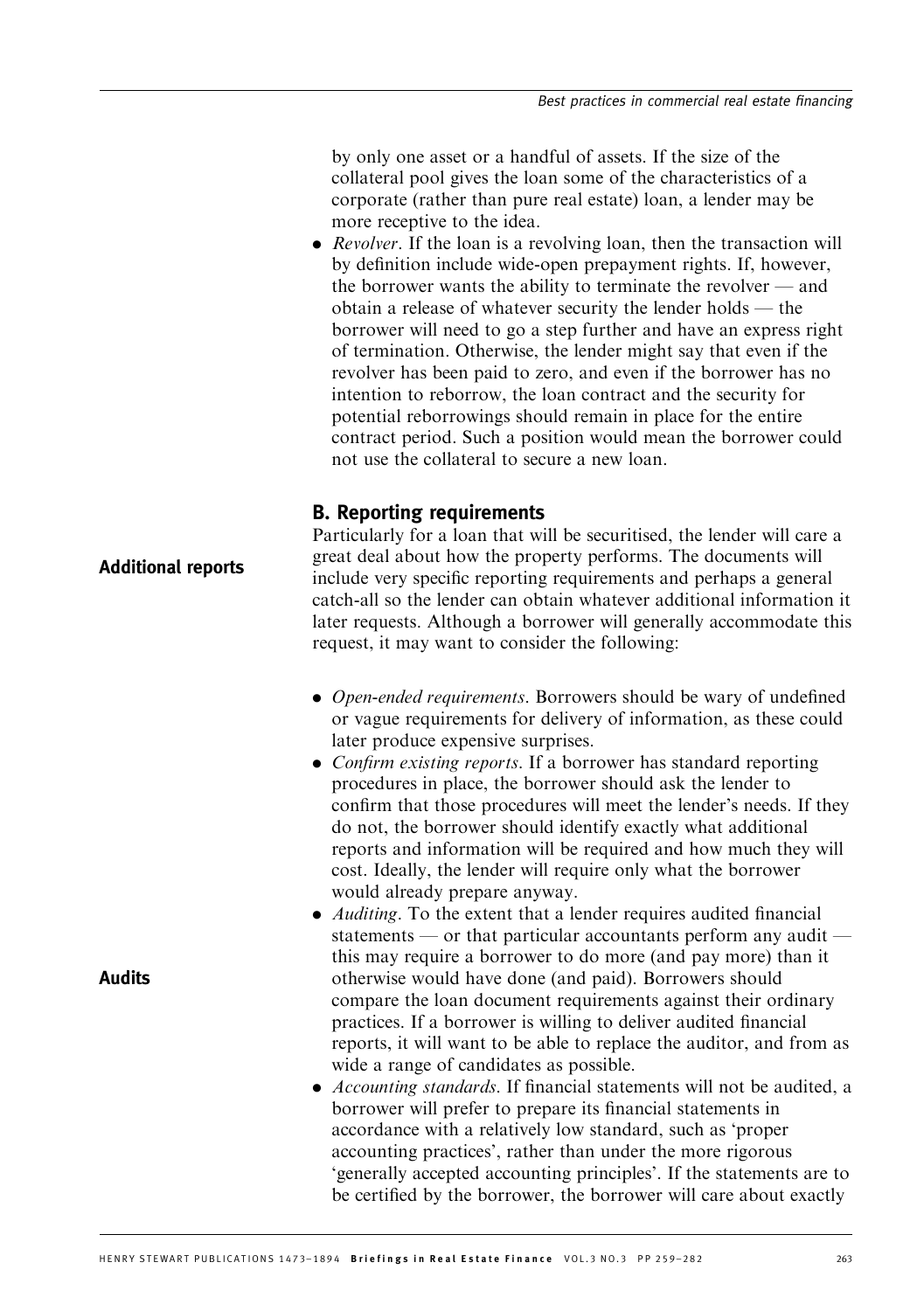who must certify and whether the certification is subject to a 'knowledge' standard or something higher.

• *Timing*. Can the borrower and its accounting department meet the reporting schedules in the loan documents?

### C. Late payments

Loan documents will generally say that if a borrower makes any payment late, the lender can collect a 'late charge' (a percentage of the payment) and/or 'default interest' (interest at a rate above the contract rate). These measures give lenders remedies short of accelerating the loan, and they give borrowers incentives to pay on time. A borrower will recognise, though, that these fees will mean money out of pocket, perhaps repeatedly, if the borrower inadvertently makes a payment late. Moreover, if the loan will be securitised, the borrower will often realise that the servicer of the loan may be entitled to keep any late charges, as a significant component of its compensation. This means the borrower under a securitised loan cannot expect the lender to overlook or waive late charges. To the contrary, the servicer may, in effect, look forward to late payments as a revenue opportunity. Against that backdrop, a borrower may seek the following changes in the loan documents:

- Lower percentages, etc. The borrower's first request may be to lower the late charge, lower the incremental interest charged on a 'default' and obtain a few extra days to pay before these remedies start to apply. If the commitment letter does not address these issues, and sometimes even if it did, these issues will often be among the handful of final issues resolved on a 'business' level for the transaction.
- *No late charge on maturity*. If the borrower fails to repay principal on the maturity date, a lender will often agree that no 'late charge' applies to that payment.
- Base for default interest. Lenders may try to charge default interest on the entire loan — rather than just the late payment if any payment is late. A borrower should try to limit the default interest so it applies only to the late payment.
- . Either but not both. A borrower may want to ask that a lender agree to collect either a late charge or default interest on any particular payment — but not both on the same payment.
- *Notice*. Particularly if the borrower must pay regular monthly interest without receiving notice of the amount, a borrower may ask that the lender not collect late charges and default interest unless the lender has given the borrower notice of the payment and a certain time has elapsed, longer than whatever time the loan documents already provide. Securitised lenders, in particular, rarely agree to any such provisions — at least for regularly scheduled payments of interest and principal — as such provisions will tend to defer the receipt of cash and create timing issues for bondholders under the securitisation. A lender will be

# Late charges and default interest

Calculation details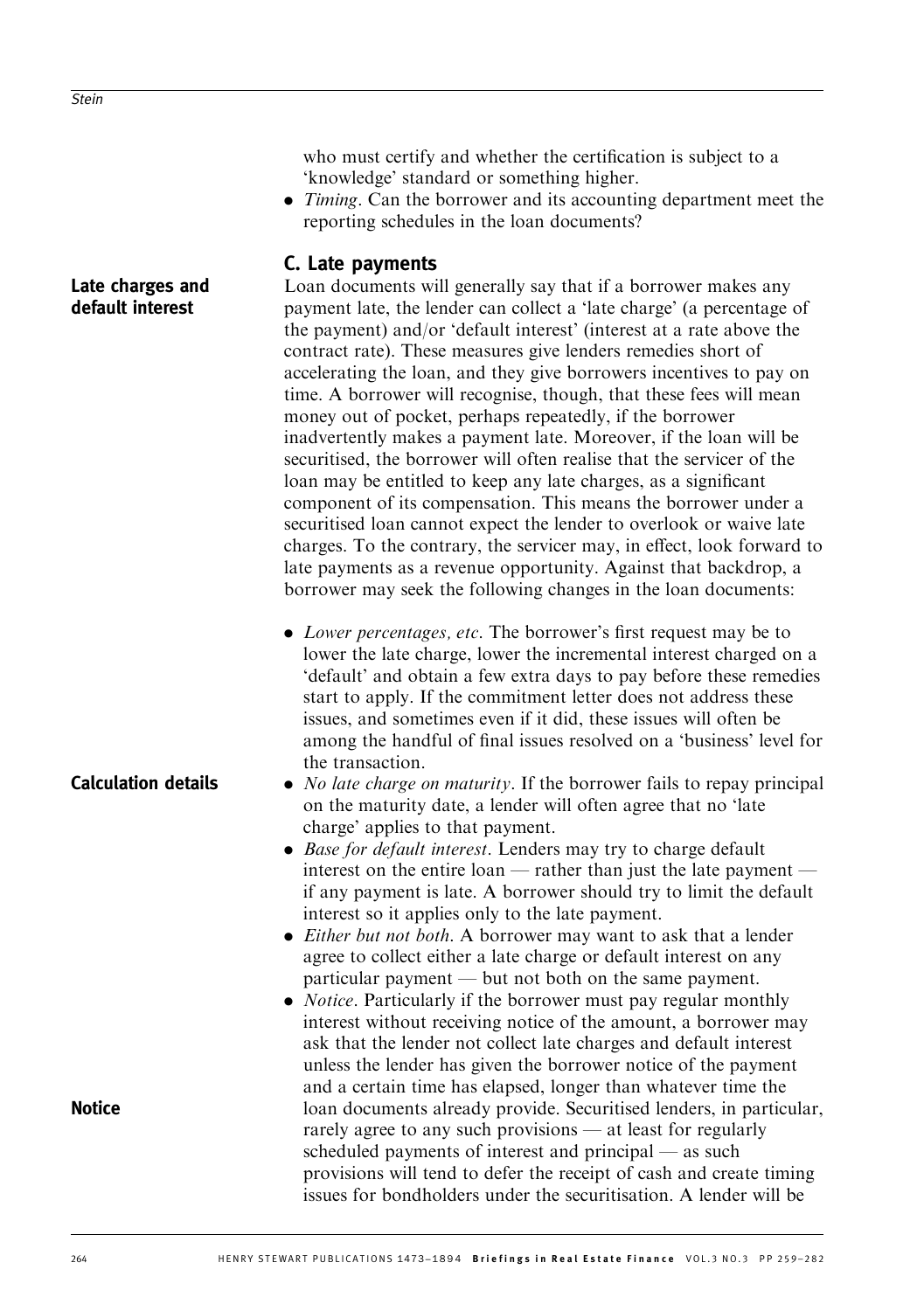more likely to agree to give notice, and a time period for the borrower to pay, for any payments due to the lender for anything except regularly scheduled principal and interest.

- *Payment deadline*. If the loan documents set an early payment deadline (for example, 11am), a borrower may be able to negotiate a much later deadline, reflecting the reality that the lender will probably still be able to reinvest any money it receives late in the afternoon.
- *Slightly later payment date*. Instead of requiring payment on the first day of the month, the borrower might prefer to pay on the tenth or some other day of the month, allowing a few extra days to collect any straggling rents.

To the extent that a lender agrees to any of the foregoing concessions, it will often insist that if the borrower pays late more than a certain number of times in a certain period, the concessions go away.

# D. Further encumbrances

In addition to prohibiting transfers of the property or the borrower's equity, a lender will generally forbid the borrower from creating additional mortgages or other encumbrances on the property — even if subordinate to the lender's mortgage. Because of the requirements of the securitisation market, bad experiences in the real estate depression in the early 1990s, and the significant 'downside' to a first mortgage lender of allowing any second mortgage loan, lenders rarely agree to any concessions in this area. Nevertheless, a borrower may want to suggest the following changes:

- . 'Deeply subordinated' second mortgages. A lender may be willing to allow a borrower to grant a second mortgage on the collateral, if the second mortgagee's rights are extremely limited — nothing more than the rights to know when and where the foreclosure sale will take place, to bid at the sale and to receive any excess proceeds after the first mortgage has been paid in full. A lender will be more likely to accommodate such a request if the proceeds of the subordinate loan will be used to improve the property or perform obligations under the first mortgage, rather than released to the borrower's equity owners.
- Other permitted encumbrances. A lender may agree to permit certain types of encumbrances, such as utility easements, and may even agree to subordinate its mortgage to such encumbrances. Such a lender will probably insist, however, that all documents, including the subordination document, be satisfactory to the lender. A borrower will also want to carve out the following items: leases that comply with the loan documents, mechanics' liens that the borrower is contesting in compliance with the loan

# Liens and other financing

'Deep' second mortgages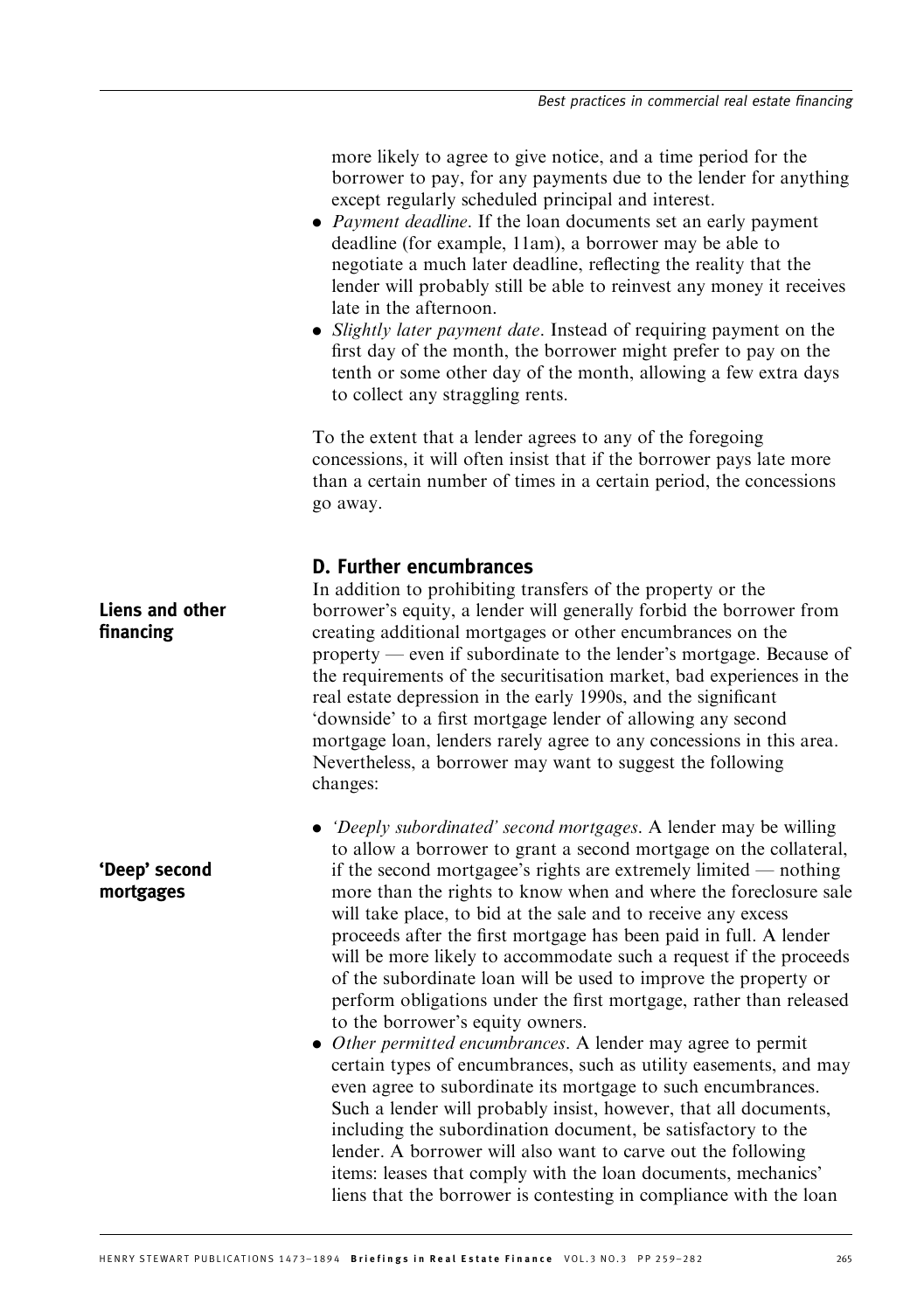documents and any assessments that might be imposed against the mortgaged property.

. Mezzanine financing. If the borrower intends to obtain mezzanine financing — an additional loan secured by pledges of the borrower's equity or backed by a 'preferred' position in the borrowing entity — then the loan documents should provide for it or at least not prohibit it. Beyond merely obtaining consent, the borrower should consider whether any mezzanine financing or the mezzanine lender will require anything further from the mortgage lender. If so, the borrower should ask the mortgage lender to agree in the loan documents to cooperate as needed. (More commonly, mezzanine financing would be closed at the same time as the mortgage loan, raising a wide variety of issues and structural considerations that are outside the scope of this paper.) Mezzanine loans

#### E. Property management

The loan documents will typically try to prevent the borrower from changing the management of the property without the lender's consent. Conversely, the documents may also require a change in management if certain circumstances occur. The borrower may want the lender to agree to pre-approve certain possible alternative managers or a conversion to self-management. The borrower may also want to trim back the lender's ability to require a change of management, particularly if the manager is an affiliate of the borrower. To the extent that a change in management or a change in the management agreement requires lender approval, the borrower should have the lender pre-approve as much as possible at closing.

# F. Distributions

Particularly for a construction or rehabilitation loan, the loan documents may prohibit the borrower from distributing available cash to its owners until the borrower satisfies certain conditions (relating to progress and payments). Before agreeing to any such provision, the borrower should consider whether its equity investors are counting on distributions as the source to make required payments — such as for taxes or to pay any fees that the borrower's organisational documents might require. This issue will take on particular importance if the loan documents treat a 'prohibited distribution' as an event that produces personal liability for the borrower's guarantor(s).

The borrower may want to go a step further and insist that the lender waive any claim to 'claw back' distributions that the borrower makes at any time when the loan is not in default.

# G. Defaults and cure periods

Loan documents usually let a lender exercise its rights and remedies against the borrower only if an 'Event of Default' has occurred. (If the borrower is merely in default — but the facts have not yet risen

Prohibited distributions

Management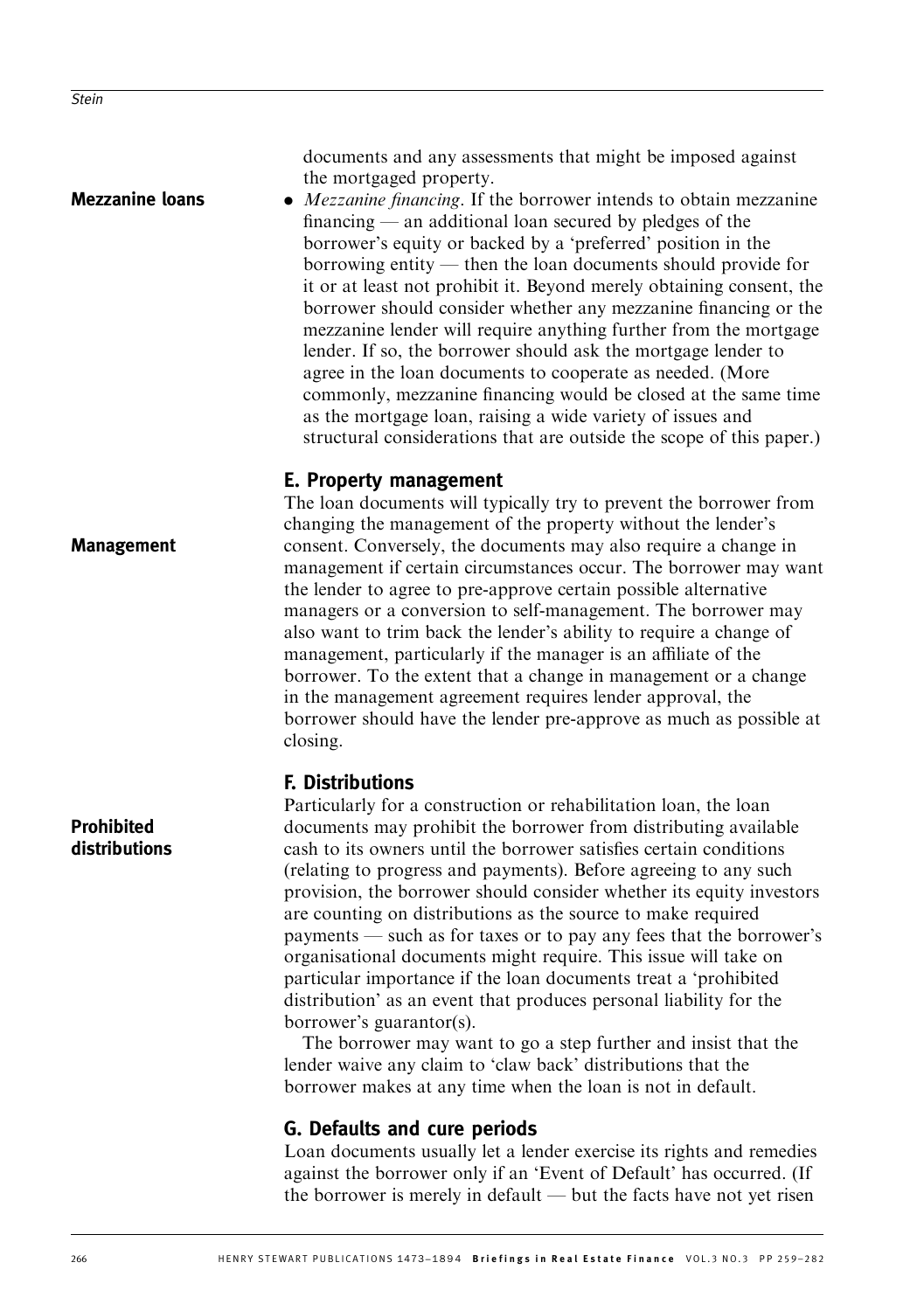to an 'Event of Default' — the lender cannot exercise remedies.) Any borrower should assume that as soon as an Event of Default occurs, the lender will try to exercise remedies, so the definition of 'Event of Default' matters a great deal. The following are the usual battlegrounds:

• *Notice requirements*. Before any problem can become an 'Event of Default', the borrower will want to receive notice of the problem and an opportunity to cure it. Lenders will typically agree to give such notice, except perhaps for regularly scheduled payments of principal and interest, and the payment due on maturity. Notice and cure

- $\bullet$  *Cure periods.* Once a borrower receives notice or once a default has occurred, if the lender has not agreed to give notice of the default — the borrower will want some time in which to try to cure the default. For monetary defaults, the cure period will typically be five to ten days ('business days', if possible), with exceptions as noted above. For non-monetary defaults, the cure period is typically 30 days with a right to extend — often subject to an outside limit — so long as the default is in fact curable and the borrower is diligently trying to cure it. Lenders may want to cut these cure periods back if multiple defaults occur in any particular period.
- Representations and warranties. A breach of a representation or warranty will typically constitute an Event of Default. Here again a borrower should seek a right to correct the problem. For this particular species of default, a lender will often agree to allow 30 days (sometimes longer) to cure, if the breach was not fraudulent or otherwise egregious, and can in fact be cured.
- Bankruptcy Events of Default. For an involuntary bankruptcy filing or similar event, a borrower should typically expect to receive (without the need to negotiate) a cure period of up to 180 days — ie that amount of time to have the involuntary filing dismissed — before it becomes an Event of Default. A borrower may also decide not to spend too much time on cure periods for bankruptcy defaults, on the basis that they are not enforceable anyway. That is not an unreasonable approach to the issue, but a borrower must be wary of Events of Default triggered by bankruptcy (or similar events) affecting a party other than the borrower — such as a guarantor, major tenant or principal of the borrower. Any such bankruptcy-related Event of Default will usually be enforceable against the borrower, and the borrower will want ample time to cure it. (Of course, the borrower might take the position that any such Event of Default is beyond the borrower's control and therefore unacceptable in any case.) The treatment of involuntary bankruptcy can also shade into the treatment of 'recourse carveouts', at which point it becomes far more important to the borrower.
- Material adverse change. Occasionally, loan documents say that the occurrence of any material adverse change in the borrower's

#### **Bankruptcy**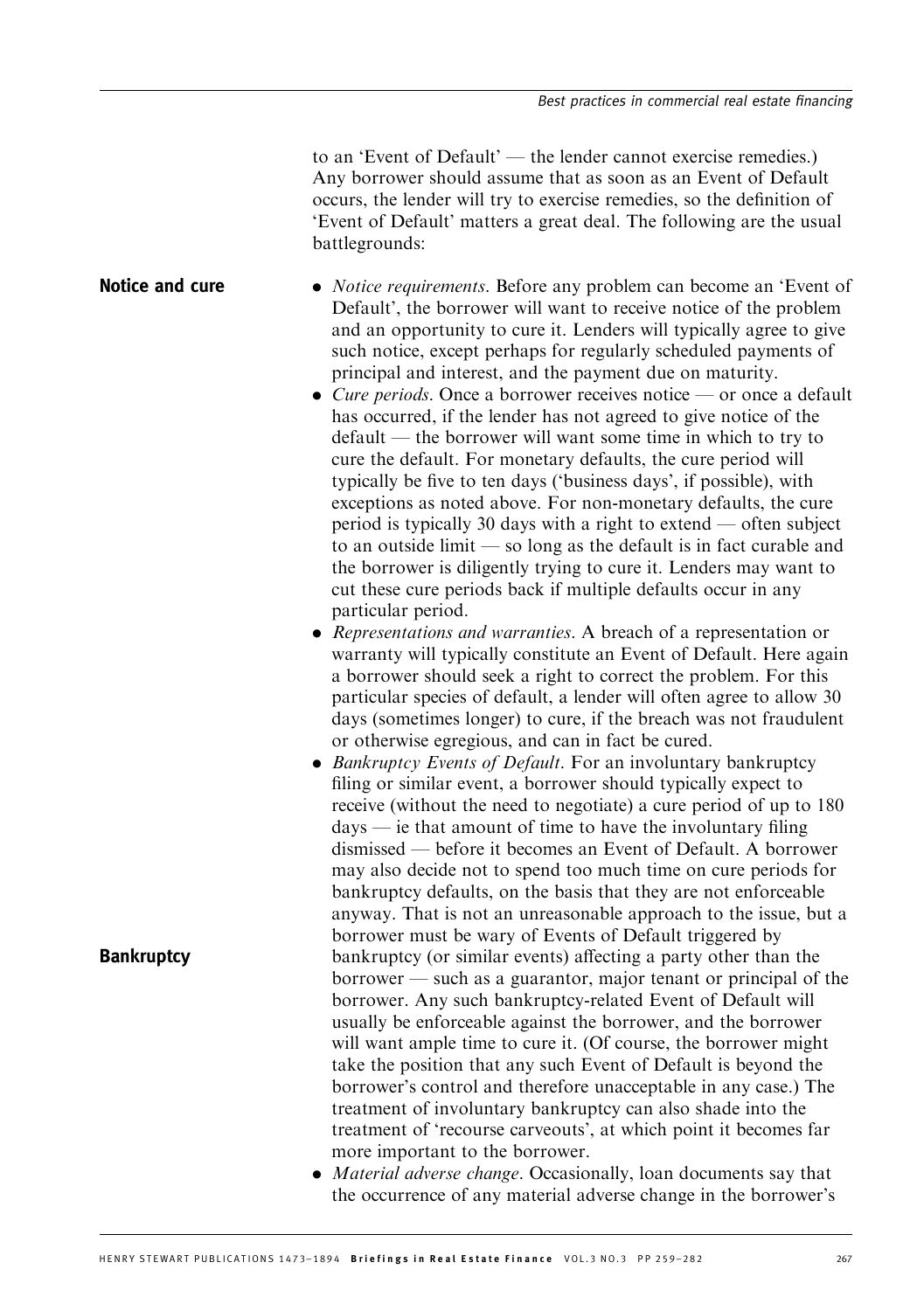**Transfers** 

financial or other condition constitutes an Event of Default. A borrower may want to argue that such language is not 'industry standard', at least in the context of pure real estate loans, and should be deleted. As a fallback, a borrower should try to define thresholds for the definition of 'material', and otherwise trim back the scope of this possible Event of Default.

- . Transfer restrictions. Lenders often want to treat a borrower's violation of transfer restrictions as an incurable default. For a borrower, this is particularly onerous given the wide range of possible transactions that can fall within the broad scope of modern transfer restrictions. As a result, borrowers will want to obtain notice and opportunity to cure any violation of transfer restrictions. Lenders sometimes allow up to 30 days, although perhaps only for certain types of prohibited transfers, including perhaps a requirement that the violation was unintentional.
- *Continuing Events of Default*. Throughout any set of loan documents, the borrower's rights and the lender's remedies will often change if an Event of Default occurs. A borrower routinely asks to modify these references to refer instead to whether an 'Event of Default has occurred and is continuing'. This way, even if the borrower's cure periods have expired and an Event of Default has occurred, the borrower can still potentially cure the Event of Default and thereby put the parties back to their positions as if the Event of Default had not occurred. Lenders sometimes object to this change, under the theory that it gives the borrower a perpetual right to cure any default, even after it has become an Event of Default. More often, however, lenders agree to the change, although they may add language indicating that the wide-open right to cure terminates once the lender accelerates the loan or otherwise starts to exercise its rights and remedies.
- Tenant obligations. If the loan documents require the borrower to take some action that the borrower has passed through to a tenant (such as payment of taxes), then the borrower will not want the tenant's failure to perform to constitute a default under the loan. A borrower will often propose that as long as it tries to enforce the tenant's obligations, the tenant's failure to perform should not constitute a default under the loan. A lender may accept this proposal so long as the tenant is not in bankruptcy and the failure lasts only for a certain period and creates no immediate risk of disaster (eg a tax sale). A lender would also probably not make this concession for any failure to provide insurance.

• *Non-recourse carveouts*. If a particular default might trigger liability under the non-recourse carveouts, the borrower's case for notice and opportunity to cure is particularly strong. The following are three categories of default that might especially justify a cure period based purely on considerations relating to the non-recourse carveouts: violation of single-purpose entity covenants, failure to deliver financial statements and environmental-related defaults.

**Carveouts** 

**Tenants**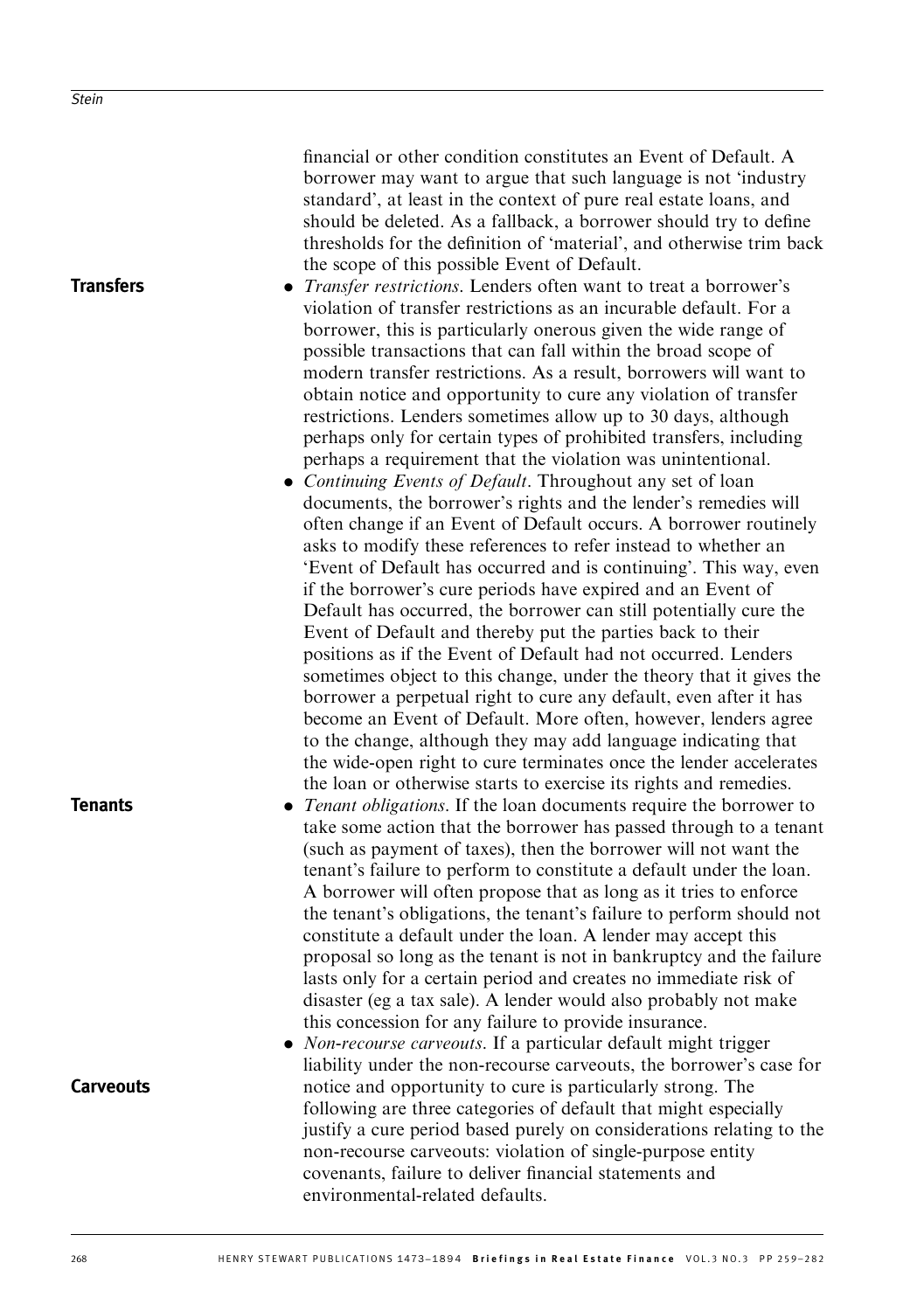| $\bullet$ <i>Lockbox problems</i> . If a default arises because of an administrative |
|--------------------------------------------------------------------------------------|
| problem with a lockbox for the loan, the borrower should ask                         |
| that it not be deemed an actionable default. For example, if the                     |
| lockbox contained enough money to pay real estate taxes, and the                     |
| lockbox administrator received instructions to make the payment,                     |
| but the lockbox administrator somehow failed to do so, then                          |
| failure to pay the real estate taxes should not constitute a default.                |
| A lender will typically agree to such a proposal, particularly                       |
| because most lenders would never try to assert a default under                       |
| such circumstances, and a court would probably not allow it                          |
| anyway.                                                                              |

• *Anticipated funding.* If a default arises because the lender fails to advance loan proceeds when the documents require it (for example, interest to be funded from an interest reserve), the borrower will want to be protected from any resulting default. The lender may want protection as well by giving the borrower a 'free pass' only if all funding conditions were satisfied and the lender still failed to fund. The parties then end up where they started with a dispute over whether the lender should have funded.

The issues just listed will run throughout the loan documents. A careful borrower may want to raise them repeatedly, wherever the loan documents impose burdens or obligations on the borrower.

# RELATIVELY TECHNICAL LEGAL ISSUES

In reviewing any set of loan documents, borrower's counsel may wish to raise certain issues that are of no interest to the borrower's business people, assuming counsel can resolve each such issue in a reasonable way. Of course, any 'legal' issue can always become a 'business' issue if the lawyers cannot resolve it. Here are some such issues:

# A. LIBOR interest rate calculations and related costs

If a floating rate loan is priced based on the 'LIBOR' index, not all the language defining the interest rate is necessarily 'standard'. A borrower may want to raise at least the following issues in negotiating a 'LIBOR'-based interest rate.

. Reserve adjustment. Does the LIBOR rate definition include an adjustment to reflect any reserves that the lender must maintain against LIBOR loans? Some borrowers consider such an adjustment to be inconsistent with the market, both because the lender separately has the right to pass through reserve-related costs, and because any such costs (as well as any other increased costs of maintaining a LIBOR loan) will quickly be factored into the market-based pricing of LIBOR interest rates and therefore do not merit separate compensation to the lender in any form. As a compromise, the lender might be entitled to compensation only until the next rate adjustment date.

Loan funding

LIBOR calculations

Reserves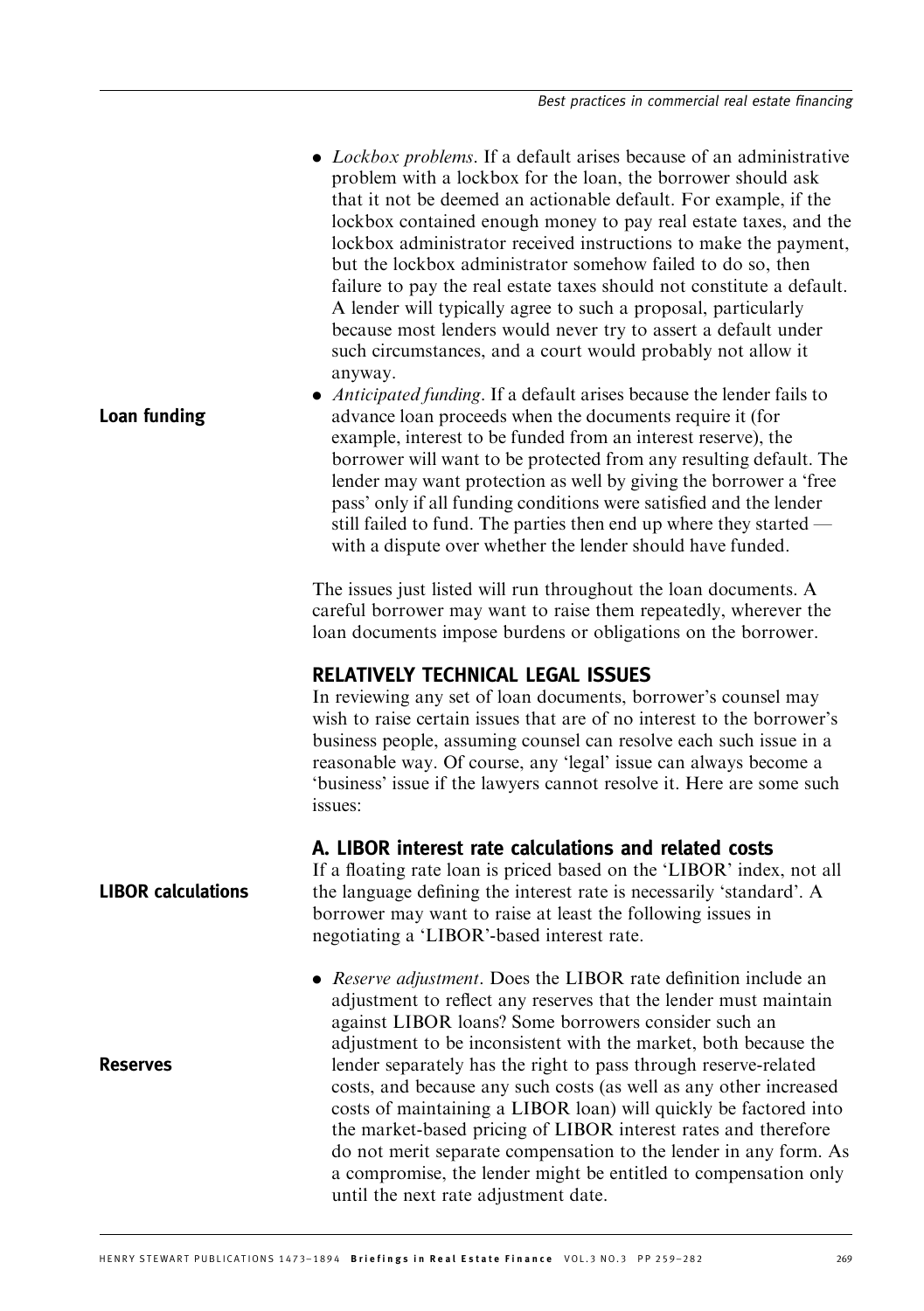**Calculations** 

Taxes and costs

- *Rounding*. In determining the LIBOR rate, a lender will usually include some form of rounding formula — either to the next sixteenth of a per cent or to the next hundredth of a per cent. Occasionally, a lender will try to round twice, once in setting the LIBOR rate and again after making any 'reserve adjustment' of the type described above. Collectively, such 'rounding' can add up to a significant increase in the interest rate. A borrower might question why 'rounding' is necessary at all, given that the lender's computers can deal with thousandths or even millionths of a per cent just as easily as sixteenths of a per cent. If the borrower loses that argument, it may try to have the lender round to the 'nearer' rather than the 'higher' multiple of one-sixteenth or onehundredth of a per cent. Finally, if the loan documents say that a rate can be rounded 'up' but never 'down', the borrower should try to get as fine a gradation for rounding as possible (hundredths rather than sixteenths of a per cent).
- $\bullet$  *Extra taxes/costs.* Although a borrower will usually agree to reimburse a lender for extra costs resulting from possible future increases in reserve requirements, or from newly enacted tax or withholding requirements, a borrower should attempt to limit this obligation to costs and taxes that apply to a whole category of lenders generally, as opposed to just one particular lender because of its special circumstances. If the borrower cannot persuade the lender on this point, it may ask the lender to agree to replace within a certain short period — any bank group member that has unique cost problems and refuses to waive the borrower's obligation to reimburse those costs. Also, if a lender can eliminate or diminish the problem by funding the loan from a different lending office, the borrower should insist that the lender agree to do so.
- Short period. The borrower should try to persuade the lender to agree to a short 'statute of limitations' for claiming any LIBORrelated extra costs, under the theory that the borrower needs prompt notice so it can try to do something about the problem.

# B. Choice of law

If the property is located in one state, the lender may nevertheless try to have the law of another state — typically New York's govern the underlying loan, as opposed to the mortgage and real property documents. A borrower may reject this idea, arguing that a 'bifurcated' choice of law imposes extra costs on the borrower, such as the possible need to obtain a New York opinion of counsel.

# C. Environmental matters

Environmental

A lender will typically try to shift to the borrower's principals or parent company all risks of any environmental contamination of the property, coupled with procedures so the lender can identify and control those risks. The borrower's response might include some or all of the following: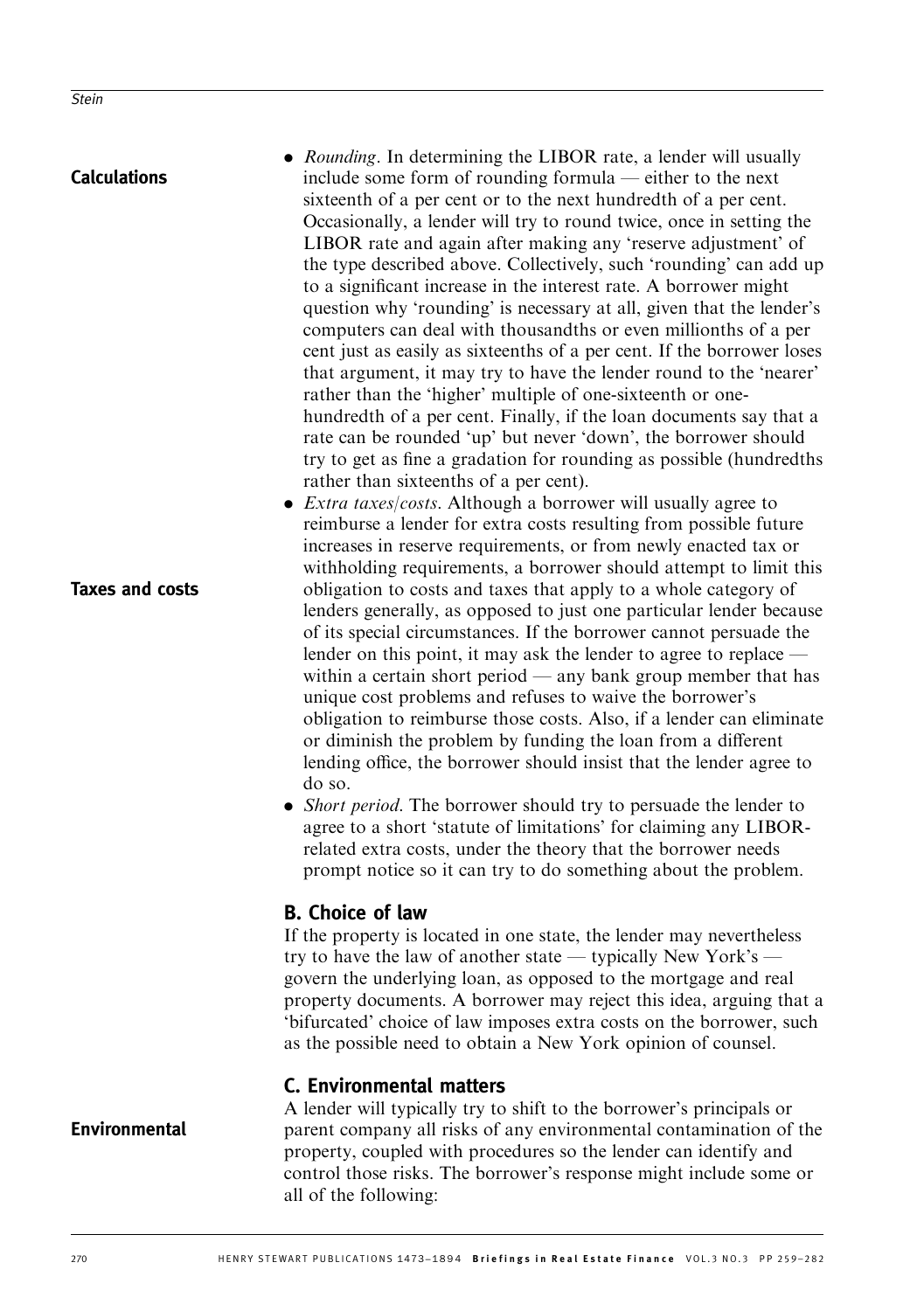. Environmental audits. If the loan documents allow the lender to

require environmental audits or further inspections, the borrower should try to limit the frequency of those inspections, or condition them on the occurrence of some event that justifies a particular concern. For example, the borrower might insist that the lender exercise this right no more than once a year, or only if the lender has a reasonable basis to believe that new environmental problems (ie problems not reflected in the environmental report delivered at closing) exist. The borrower might insist that the lender pay for any additional reports out of pocket, which will create a substantial practical disincentive for the lender. Generally, any borrower or environmental indemnitor will prefer less new information and disclosure rather than more, and should hesitate to agree to anything that invites a lender to exercise initiative to identify new problems that were previously unknown. A borrower will usually prefer to prevent the lender from kicking the sleeping dogs just to see if they wake up. . Liability termination. Environmental indemnities should, if possible, terminate for events that occur after the lender takes title (through foreclosure or the like), and even for prior events upon the passage of some reasonable time after the lender takes title. If a third party (eg foreclosure sale purchaser) acquires the property, the environmental indemnity should not benefit the purchaser, although the original lender might retain the right to sue on the environmental indemnity itself. If the borrower transfers the property with the lender's consent, the original indemnitor will want to be released, although the lender will probably insist on receiving a replacement indemnitor that satisfies the lender or meets particular standards. • Fault. A borrower should try to carve out liability for any environmental problems that the borrower did not cause. (This is typically a non-starter, as the lender wants protection against all environmental risks categorically, not just the hypothetical possibility that the borrower will somehow cause an environmental problem.) As a fallback, a borrower can try to negate liability for specific types of environmental problems, such as any that originate on other land and migrate underground to Audits

Fault

Other deep pockets

affect the mortgaged property.

- $\bullet$  *Other indemnitors*. To the extent possible, a borrower should try to persuade the lender to agree to look to: (a) environmental insurance; or (b) an assignment of creditworthy third-party indemnities, such as from tenants, the seller or any other prior owner of the property. If these sources of comfort are strong enough, perhaps the borrower can persuade the lender to do without an environmental indemnity from the borrower or its principals.
	- *Control*. If an environmental problem arises, any indemnitor should receive notice of the problem and an opportunity to correct it if possible, and should have relatively wide flexibility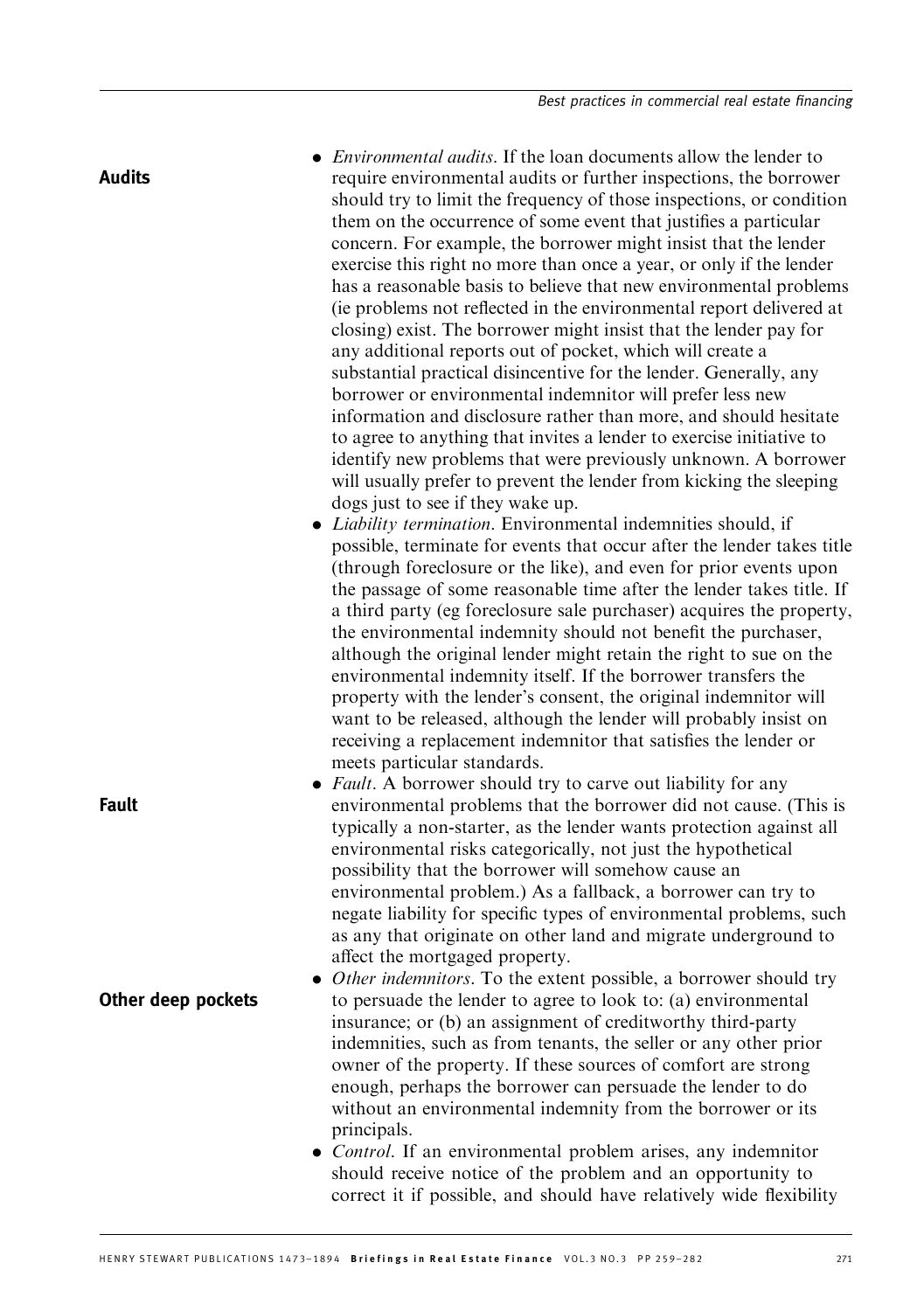Scope

in deciding what to do about it (within the limits of governing law).

- *Known problems*. If an environmental assessment of the property discloses existing problems, the borrower should try to carve those out of the indemnity.
- Limit scope. A borrower should try to limit the indemnity to cover only: (a) correction of any problems that violate environmental law, and (b) third-party claims actually made against the lender. Any indemnitor will want to avoid liability for diminution in value of the property, lost profits, consequential damages, proactive remediation activities by the lender, environmental problems that the lender perceives but that do not violate applicable law or the like.
- . Limit liability. If possible, cap the indemnitor's liability. As a variation, if an environmental problem arises, the indemnitor might want the right to pay the loan, require the lender to transfer the loan to the indemnitor or its designee and be relieved of further liability.

# D. Personal property

The lender's collateral will usually include all personal property (movables) associated with the mortgaged real estate. In most commercial real estate loans, the personal property is not significant. For hotels, construction loans, multifamily loans, and some other categories, however, personal property may be important. Personal property collateral raises at least the following concerns for a borrower:

**Exclusions** 

Movables

- *Excluded property*. To the extent that the personal property belongs to anyone except the borrower, the borrower will want to exclude it from the collateral. An easy way to achieve this is to limit the granting clause to the borrower's 'right, title and interest' in the personal property. A slightly more complicated way is to carve out from the lender's collateral any ownership rights of tenants, unaffiliated managers, bona fide equipment lessors and other third parties. (If the borrower might want to enter into equipment leases, it must also add appropriate exceptions to any negative covenants that might apply.)
- *Counterparty consents*. If the personal property consists of a contract (such as the general contract for a construction job), the lender will often ask the borrower to obtain an agreement from the counterparty (such as the general contractor) by which the counterparty consents to the borrower's collateral assignment of the contract to the lender, and agrees to perform under the contract for the lender if the lender ever forecloses. Depending on how aggressive the lender's requirements are, it may be rather difficult and time-consuming to obtain such consents. (Problems arise to the extent that the lender tries to make the counterparty, rather than the lender, bear: (a) the risk of problems with the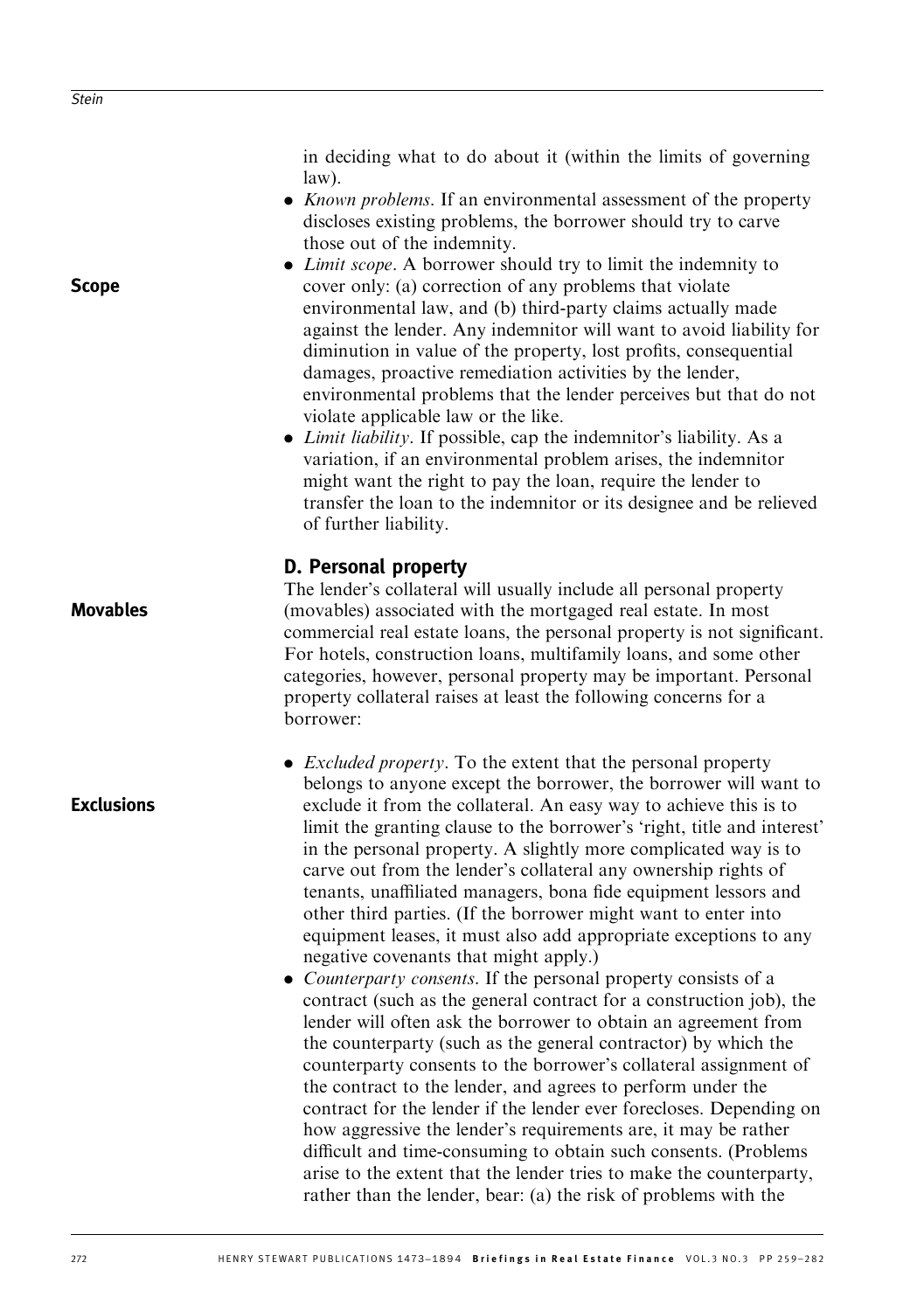project or the contract or (b) the responsibility for 'policing' the borrower.) A borrower should try to identify the lender's requirements of this type early on and limit them as much as possible. As for any other third-party closing requirements, the borrower should try to provide for some alternative or backup measure if the borrower ultimately cannot obtain the required agreement — such as a personal guaranty to protect the lender from whatever risk concerned the lender or an agreement that the lender will drop the requirement.

 $\bullet$  *Flexibility*. If the lender identifies contract rights or other similar property as part of the collateral pool, its next step will be to limit the borrower's ability to amend, modify, waive, etc any of that collateral. To the extent that the borrower wants greater flexibility, such as the right to terminate contracts or replace obsolete equipment, the borrower should negotiate it into the loan documents.

# E. Representations and warranties

Every lender will ask a borrower to make a number of representations and warranties about the property and related matters. In response, a borrower or its counsel might ask for the following:

- *Materiality*. Where possible, qualify any representation or warranty by saying that it is true 'in all material respects' or it applies only to any 'material' matters.
- *Knowledge*. Whenever a borrower wants to trim back representations and warranties, one of the first tools will be to add a 'knowledge' qualifier wherever possible. The borrower will represent and warrant the truth of a particular statement, but only to the extent of the borrower's knowledge. This, however, raises a new issue: what does 'knowledge' mean? Does it imply an obligation to investigate? Is the borrower 'deemed' to know facts that it reasonably should have known? Exactly whose knowledge matters? The individual borrower representatives who work on the loan? The property manager? Anyone related to the borrower? A borrower may want the loan documents to answer these questions, all in a way that limits the scope of knowledge as much as possible. The borrower will also prefer words like 'actual knowledge' rather than 'best of knowledge'.
- *Opportunity to cure*. Before a breach of representation or warranty gives the lender any rights or remedies, the lender should give the borrower notice of the problem and an opportunity to correct it. If the lender agrees to any such provision, it will want to limit the cure period and exclude any fraudulent or incurable breach.
- Timing. A borrower will want any representation or warranty to be effective only as of the closing date. A borrower will object, for example, to language saying that a representation and warranty is

Factual assurances

# The meaning of knowledge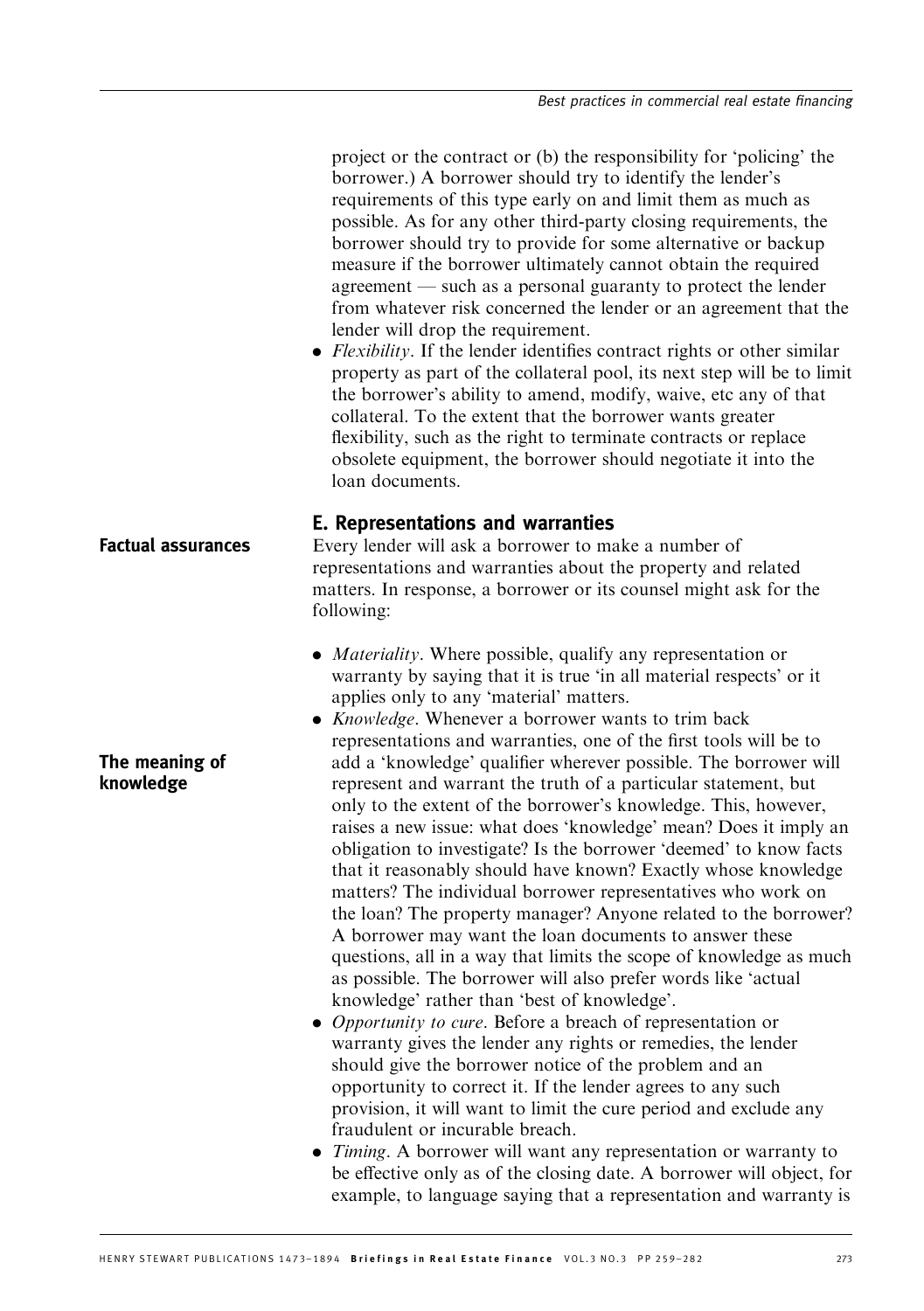| <b>Timing</b><br><b>Third parties</b> | 'deemed made' as of every payment date or on a continuing basis<br>after the closing. Such a provision effectively obligates the<br>borrower to do whatever is necessary so the representation or<br>warranty remains true at all times after closing - hence turning a<br>representation and warranty into a continuing obligation.<br>• Title warranty. Lenders usually ask borrowers to represent and<br>warrant that they have some form of good title to the real<br>property collateral. Although this sounds reasonable enough, a<br>borrower may object because it is already paying for the lender's<br>title insurance, and if any title problems exist, the lender should<br>look to the title insurance instead. A borrower should be<br>particularly forceful about this issue if the non-recourse carveouts<br>create personal liability for any breach of representations and<br>warranties. A borrower that cares about this issue will also want<br>to avoid making an implied representation and warranty as a<br>result of the 'granting' language in the mortgage, and will limit<br>such language to refer only to borrower's 'right, title and interest'<br>in the mortgaged property. Such a borrower should also be very<br>careful about the scope of any title affidavits it signs for the title<br>insurance company.<br>• <i>Third-party assurances generally</i> . If the lender obtains a third<br>party's report on any particular subject, the borrower may decline<br>to make any representation or warranty about that subject. The<br>borrower might argue that the lender should rely on the third-<br>party consultant, whose services the borrower paid for and who<br>probably knows more than the borrower about the particular<br>issue. The borrower may want to take this position not only for<br>title, but also for environmental issues, engineering issues and<br>zoning. As a fallback, the borrower might offer to represent and<br>warrant that it knows of nothing inconsistent with the third-party<br>reports delivered at closing. |
|---------------------------------------|-------------------------------------------------------------------------------------------------------------------------------------------------------------------------------------------------------------------------------------------------------------------------------------------------------------------------------------------------------------------------------------------------------------------------------------------------------------------------------------------------------------------------------------------------------------------------------------------------------------------------------------------------------------------------------------------------------------------------------------------------------------------------------------------------------------------------------------------------------------------------------------------------------------------------------------------------------------------------------------------------------------------------------------------------------------------------------------------------------------------------------------------------------------------------------------------------------------------------------------------------------------------------------------------------------------------------------------------------------------------------------------------------------------------------------------------------------------------------------------------------------------------------------------------------------------------------------------------------------------------------------------------------------------------------------------------------------------------------------------------------------------------------------------------------------------------------------------------------------------------------------------------------------------------------------------------------------------------------------------------------------------------------------------------------------------------------------------------|
|                                       | • Disclosures. To the extent that a borrower discloses any adverse<br>facts to the lender during the closing process, the borrower will<br>want to carve those disclosed facts out from any relevant<br>representations. The lender will usually insist on more specific<br>language (describing exactly what was disclosed) or at least<br>require that the disclosures were made in writing, perhaps with<br>proof of delivery. The borrower will want to include in the list<br>any facts set forth or referred to in any lease or service contract<br>that the borrower delivered to the lender for the closing. In any<br>event the borrower will want to show unambiguously that the<br>lender knew about a particular problem and therefore cannot<br>complain about it after the closing.                                                                                                                                                                                                                                                                                                                                                                                                                                                                                                                                                                                                                                                                                                                                                                                                                                                                                                                                                                                                                                                                                                                                                                                                                                                                                         |
| <b>Acquisitions</b>                   | • Acquisition loans. If a borrower acquires the real property<br>collateral at the same time as the loan closing, it will not be as<br>familiar with the collateral as if it had already owned the<br>collateral. Under such circumstances, to the extent that the<br>borrower makes representations and warranties about the<br>collateral itself, the borrower will particularly care about adding a                                                                                                                                                                                                                                                                                                                                                                                                                                                                                                                                                                                                                                                                                                                                                                                                                                                                                                                                                                                                                                                                                                                                                                                                                                                                                                                                                                                                                                                                                                                                                                                                                                                                                    |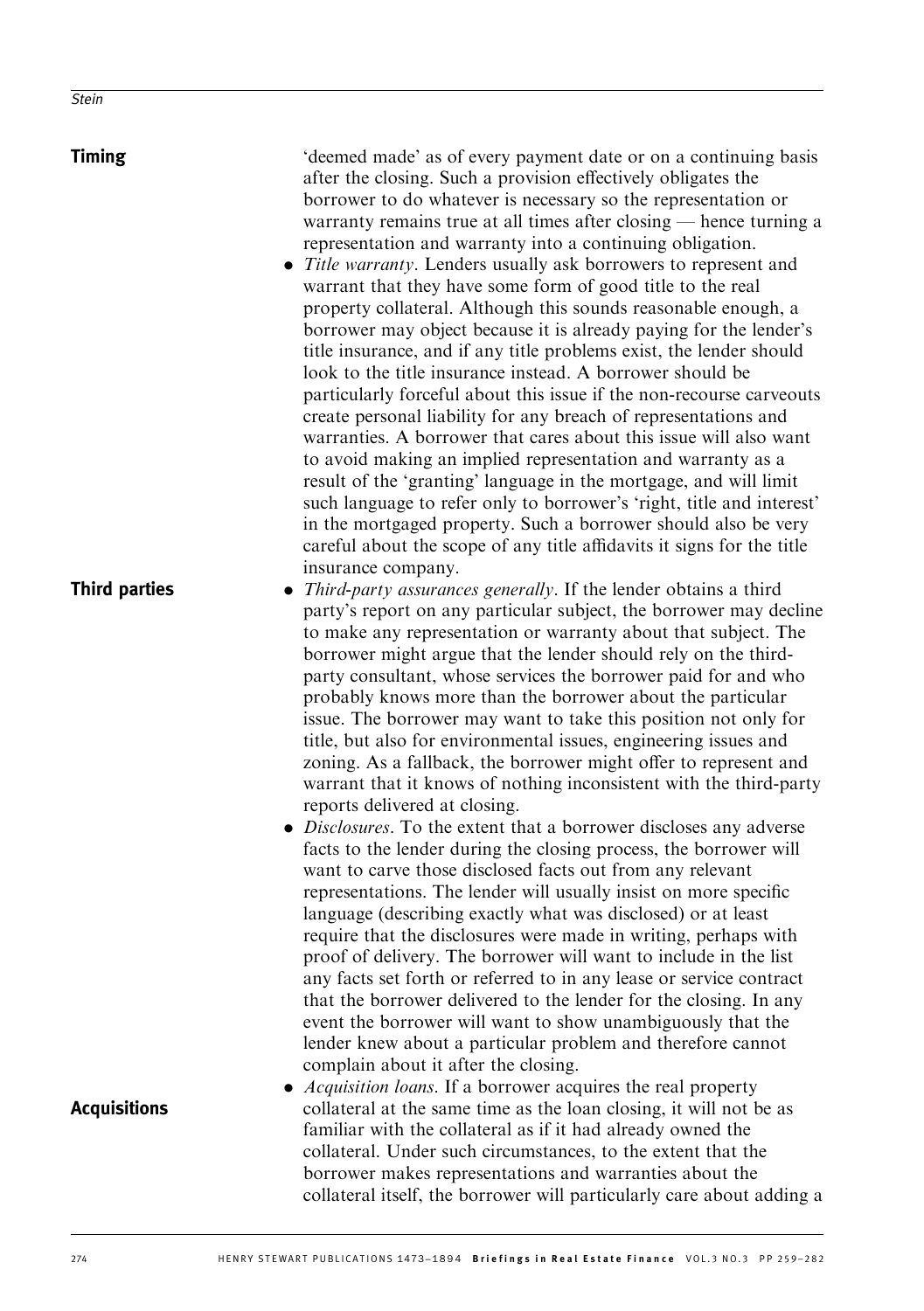'knowledge' qualifier. The lender may go along with such a request, or may argue that the borrower's knowledge is irrelevant. In the latter case, the representation and warranty becomes merely a mechanism to allocate risk rather than a knowledgebased assurance.

#### F. Multiple lenders

Large loans will often be originated by  $-$  or syndicated after origination to — a group of banks. Such loans raise a number of potential issues for a borrower, including the following:

- *Syndication costs*. Do the documents require the borrower to pay or contribute to the costs of syndicating the loan? If the borrower cannot eliminate such a requirement, the borrower may at least cap it.
- Lender obligations. If a loan requires future advances (such as a construction loan), the documents will sometimes say that the obligations of the lenders are 'several', meaning that if one lender fails to advance when required, then the borrower can sue only that one lender. Occasionally, the documents go a step further and say that in such case, the other lenders are excused from their obligation to fund. If a borrower cannot negotiate away such a provision completely, the borrower may be able to reduce its impact by having the right to use equity funds to cover the shortfall, and then require the other lenders to advance their shares of the loan.
- Confidentiality. If the borrower persuades the lender to preserve the confidentiality of any information the borrower provides, the borrower may also reasonably insist that any future lender obtaining any interest in the loan also agrees to the same confidentiality restrictions — in the form of a direct confidentiality agreement with the borrower.
- One contact. A borrower may insist that it be able to deal with only one lead lender, regardless of how many other lenders ultimately have interests in the loan. This means, for example, that the borrower needs to give notices to only one lead lender. Furthermore, if the lead lender issues any approval or consent or agrees to any amendment or waiver, then the lead lender's action should unambiguously bind the bank group, with no need for the borrower to ask whether the lead lender obtained whatever consents it should have obtained.
- *Inter-lender issues*. Even if a borrower never needs to deal with more than one lender, a borrower may also care about how the lenders make decisions within their group. If routine decisions require approval by a large group of lenders, a borrower may find that the process is unworkable and slow. Therefore, a borrower may want to assure itself that the lead lender retains authority over as many decisions as possible. The borrower should also try to minimise any requirement to obtain consent from all members

Contact person

Bank syndicates

Future advances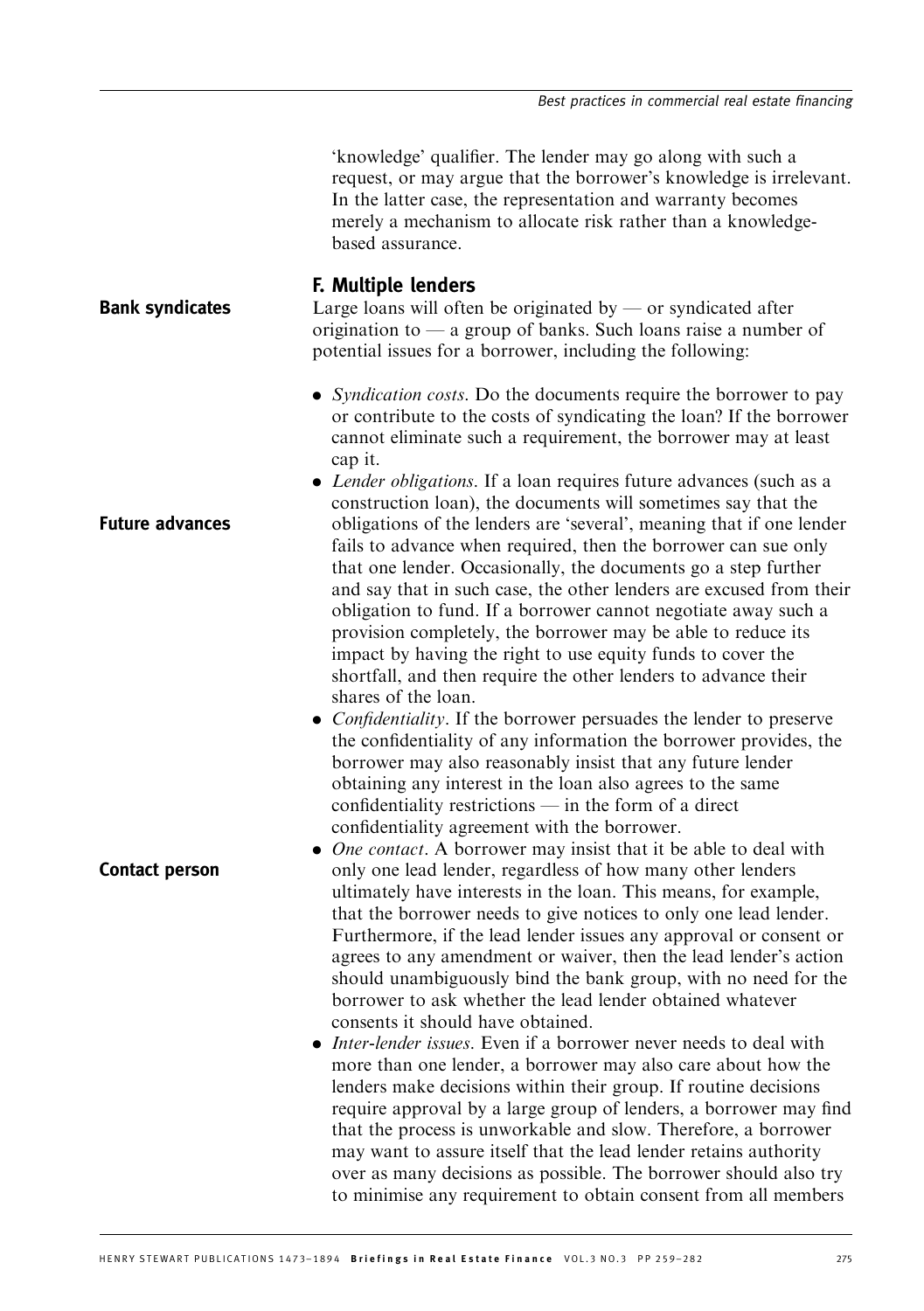# Enforcement

of the bank group (as opposed to a majority) for any given matter that does require bank group consent. Finally, the borrower will want to see a quick internal approval procedure, perhaps with 'deemed consents' if lenders fail to respond within a certain time.

- . Workouts and enforcement. Although no borrower ever plans to default, it should care about how the lenders will make decisions about possible workouts or enforcement of the loan. Loan documents sometimes say that significant decisions of this type require unanimous approval, and absent such agreement the lead lender must accelerate the loan and foreclose. A borrower may prefer to see a structure that is more conducive to a negotiated workout if the loan gets into trouble.
- *Participations*. A borrower may want assurance that if a bank in the bank group grants a 'participation' interest to some other lender, the participant's approval and other rights will be as limited as possible — ie much more limited than the rights of a bank that holds a direct interest in the loan.
- Resignation of lead lender (agent). A borrower may want the lead lender (or 'agent bank') to agree not to resign unless and until a replacement has assumed its responsibilities. The same qualification might apply to the case where the bank group decides to replace the agent bank.

# G. Guaranty issues

A lender's form of guaranty will include a wide range of waivers and consents, designed to protect the lender from defences, problems and theories that a myriad of guarantors have raised in decades of prior litigation. Although most of those waivers and consents are not unreasonable, borrower's counsel should try to preserve for the guarantor at least a few defences. In particular, a guarantor may want to protect itself as follows:

- Subrogation. Although a guarantor will generally waive subrogation, contribution or indemnity rights against the borrower, a guarantor may want to be able to assert those rights if the guarantor has paid the entire loan. On the other hand, because these rights are not likely to have any value, they may not merit much negotiation effort.
- . Lender's default. If the borrower has defences against the loan because of the lender's acts or omissions (eg failing to fund or failing to comply with the loan documents), then the guarantor will probably want to preserve those defences against its obligations under the guaranty.
- General waiver. A guarantor should hesitate to agree to a general catch-all waiver (eg a waiver of 'any and all legal or equitable defences') because it will want to retain the right to assert a variety of defences, starting with those suggested above. In general, a guarantor should be no worse off as guarantor than if it had borrowed the loan directly. If the borrower could have

Guaranties

Waivers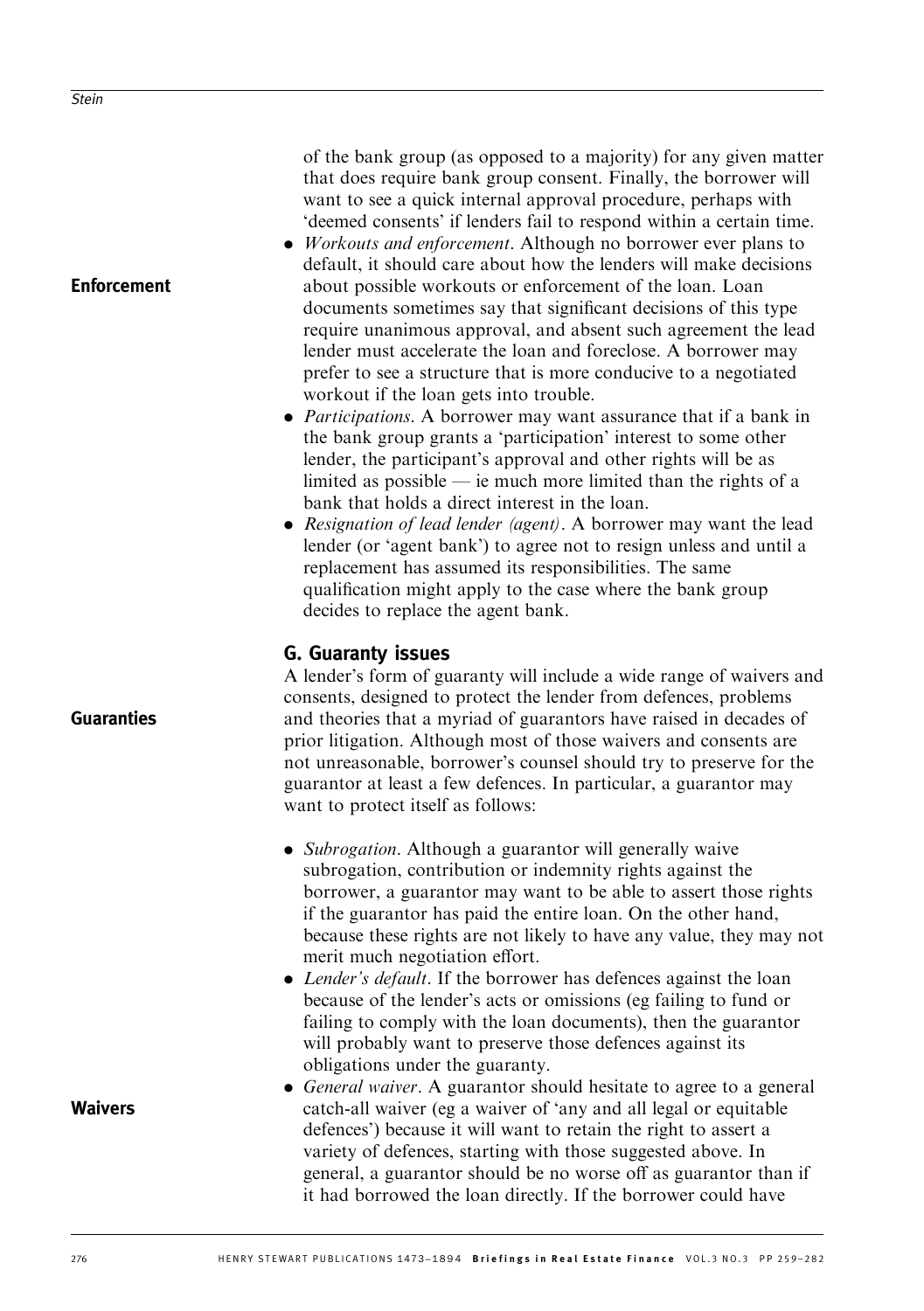validly asserted some particular defence (other than bankruptcy or the like), the guarantor will want the right to assert the same defence.

- Release of liability. If the borrower can transfer the property subject to the mortgage, perhaps by paying an assumption fee, the transfer right will be of little practical value if anyone has personally guarantied any of the loan (including any liability under any 'carveout' guaranty) and the lender has not agreed to release such guaranty in connection with such a transfer. Therefore, the borrower should insist on having the right to replace the guarantor with another satisfactory guarantor based on objective criteria in the documents — upon such a transfer. The lender should agree to release the original guarantor from liability when such a transfer and replacement occurs.
- Death or disability. Loan documents will often make the death or disability of an individual guarantor an Event of Default. The borrower may want the right to replace any such guarantor with another guarantor that meets objective criteria. If multiple guarantors have guarantied the loan, the borrower might want the right to demonstrate that the remaining guarantors are enough, and thereby avoid any need to replace a dead or disabled guarantor. If possible, that determination should reflect objective financial tests rather than 'reasonableness' or the lender's determination at the time the problem arises.
- Other guarantor issues. Guaranties can raise a wide range of other issues that are not addressed in this discussion. The guarantor protections suggested above are not exhaustive.

### H. Lender's expenses

Loan documents generally require a borrower to reimburse a wide range of expenses and costs that a lender incurs in making, administering and enforcing a loan. Here are some limits a borrower may request in defining such an obligation:

- Reasonableness. A borrower will usually want to limit the lender's expenses — regardless of category — to 'reasonable' amounts. A lender will typically agree, recognising that courts will probably impose the same limitation automatically.
- Backup. A borrower may want the lender to provide reasonable backup documentation for any reimbursible expenses before the borrower must make a reimbursement.
- Lender's overhead. Certain categories of a lender's expenses may amount to overhead and the cost of being in the business of lending money. Such categories may include: servicing, monitoring, lender's staff, filings necessary for the lender to qualify in a particular state, legal advice on administration or monitoring of the loan (absent a default); loan amendments the borrower initiated and any other lender costs not directly caused by the closing or enforcement of the loan or the borrower's

Death

Expenses

Overhead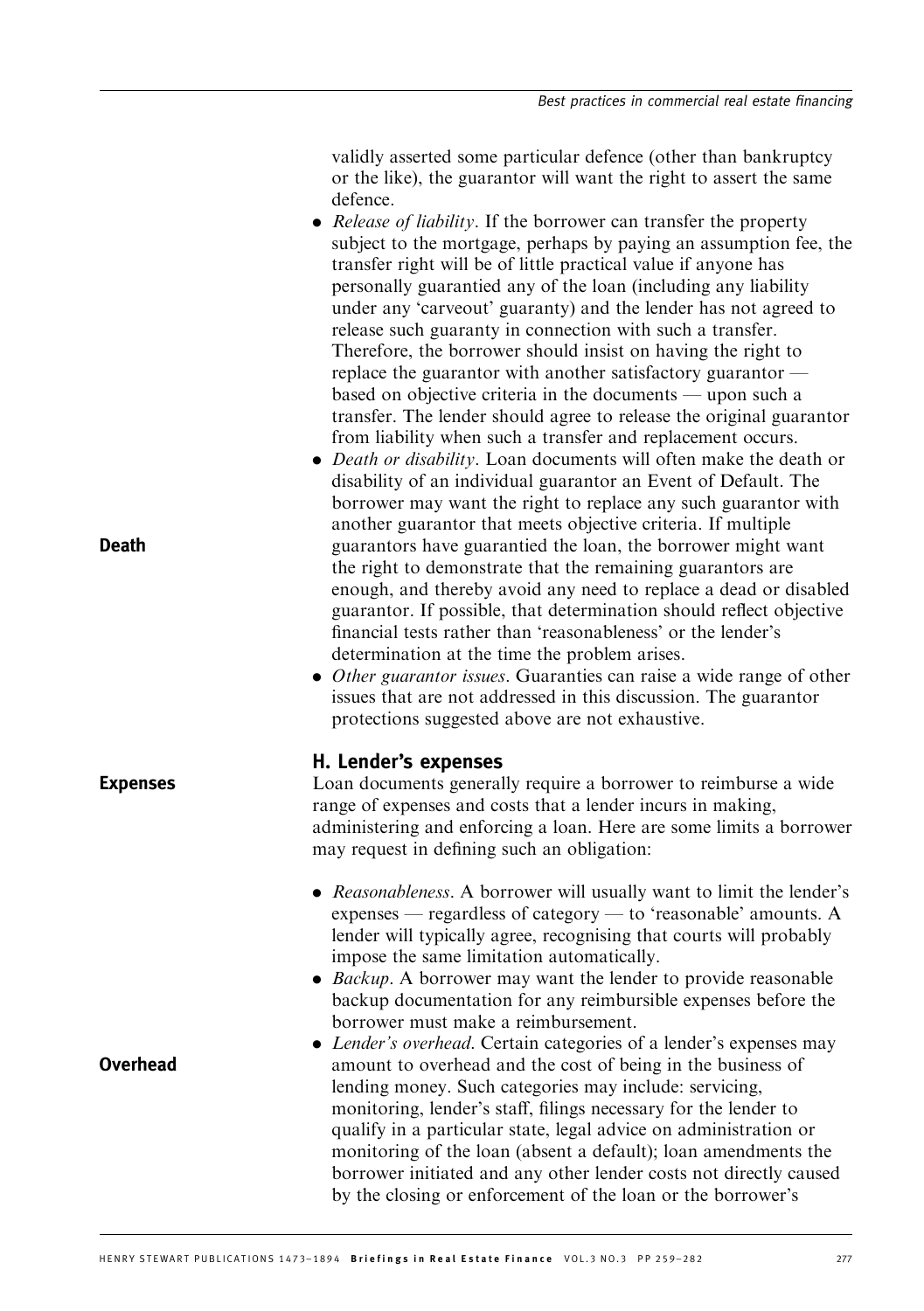actions or omissions. Borrowers may want to avoid any obligation to reimburse the lender for such overhead expenses.

- *Exclude certain categories*. A borrower might try to avoid any obligation to reimburse the lender for particular categories of expenses, such as those associated with approving leases or lease amendments. Other expenses might be subject to caps, or fixed amounts, such as entering into subordination and nondisturbance agreements.
- Copies of documents. Whenever a borrower pays a lender for any appraisal, report or document, the lender should agree to give the borrower a copy of it. Some states (eg New York) impose such a requirement by statute (at least for appraisals and certain reports); otherwise, a borrower should request it. The lender may agree in principle but also say that any obligation to deliver copies is subject to the terms of the lender's agreements with its third-party consultants. In that case, a borrower can argue that because the lender's third parties work for the lender, it is the lender's job to have them consent to the disclosure.
- *Closing costs*. The concept of capping a lender's closing costs has been covered elsewhere in this outline. In the alternative, a borrower can insist that the lender submit all bills for closing costs at the closing, and waive any right to recover any postclosing costs. Such a proposal may, however, induce the lender to include overly ample estimates for its post-closing costs. Ultimately whether to pursue such a proposal is a matter of the borrower's tastes. Closing costs

### I. Power of attorney

Loan documents often state that the borrower appoints the lender as the borrower's attorney in fact for various purposes. A borrower may fear that a lender will exercise its rights under that appointment in a way that hurts the borrower — although lenders rarely if ever actually exercise such rights anyway. A borrower that is concerned about these risks might request some or all of these changes:

- *Event of Default*. The lender should agree not to exercise the power of attorney unless an Event of Default has occurred. Lenders often agree to this change.
- . Liability limitation. Even if the lender exercises the power of attorney, anything the lender signs must contain a non-recourse clause, limiting the borrower's liability to its interest in the mortgaged property.
- . Notice. If the lender exercises its rights under the power of attorney, it should give the borrower notice of such exercise. A careful lender may hesitate to give prior notice, because it may not want to alert the borrower of its need to have a particular document executed (eg a document that plugs a newly discovered gap in the lender's security package). A lender's concern on that issue will apply whether or not an 'Event of Default' has

Power of attorney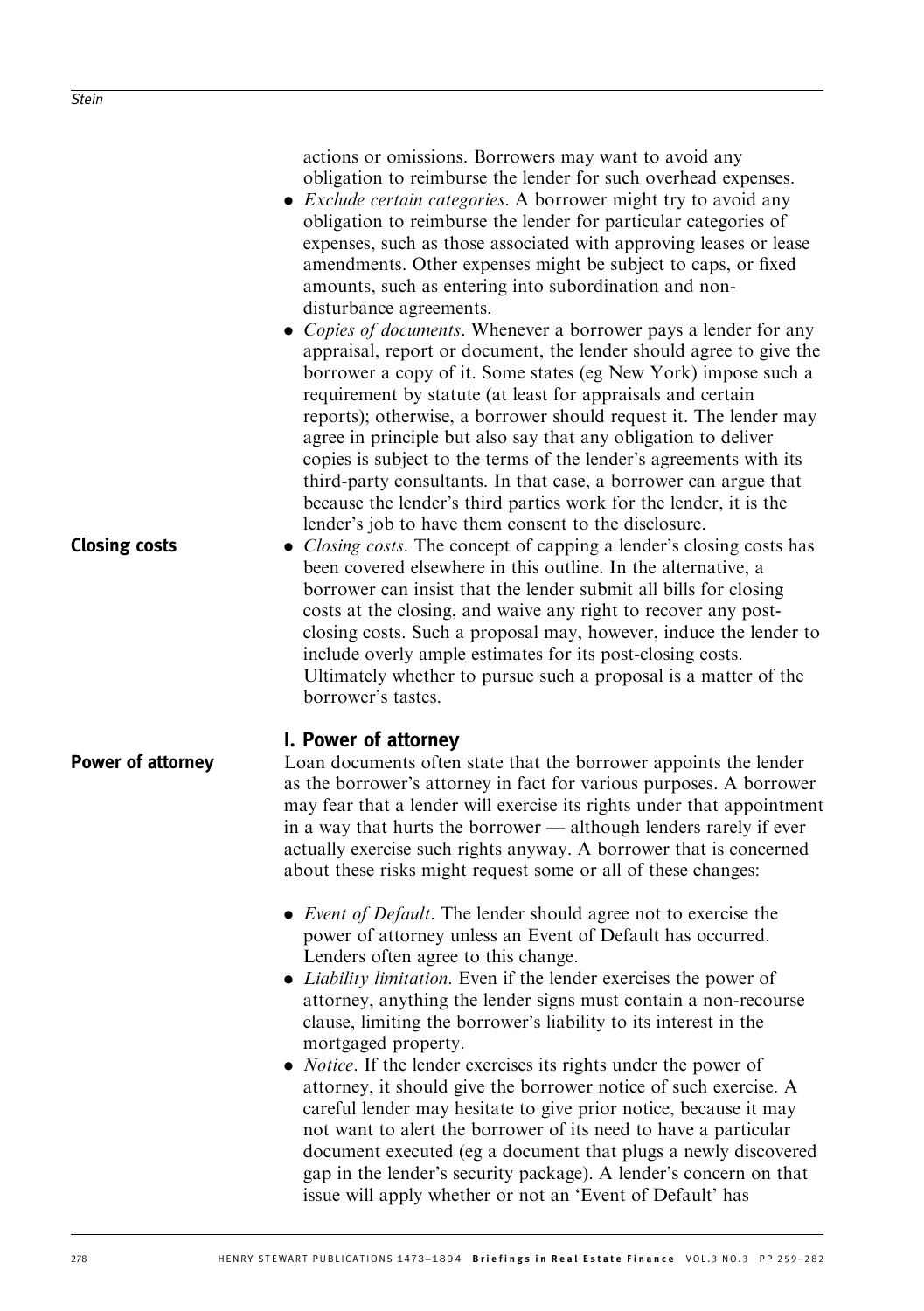occurred. A borrower may, therefore, have to settle for notice after the fact.

| <b>Alterations</b>                    | J. Alterations<br>If the borrower wants flexibility for alterations it might undertake, it<br>will want to cut back the lender's approval rights. The following<br>suggestions may help build some flexibility into the loan<br>documents:                                                                                                                                                                                                                                                                                                                                                                                                                                                                                                                                                                                                                                                                                                                                                                                                                                                                                                                                                                                                                                                                                                                                                                                                                                                                                                                                                                                                                                                                                                                                                                                                                                                                                                                                                                                                                                                                                                                                                                                                                                                                                                                                                                                |
|---------------------------------------|---------------------------------------------------------------------------------------------------------------------------------------------------------------------------------------------------------------------------------------------------------------------------------------------------------------------------------------------------------------------------------------------------------------------------------------------------------------------------------------------------------------------------------------------------------------------------------------------------------------------------------------------------------------------------------------------------------------------------------------------------------------------------------------------------------------------------------------------------------------------------------------------------------------------------------------------------------------------------------------------------------------------------------------------------------------------------------------------------------------------------------------------------------------------------------------------------------------------------------------------------------------------------------------------------------------------------------------------------------------------------------------------------------------------------------------------------------------------------------------------------------------------------------------------------------------------------------------------------------------------------------------------------------------------------------------------------------------------------------------------------------------------------------------------------------------------------------------------------------------------------------------------------------------------------------------------------------------------------------------------------------------------------------------------------------------------------------------------------------------------------------------------------------------------------------------------------------------------------------------------------------------------------------------------------------------------------------------------------------------------------------------------------------------------------|
| <b>Approvals</b><br>Approval packages | • Pre-approved alterations. If the borrower wants to undertake<br>alterations that any lease requires — and the lender has approved<br>the lease or the lease did not need the lender's approval — then<br>the borrower should not need to obtain the lender's approval for<br>those alterations. The same would apply for alterations required<br>by law or a change in law. If the borrower plans to undertake<br>specific alterations, it may want to have the lender pre-approve<br>them in the loan documents.<br>• <i>Thresholds</i> . If the borrower undertakes any alterations other than<br>major expansions or overall changes in the nature or quality of<br>the mortgaged property, such work should not require the<br>lender's approval. This is particularly true for alterations that are<br>merely cosmetic or relate to signage or the like. The parties might<br>negotiate thresholds for lender approval based on such matters as:<br>cost of construction, square footage added or subtracted, impact<br>on parking, amount of cash flow lost during construction, other<br>interruption of building operations, requirements for other<br>consents (eg from major tenants or under reciprocal easement<br>agreements) and the degree to which any newly constructed space<br>has been pre-leased.<br>• Scope of approval. Even if a borrower agrees to seek lender<br>approval for particular alterations, it should try to limit what the<br>lender can review. For example, perhaps the lender does not need<br>to see complete plans and specifications. Instead, it could agree to<br>consider merely exterior elevations or preliminary schematics for<br>the alterations plus, perhaps, a budget and an architect's<br>certificate that the alterations will comply with code and any<br>recorded agreements. This approach lets the borrower submit a<br>simpler approval package earlier. It also speeds up and<br>streamlines the lender's review process, and reduces the lender's<br>outside fees, which the lender will presumably want the borrower<br>to reimburse. The approval process should also seek to negate any<br>continued lender involvement in alterations.<br>• Required alterations. A borrower should be wary of anything that<br>might give a lender the right to require the borrower to undertake<br>particular improvements or alterations.<br>K. Indemnification |
|                                       | Wherever a borrower agrees to indemnify a lender, the borrower                                                                                                                                                                                                                                                                                                                                                                                                                                                                                                                                                                                                                                                                                                                                                                                                                                                                                                                                                                                                                                                                                                                                                                                                                                                                                                                                                                                                                                                                                                                                                                                                                                                                                                                                                                                                                                                                                                                                                                                                                                                                                                                                                                                                                                                                                                                                                            |

# Indemnities

Wherever a borrower agrees to indemnify a lender, the borrower should ask for certain concessions, such as: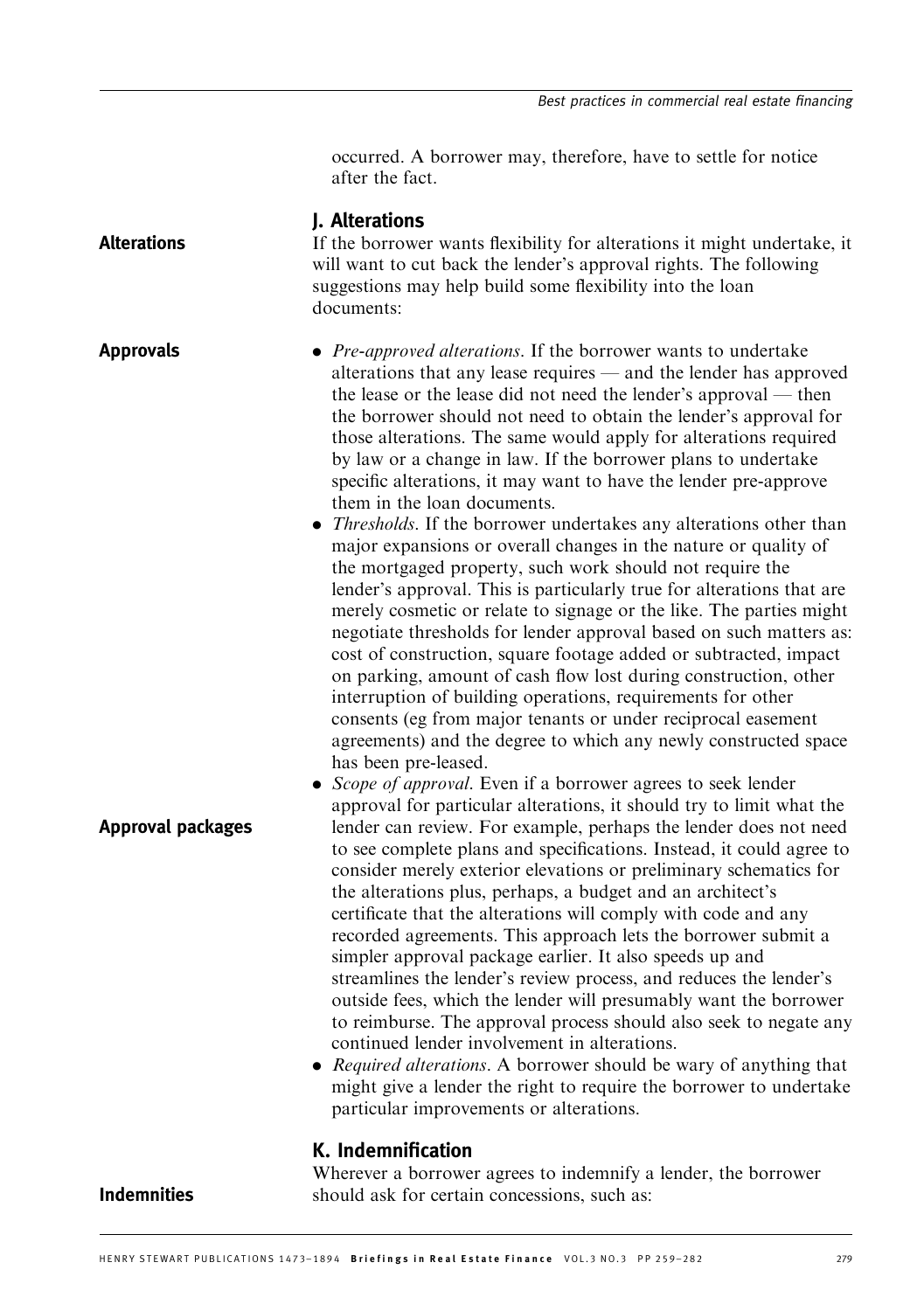| Separate counsel         | • <i>Termination of indemnity</i> . The borrower's indemnity obligations<br>should terminate for any matters that arise after the borrower<br>repays the loan or loses the property in foreclosure (or by deed in<br>lieu of foreclosure). Even for matters that arise before then, the<br>borrower may want its indemnification obligation to terminate a<br>certain period after repayment or foreclosure.<br>• <i>Control of litigation</i> . The borrower/indemnitor would like to be<br>able to control any litigation, including selecting counsel and<br>making any decisions that arise in the course of the litigation. If<br>the lender insists on having the right to approve counsel, try to<br>have the lender pre-approve whatever counsel the insurance<br>carrier provides.<br>• No payment for separate counsel. Although the lender can hire<br>separate counsel if it wishes, the borrower should not have to pay<br>for such counsel, so long as the borrower is diligently defending<br>the action.<br>• Right to settle. The borrower/indemnitor should be able to settle<br>any litigation on any terms, as long as the settlement includes<br>delivery of a release to the lender. |
|--------------------------|------------------------------------------------------------------------------------------------------------------------------------------------------------------------------------------------------------------------------------------------------------------------------------------------------------------------------------------------------------------------------------------------------------------------------------------------------------------------------------------------------------------------------------------------------------------------------------------------------------------------------------------------------------------------------------------------------------------------------------------------------------------------------------------------------------------------------------------------------------------------------------------------------------------------------------------------------------------------------------------------------------------------------------------------------------------------------------------------------------------------------------------------------------------------------------------------------------|
| <b>Leasing</b>           | L. A few more leasing issues<br>A borrower may also want to consider the following issues that<br>relate to the borrower's leasing programme for the mortgaged<br>property:                                                                                                                                                                                                                                                                                                                                                                                                                                                                                                                                                                                                                                                                                                                                                                                                                                                                                                                                                                                                                                |
| <b>Lease termination</b> | • Terms of major leases. The loan documents should track the<br>relevant terms of major leases. If a major lease gives a tenant<br>substantial flexibility about subletting, alterations, change of use<br>or the like, then the loan documents should not hold the borrower<br>to tighter standards for the affected part of the property.<br>• Terminations. Although the loan documents will probably<br>prohibit the borrower from terminating any leases, the borrower<br>may want the right to terminate leases when the tenant is in<br>default or if the termination meets other tests. For example, if the<br>lease is below market, the borrower may want the ability to<br>terminate it without the lender's consent. The same would be true<br>for leases below a certain size or for space for which the borrower<br>has already signed a new lease.                                                                                                                                                                                                                                                                                                                                          |
| <b>Residential</b>       | • <i>Enforcement of leases</i> . A borrower will usually not be comfortable<br>with a general obligation to enforce all leases in accordance with<br>their terms. So long as the loan is performing, a borrower will<br>want flexibility to exercise its business judgment regarding<br>enforcement of leases.<br>Residential leases. Covenants, representations, warranties and<br>approval requirements that may make sense for commercial leases<br>(eg office or retail) often make no sense for residential leases in an<br>apartment building. For residential leases, a borrower should try<br>to get the lender's consent to use an approved lease form and                                                                                                                                                                                                                                                                                                                                                                                                                                                                                                                                        |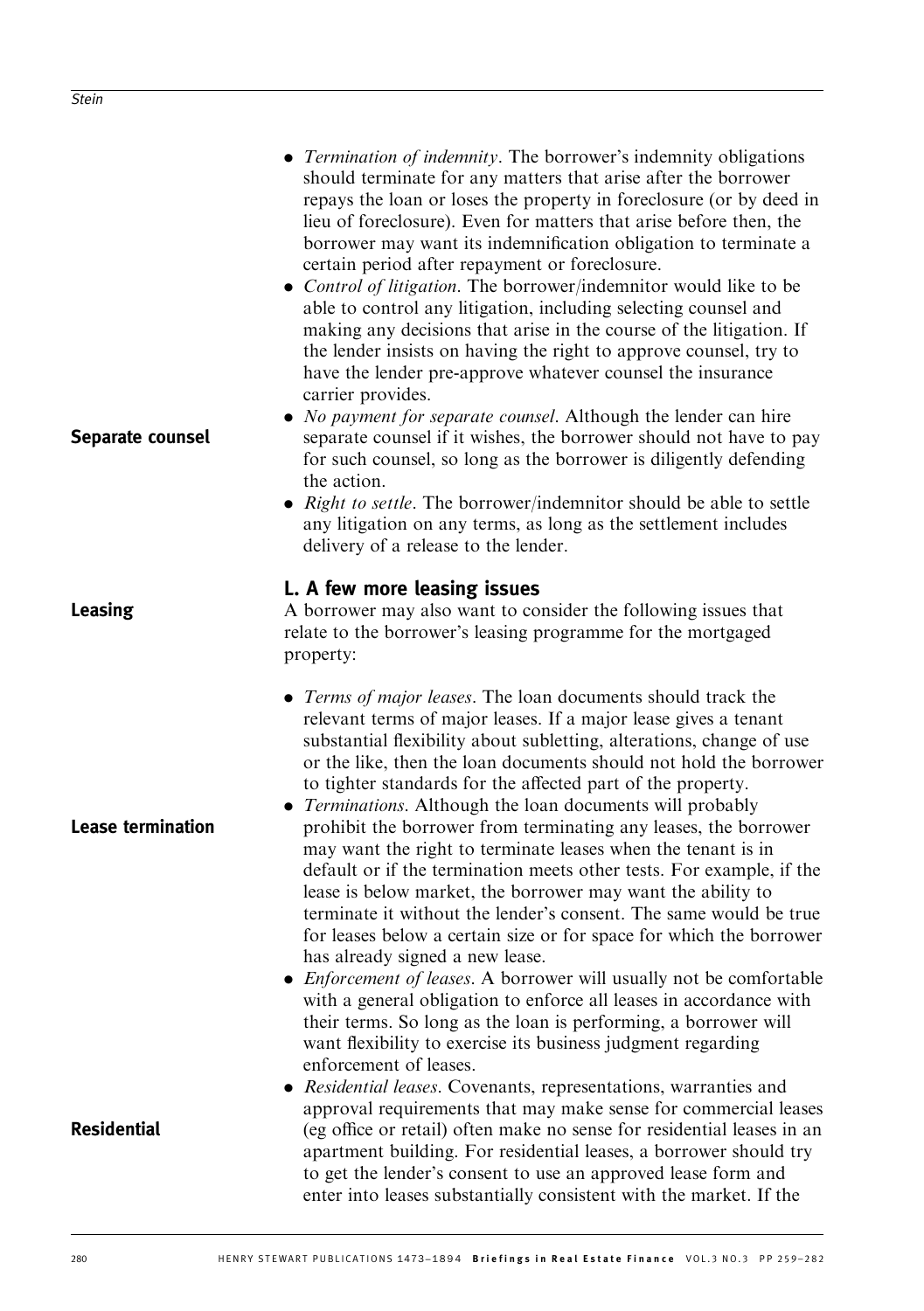leases are subject to any form of rent regulation, the borrower may also need to modify its lease-related obligations under the loan documents to ensure that they track the borrower's obligations under rent regulation.

#### M. Miscellaneous

The following are a few of the miscellaneous 'legal' issues that often arise in negotiating loan documents:

#### • *Materiality*. Any borrower will often want to add a 'materiality' qualifier to practically every representation, warranty, condition or non-monetary obligation in the loan documents. While such a **Materiality**

- qualification surely cannot hurt, in practice it probably does not give the borrower much more than it already has, because (a) most lenders are unlikely to make an issue (or even know) about immaterial defaults or problems; and (b) even if a lender wanted to do so, a court would probably not allow it.
- Material adverse effect. Under the theory that a borrower's actions and omissions should have no consequences unless they cause harm to the mortgaged property or the lender, a borrower will often request that the loan documents qualify many of the borrower's obligations to apply only where a 'material adverse effect' would otherwise occur. For example, a borrower would agree to comply with law only where failure to do so would have a 'material adverse effect' (an affirmative covenant); would agree not to grant additional liens if the additional lien would have a 'material adverse effect' (a negative covenant); and would represent and warrant a particular fact is true only to the extent that any untruth would have a 'material adverse effect' (a representation or warranty). The 'material adverse effect' threshold comes from the world of corporate lending. To the extent that a borrower's obligations are subject to a 'material adverse effect' qualifier, the lender will face an issue of fact and judicial discretion whenever it tries to enforce any non-monetary obligations under the loan documents. The difference may not matter much, though, for the same reasons as detailed in the previous paragraph.
- *Exceptions, generally*. When considering any obligation under the loan documents, any borrower should consider whether to request exceptions. Are there any circumstances at all where the obligation should not apply? For example, the loan documents will typically prohibit a borrower from consenting to a governmental taking of part of the property. But what if the taking merely facilitates a road widening, which will benefit the property? The possible need to identify exceptions of this type will run throughout every issue in the loan documents, and could trigger dozens of borrower comments. On the other hand, before seeking an exception, a borrower should assess whether the particular issue is truly ever likely to be troublesome.
- Attorneys' fees. A borrower may want to try to get the lender to

Exceptions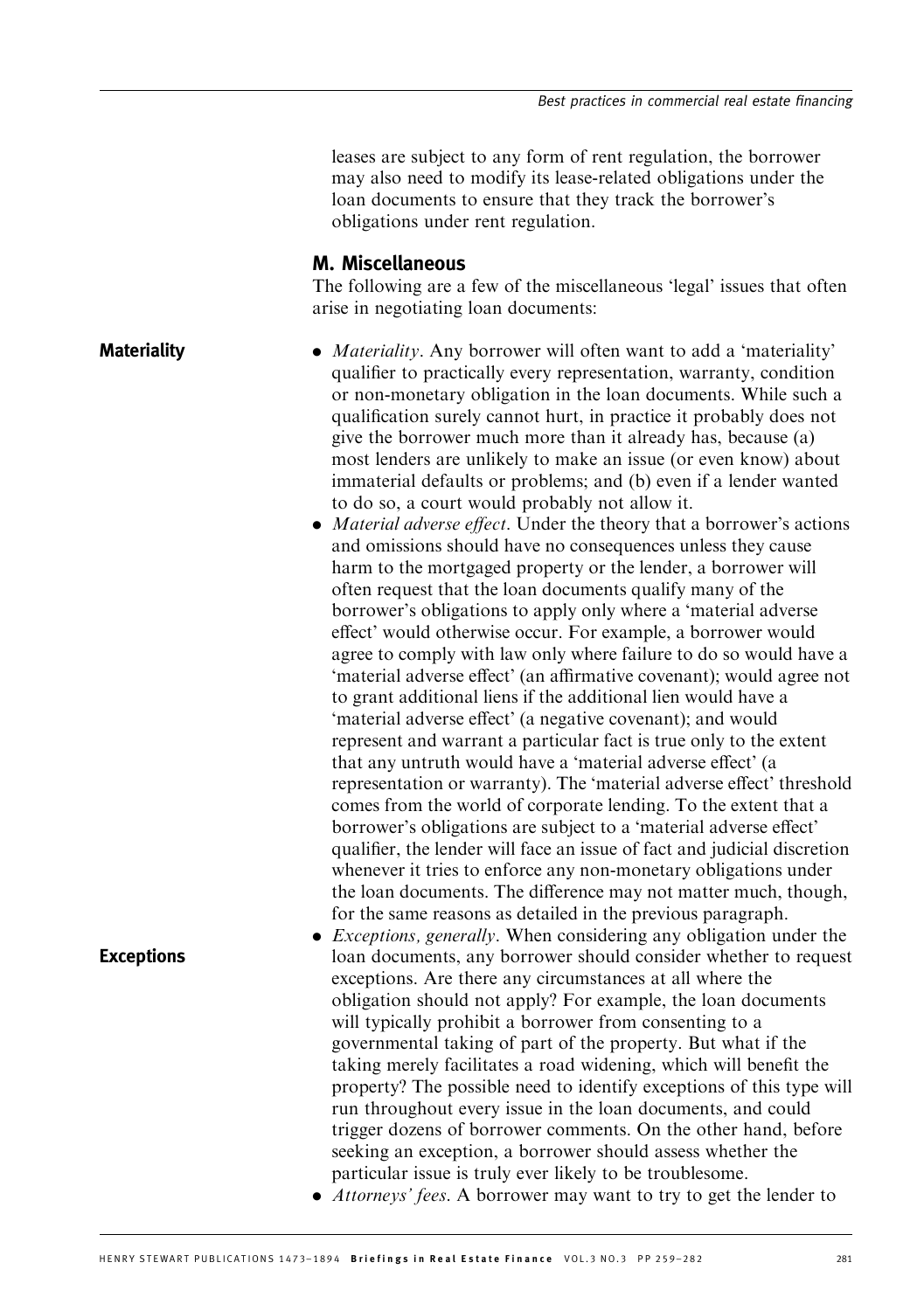| <b>Attorneys' fees</b><br><b>Notices</b> | agree to reimburse the borrower's attorneys' fees if a dispute<br>arises between the two parties and the borrower wins. Lenders<br>rarely agree to mutuality of this type, although in some states<br>such a provision is unnecessary because any attorneys' fees clause<br>is automatically mutual.<br>• <i>Notices</i> . A borrower should pay close attention to the notice<br>procedures in the loan documents, and assure that its address is<br>specific enough that any notices from the lender will not get lost<br>within the borrower's organisation. The borrower may want to<br>require the lender to agree to give more than one copy of any<br>notice (perhaps a copy to someone else in the borrower's<br>organisation and another copy to outside counsel), as a condition<br>to the notice becoming effective. Also, the borrower may want to<br>add language stating that notices can be given by counsel,<br>although the lender will usually care about this more than the<br>borrower. |
|------------------------------------------|-------------------------------------------------------------------------------------------------------------------------------------------------------------------------------------------------------------------------------------------------------------------------------------------------------------------------------------------------------------------------------------------------------------------------------------------------------------------------------------------------------------------------------------------------------------------------------------------------------------------------------------------------------------------------------------------------------------------------------------------------------------------------------------------------------------------------------------------------------------------------------------------------------------------------------------------------------------------------------------------------------------|
| <b>Right of contest</b>                  | N. Right of contest<br>Although loan documents typically require the borrower to comply<br>with law, pay any mechanics' liens and pay real estate taxes, the<br>borrower should request the right to contest any of these items and<br>suspend performance or payment during the contest. The borrower<br>also should scrutinise any conditions that the lender establishes to a<br>right of contest. In particular, a borrower should be alert to the<br>following:                                                                                                                                                                                                                                                                                                                                                                                                                                                                                                                                        |
|                                          | • Security requirements. A borrower will prefer not to provide<br>security for a contest, at least below a certain threshold.<br>• Timing. Sometimes lenders require that a contest be resolved<br>within a certain time period, which may or may not be realistic<br>under the circumstances.                                                                                                                                                                                                                                                                                                                                                                                                                                                                                                                                                                                                                                                                                                              |
|                                          | © Joshua Stein                                                                                                                                                                                                                                                                                                                                                                                                                                                                                                                                                                                                                                                                                                                                                                                                                                                                                                                                                                                              |
|                                          | <b>Note</b>                                                                                                                                                                                                                                                                                                                                                                                                                                                                                                                                                                                                                                                                                                                                                                                                                                                                                                                                                                                                 |
|                                          | As variation or fall-back, the borrower might be willing to treat such prepayments as<br>(9)<br>exempt from a premium only if the borrower offered to restore the mortgaged property<br>instead of prepaying the loan. And a borrower may need to consider the nuances of<br>eminent domain law in determining what position to take on condemnation proceeds.<br>For example, a prepayment premium may be separately compensable as an additional<br>element of loss, without thereby decreasing any amounts otherwise payable for the<br>condemnation. In that case, a borrower should not object to the lender's collecting a<br>prepayment premium upon condemnation - but may want to limit the lender's<br>premium to the amount the borrower can separately collect for the prepayment premium<br>from the condemning authority, without reducing the borrower's own award.                                                                                                                          |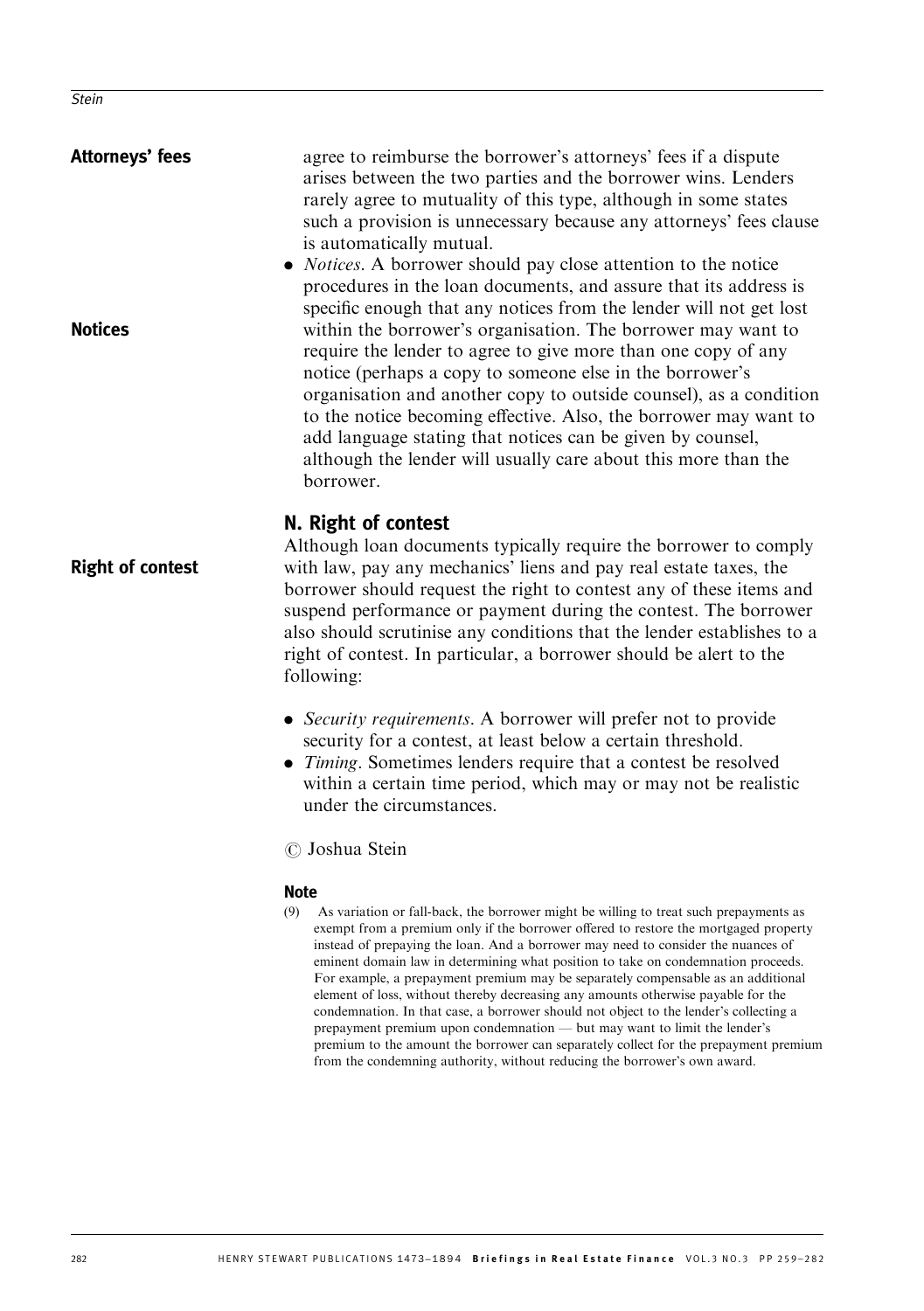# Best practices in commercial real estate financing: The borrower's agenda in negotiating loan documents part 4

Received: 12th February, 2003

### Joshua Stein

is a real estate and finance partner with Latham & Watkins LLP and a member of the Editorial Board of this publication. His papers and books about commercial real estate transactions have been widely published. The author can be reached at joshua.stein@lw.com or via www.real-estate-law.com.

### Abstract

Three earlier instalments of this paper discussed a range of legal and business issues that a borrower and its counsel will often want to raise in response to a typical set of loan documents. But what about the issues that borrowers should raise without being reminded?

#### Keywords:

commercial mortgages, proactive negotiations, loan documents, release right, transfers, servicing

# PROACTIVE ISSUES TO RAISE AND QUESTIONS TO ASK FOR ANY MORTGAGE LOAN TRANSACTION

In any commercial mortgage loan transaction, a borrower's counsel should not merely respond to the lender's commitment letter and loan documents, but also consider raising issues that the lender will not propose to address at all — the so-called 'silent' issues. The following list describes some issues that borrower's counsel may wish to add, proactively, to the agenda between borrower and lender.

# A. Timing

Does the borrower have any special need to close the loan by a certain date? For example, the borrower may be acquiring the property under a 'time of the essence' contract; may need to refinance before a looming maturity date; or may face an iron-tight deadline under a tax-free exchange. In any of these cases, or even if the borrower simply wants to get the deal closed quickly on general principles (and there will always be some reason why the borrower needs to close quickly), the borrower may want to take special

Joshua Stein Partner, Latham & Watkins LLP 885 Third Avenue, Suite 1000 New York, NY 10022–4802, USA Tel: +1 212 906 1342 Fax: +1 212 751 4864 E-mail: joshua.stein@lw.com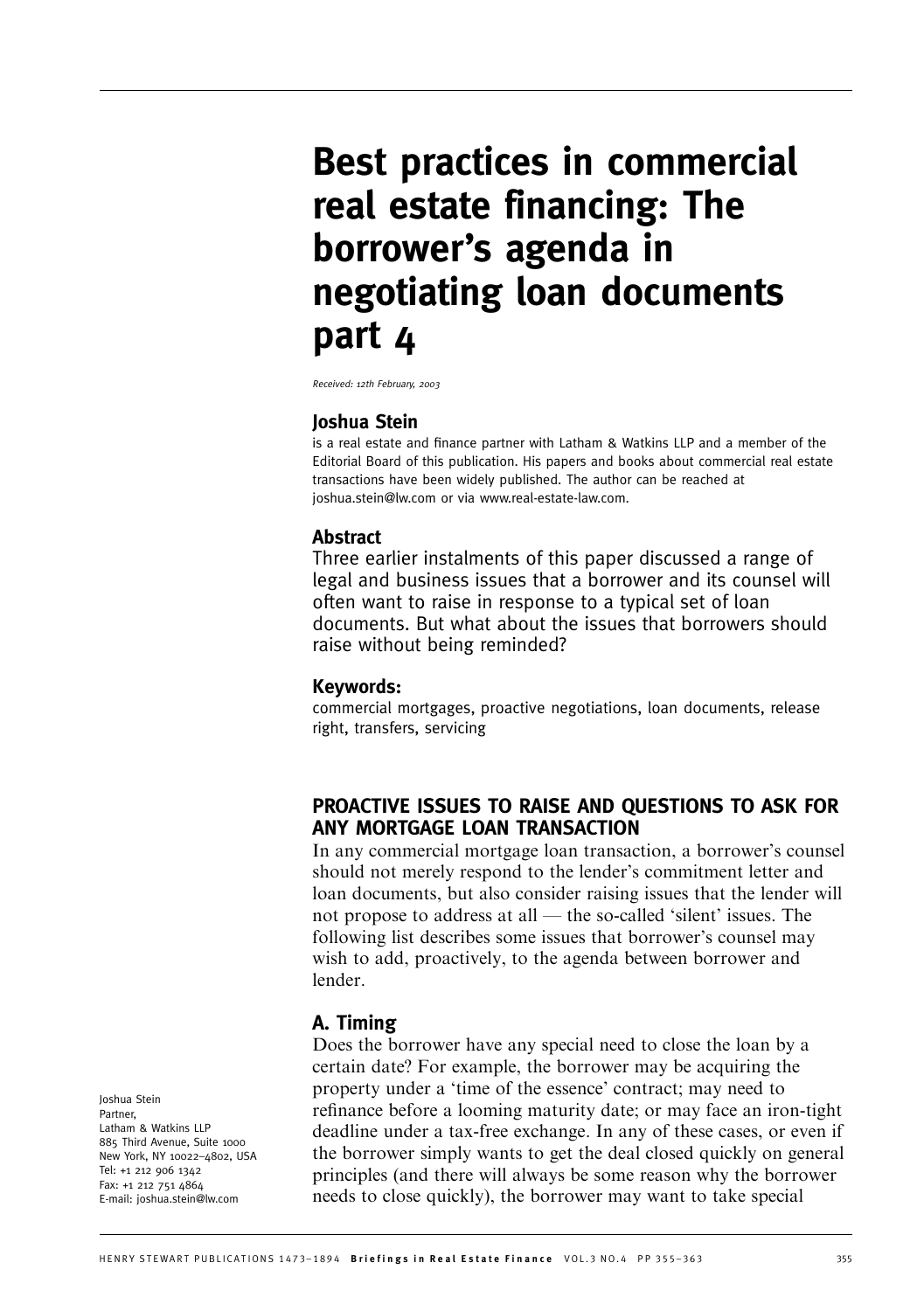| Tax-free exchange<br>closing | measures to assure the transaction closes on time. These might<br>include the following as well as many of the other measures<br>suggested in the previous instalments of this paper.                                                                                                                                                                                                                                                                                                                                                                                                                                                                                                                                                                                                                                                                                                                                                                                                                                                                                                                                                                                                                                 |
|------------------------------|-----------------------------------------------------------------------------------------------------------------------------------------------------------------------------------------------------------------------------------------------------------------------------------------------------------------------------------------------------------------------------------------------------------------------------------------------------------------------------------------------------------------------------------------------------------------------------------------------------------------------------------------------------------------------------------------------------------------------------------------------------------------------------------------------------------------------------------------------------------------------------------------------------------------------------------------------------------------------------------------------------------------------------------------------------------------------------------------------------------------------------------------------------------------------------------------------------------------------|
| <b>Documents</b>             | • Forms of deliveries. Obtain as early as possible the lender's<br>required estoppel, non-disturbance agreement, surveyor's<br>certification, title insurance requirements and the like.<br>• <i>Awareness</i> . Make sure the lender is aware of the expedited timing<br>requirements and include appropriate language in the<br>commitment letter.<br>• Trim back negotiations. See if the borrower's principals want to<br>try to cut corners in negotiating the loan documents, such as by<br>having borrower's counsel raise only those issues that are likely to<br>matter. Of course, invariably, whatever issue borrower's counsel<br>decides to ignore will end up being the one issue that matters<br>tremendously. If the client instructs counsel to cut corners,<br>counsel will want to be able to defend why the documents turned<br>out the way they did when the borrower is unhappy with them<br>five years later.<br>• Pre-negotiated documents. See if the lender will have its counsel<br>work from documents from a previous similar transaction, either<br>with a related borrower or with a similar borrower that was well<br>represented. As the price of any such arrangement, the borrower |
|                              | will probably need to limit any further comments on the<br>documents.                                                                                                                                                                                                                                                                                                                                                                                                                                                                                                                                                                                                                                                                                                                                                                                                                                                                                                                                                                                                                                                                                                                                                 |
| <b>Separate property</b>     | <b>B. Outparcels and excluded property</b><br>Does the mortgaged property include any property of any kind that<br>the borrower may want to develop or finance separately? To the<br>extent that the lender's appraisal and underwriting did not include<br>these items $-$ or the borrower never said they would be part of the<br>mortgaged property — the borrower may legitimately ask to exclude<br>them from the lender's collateral. Some examples would include the<br>following:                                                                                                                                                                                                                                                                                                                                                                                                                                                                                                                                                                                                                                                                                                                             |
|                              | • Outparcels. In a shopping centre project, the borrower may own<br>excess land that does not presently produce income but that the<br>borrower intends to develop separately.<br><i>Rooftop/signage/antennas.</i> If the lender is not relying on cash flow<br>from these sources, the borrower may want to keep them out of<br>the collateral pool. Figuring out how to structure this exclusion<br>may be tricky. The resolution will vary depending on the<br>circumstances and legal structure of the particular project.<br>Equipment leases. If the borrower intends to enter into equipment<br>leases for certain equipment at the mortgaged property, the loan<br>documents should exclude that equipment from the collateral.                                                                                                                                                                                                                                                                                                                                                                                                                                                                               |
| <b>Intellectual property</b> | • Non-real-estate assets. Does the borrower own any assets related<br>to the property that the borrower might want to exclude from the<br>collateral for some other reason? For example, if the property is a                                                                                                                                                                                                                                                                                                                                                                                                                                                                                                                                                                                                                                                                                                                                                                                                                                                                                                                                                                                                         |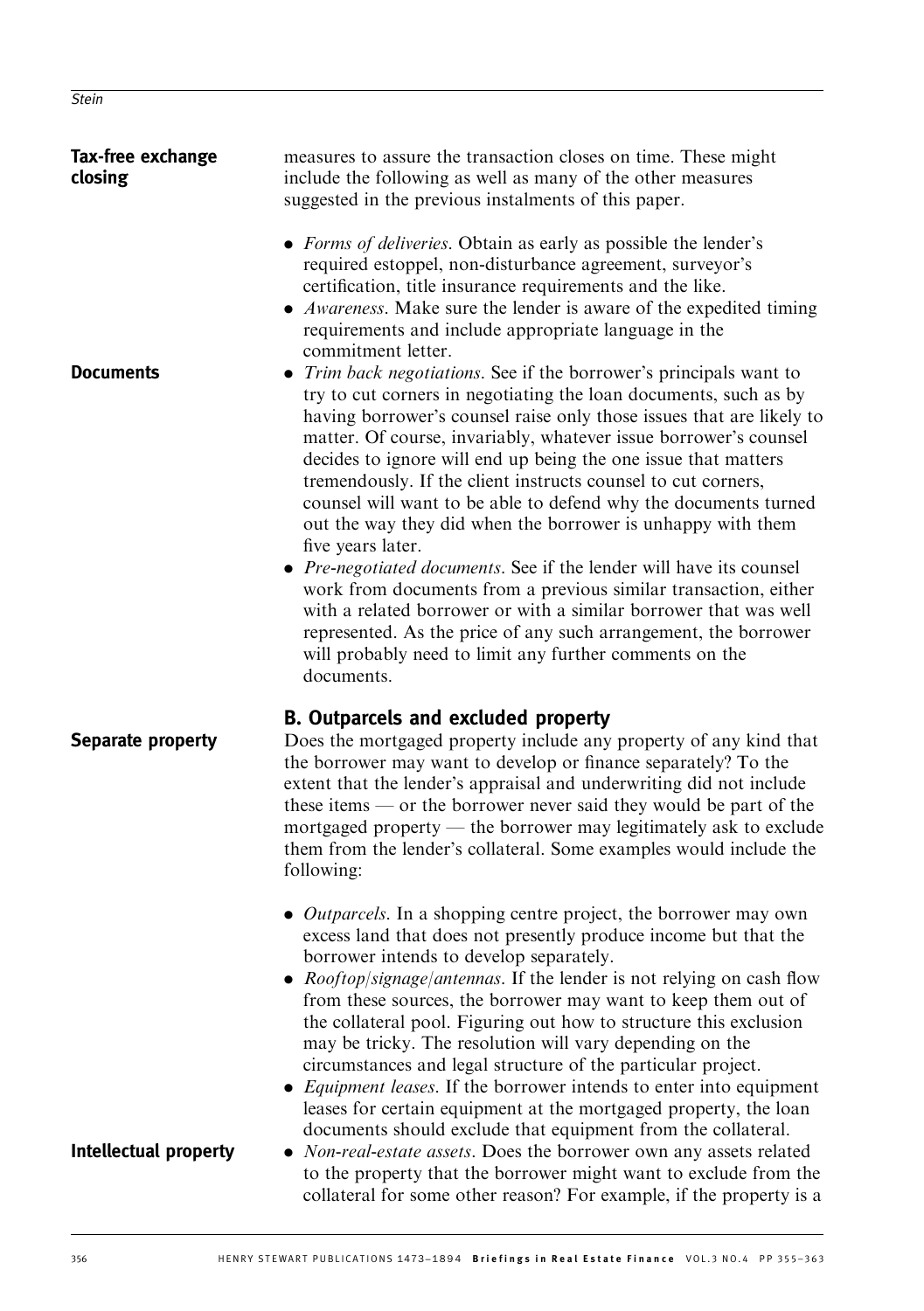single shopping centre operated under a national brand name, the borrower may be willing to include the name of the specific shopping centre (eg 'Anytown Mall') as part of the collateral, but not the borrower's national brand name (eg 'Westsimon Retailtown').

Once a borrower decides what property it wants to exclude from the collateral, it should also think about what it will need later on from this lender, if the borrower ever finances or sells any of that excluded property separately. For example, if the borrower enters into an equipment lease, the equipment lessor may want a waiver from the mortgagee. These potential future requirements should be identified in the loan documents and today's lender should agree to cooperate with tomorrow's requirements.

### C. Lender transfer restrictions

In some parts of the real estate finance market — relationship-based quasi-corporate loans with large high-quality borrowers — the borrower may have enough leverage to require the lender to agree to restrictions on the transfer of interests in the loan. Some issues in this area include:

- *Notice*. A borrower can at a minimum ask the lender to notify it when any transfer has occurred. Even to the extent that a borrower cannot negotiate any limits on the lender's ability to assign or participate out the loan, the borrower can often obtain this notification right.
- *Transferee*. The borrower may also be able to set substantive limitations on the types of parties that can acquire interests in the loan. For example, a borrower may be less concerned about institutional lenders than about, for example, real estate opportunity (aka 'vulture') funds. Depending on the exact nature of the borrower's business, the borrower may also be concerned about having its competitors buy the loan or any piece of it. Unfortunately for the borrower, if a lender is willing to agree to any limitations on who may acquire interests in the loan, the lender will probably insist that the limitations fall away if the loan ever goes into default — precisely the moment when the borrower will care most about who holds the loan. As a variation on some of these restrictions, the borrower may demand a 'right of first refusal' — a pre-emptive opportunity to purchase the loan before the lender sells it to someone else. (Of course, if the borrower were in a position to acquire the loan under such a right, the borrower might not have needed the loan in the first place.)
- . Minimum hold. Even if the original lender 'sells down' pieces of the loan to other banks, the borrower may want the original lender to agree to retain a certain 'minimum hold' and perhaps to hold the largest interest in the loan of any bank in the group.
- Bank group issues. To the extent that the borrower cannot prevent

### **Transferability**

Vulture funds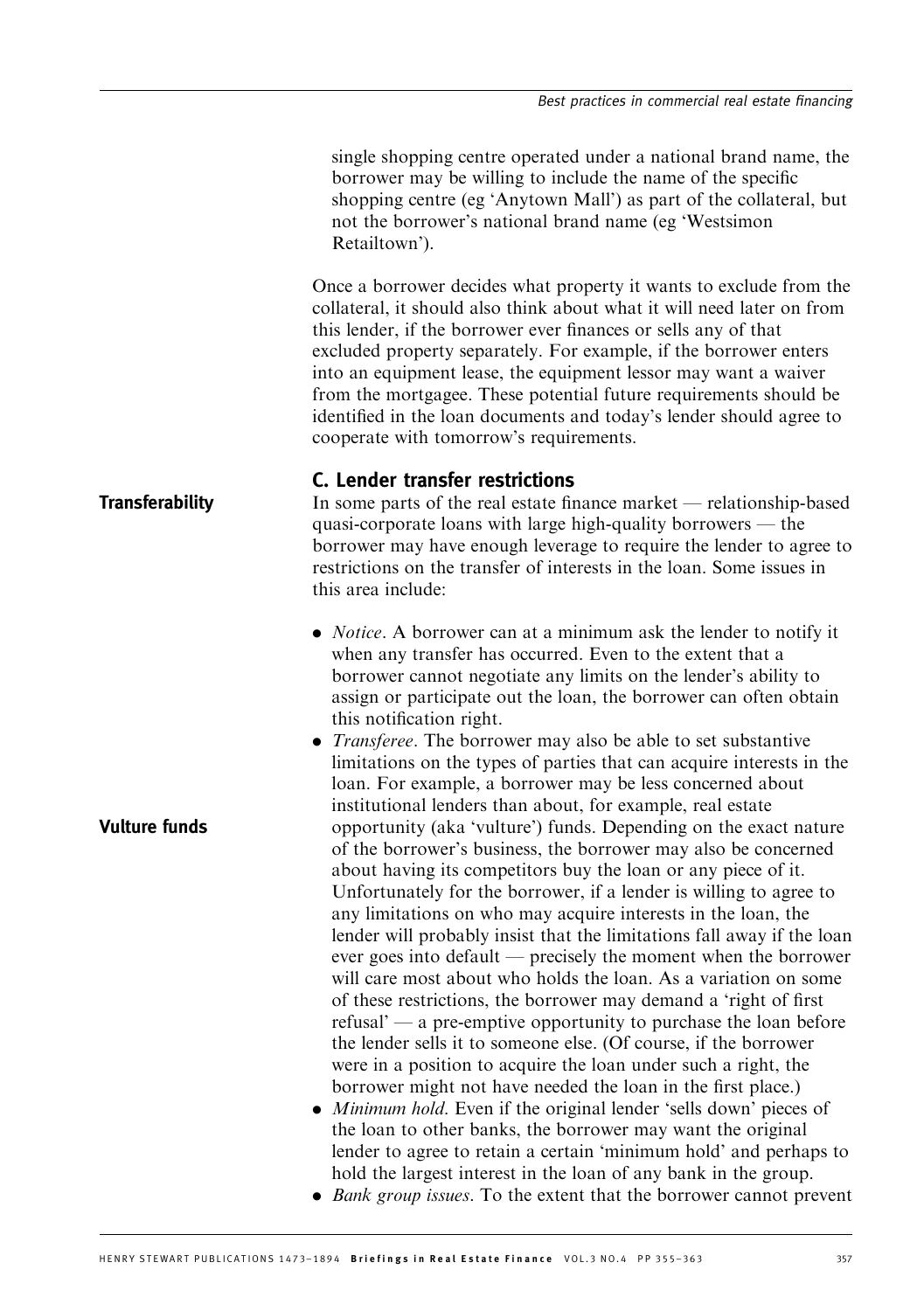transfers by the lender, the borrower will be concerned about the 'Multiple lenders' concerns discussed in an earlier part of this paper.

# D. Servicing transfer restrictions

### **Servicing**

Aside from ownership of the loan and the possibility of an outright transfer, a borrower may also fear a transfer of servicing of the loan, whether in conjunction with a transfer of the loan (such as for securitisation) or merely because the original lender decides it does not wish to continue to service the loan. As the starting point in any such discussion, the borrower may want to request that the lender agree not to transfer servicing responsibility for the loan, except perhaps in connection with an outright sale of the loan. Similarly, if the original lender plans to syndicate the loan, the borrower might want the original lender to agree to remain 'administrative agent' for the group. As a fallback to the positions just suggested (ie where a borrower cannot prevent a transfer of servicing altogether), the borrower may want to raise the following issues:

- *Choice of servicer*. The borrower might insist that any replacement servicer satisfy certain standards or be chosen from a list of approved servicers. In the alternative, the borrower might affirmatively forbid use of a particular servicer with whom the borrower has had bad experiences.
- *Audit of accounts*. If the lender ever does transfer servicing of the loan (or, for that matter, the loan itself), the borrower might insist that, whenever such a transfer occurs, the borrower should have the right — ideally at the lender's expense — to audit the outgoing servicer's receipts and disbursements to correct any mistakes that occurred. Such mistakes are particularly likely to affect escrow and reserve accounts, but might also relate to interest calculations, or other loan payments. Absent such an audit, after a transfer of servicing any such mistakes will rarely if ever be identified or corrected. (A borrower should probably perform such audits periodically anyway.)
- Single contact person. After (and perhaps even before) any transfer of servicing, the borrower may want the loan documents to require that the servicer of the loan designate a single contact person for all inquiries, requests and issues related to the loan. This way, the borrower can deal with that one individual person for all communications with the servicer. Based on sad experience with major servicers, the borrower might also want to require that this particular individual have a direct-dial telephone number. If the borrower is unhappy with that particular individual's accessibility, responsiveness, or performance, the borrower might want to have the right to require the servicer to replace that individual. If for any reason the servicer replaces that individual, the borrower might want to require the servicer to give prompt notice of the change.

Audits

Communications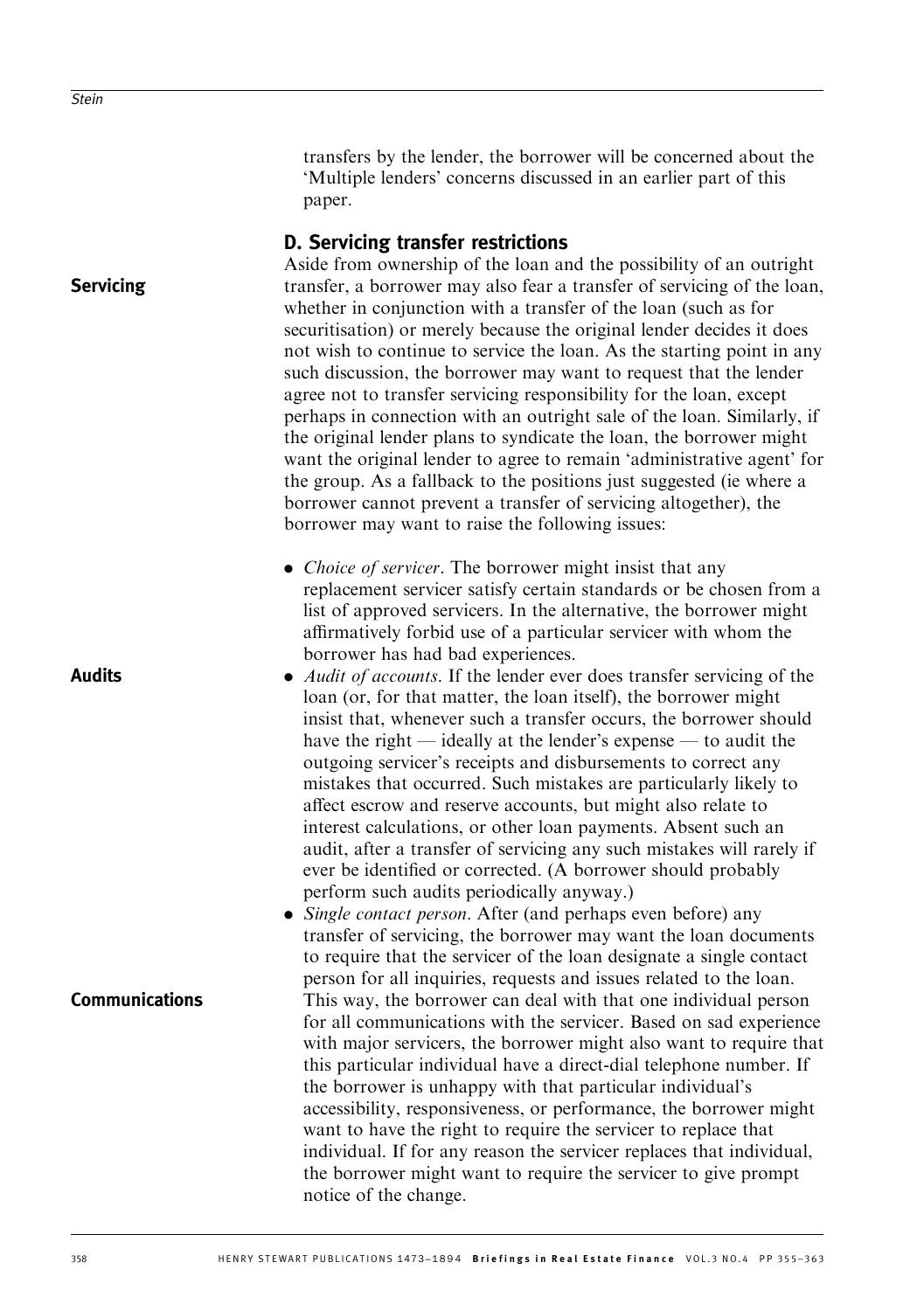# E. Consequences of transfer

As another technique to resolve some of the issues discussed above, a borrower may want to propose that as long as the original lender holds the loan, the lender will be entitled to certain consent rights and controls. If that lender ever transfers the loan, or perhaps if that lender merges into some other institution or undergoes some other major corporate transaction, then the lender's rights would be trimmed back, in recognition of the loss of whatever borrowerlender relationship might have motivated the original provisions of the documents.

Conversely, as a compromise on some issues the borrower may suggest that the loan documents grant greater flexibility to the original borrower, with some of that flexibility going away if the borrower ever transfers the mortgaged property to someone else.

#### F. Non-disturbance

For future leasing, the borrower may want the lender to agree to enter into non-disturbance agreements with tenants, although the borrower may be willing to limit that obligation to apply only to leases that satisfy some reasonable conditions (as objective as possible). Although a borrower will often want to attach the form of non-disturbance agreement to one of the loan documents, the borrower will also realise that any future major tenant will want to use its own form of non-disturbance agreement. The loan documents should build in some flexibility.

If the loan documents allow the borrower to modify, amend, or cancel leases, the borrower will want to assure that the nondisturbance agreement does not take away that flexibility. For example, if the non-disturbance agreement says the lender will not be bound by any of these transactions without the lender's consent, the borrower just lost all the flexibility it negotiated in the loan documents.

#### G. Release rights

If the real property collateral consists of multiple parcels — eight shopping centres, for example — the borrower may want the right to sell off particular parcels by paying down the loan. The lender, on the other hand, will want to assure that the remaining collateral pool satisfies certain standards, such as loan to value, debt service coverage and a minimum paydown formula for any release. In connection with any right to obtain partial releases, the borrower may want to consider the following issues:

• Reserves and related property. If the lender maintains reserves and escrows for the loan, the borrower may want the lender to release any reserves and escrows that relate specifically to the mortgaged property being released. (Of course, the lender may prefer to reallocate those reserves and escrows to make them available for other properties instead.) More generally, the lender should agree

#### Major tenants

Mechanics for release

Formulas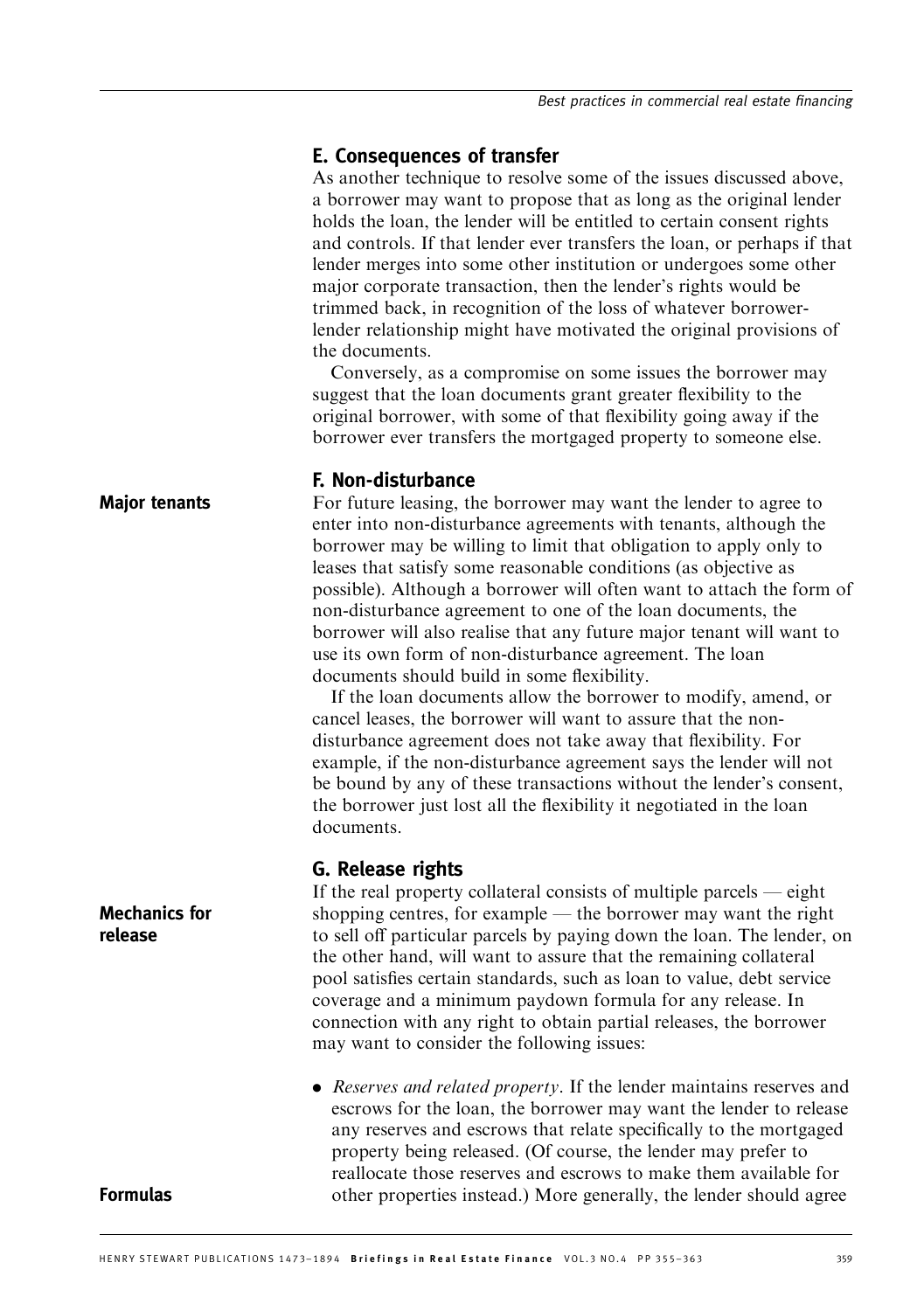to release not only the mortgaged property but all other collateral related to it — contracts, personal property, leases, security deposits and so on. Also, if the lender has required a lockbox, the lender should agree to cooperate expeditiously to transition the rent collection procedures to reflect the release of the property.

- Calculation formulas. The borrower should try to make the release-related formulas as objective as possible, to reduce the degree to which the lender can exercise discretion in calculating release prices or determining whether the borrower is entitled to a release. The borrower should also consider the issues that arise in the calculations for any financial covenants, as discussed in earlier instalments of this paper.
- . Conditions to release. A lender will always require that a series of conditions be satisfied for the borrower to obtain a release, such as a requirement that the loan not be in default. As long as the borrower has satisfied whatever financial tests apply to a release, the borrower may question whether any other conditions should apply — particularly if the borrower may have promised a third party to deliver the released property free and clear of the mortgage. Release conditions
	- Interaction with other components of the loan. In negotiating for the right to obtain partial releases, the borrower should consider how these provisions interact with the rest of the loan transaction. For example, if the overall loan to value ratio is 75 per cent, then the borrower may propose, as a starting point, that only 75 per cent of the proceeds from the sale of a released parcel should go to reduce the principal amount of the loan. If the loan provides for a fixed amortisation schedule, the borrower may want to slow down the amortisation of the remaining balance to take into account the partial release.

### H. Confidentiality

A borrower may want a lender to agree to maintain the confidentiality of any information about the borrower or the property. If the lender objects, the borrower might limit the request to apply only to financial information or the terms of leases. Before raising this issue at all, a borrower should consider the degree to which governing law already imposes on lenders an implied obligation of confidentiality. If such an implied obligation exists, it may be stronger than whatever the borrower would get through its own negotiations with a wary lender. **Confidentiality** 

### I. Future changes and events

Changes in collateral

Does the borrower anticipate making any future changes in the collateral? Does the borrower anticipate that any particular events may occur during the life of the loan (eg construction on vacant land, reconfiguration of parking, loss of a major tenant, installation of new utility systems, admission of new investors, or any other change in circumstances)? In any of these cases, the borrower may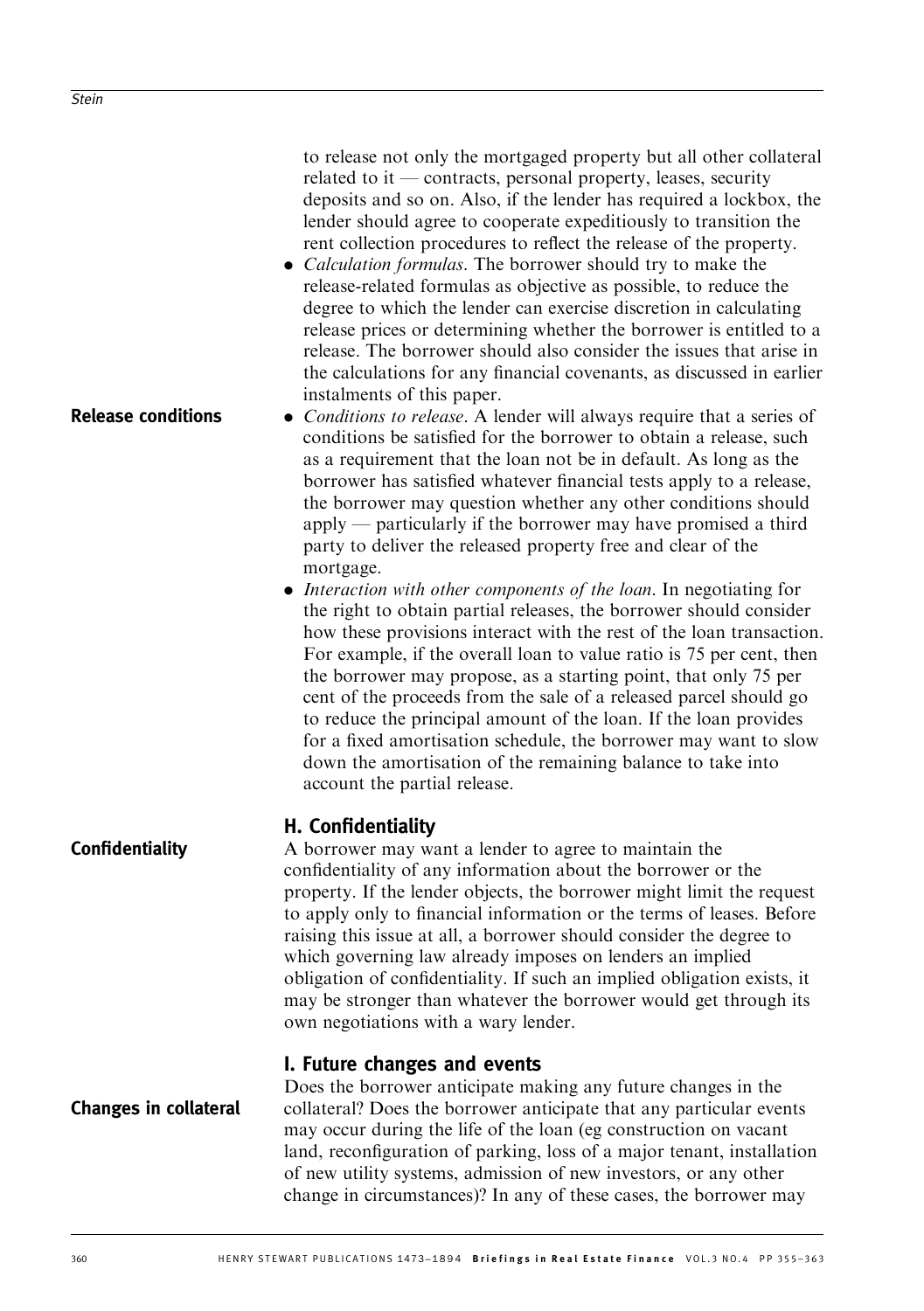want to build into the loan documents an obligation for the lender to cooperate. For example, if the borrower anticipates needing to record a new reciprocal easement agreement with an adjacent property owner (including perhaps an outparcel released from the mortgaged property as suggested above), it may want to require the lender to agree to join in or subordinate to the reciprocal easement agreement. The lender will, of course, want to be able to approve the easement documents when they become relevant. The borrower may, in turn, want the lender to agree not to unreasonably withhold that approval. In some cases, it may make sense to attach the draft or final easement documents — or at least a summary of their terms — to the loan agreement. Issues like these are particularly important to cover in the loan documents for a loan that will be securitised.

# J. Landlord consents/waivers

If the mortgaged property is located in a state where a landlord has a lien on a tenant's personal property, the borrower should look ahead to the possibility (likelihood) that the major tenant will ask the borrower (as landlord) to issue landlord's consents and waivers in favour of the tenant's asset-based lenders. Those major tenants may request such documents not only from the borrower but also from its mortgagees. If the borrower foresees such requests, it may want to ask the mortgagee to agree to comply and deliver (or join in) customary landlord's waivers when requested by a major tenant. Tenants' financing

# K. Mezzanine financing

If the borrower anticipates obtaining 'mezzanine' financing  $-$  a separate loan secured by a pledge of equity, or backed by a 'preferred' position within the mortgage borrower entity — the borrower will, of course, want the lender to consent in advance to such financing (and probably close it simultaneously with the mortgage loan). Beyond merely obtaining consent, the borrower should consider whether it or the mezzanine lender will require anything further from the mortgage lender. If so, the borrower should ask the mortgage lender to agree in the loan documents to cooperate as needed.

# L. State-specific issues

Occasionally, a loan will create state-specific issues that a borrower will want to raise (although state-specific issues are more typically the lender's domain). For example, if the mortgaged property is located in New York, the borrower will want the lender to agree to 'assign' the mortgage to any new lender that refinances the loan. This will enable the borrower to save substantial amounts of mortgage recording tax on the next loan. (Even outside New York, a borrower may find that an assignment of the existing loan may facilitate and simplify the closing of the next loan, although this would be atypical.) Any other state may also have its own unique

Additional financing

Mortgage assignments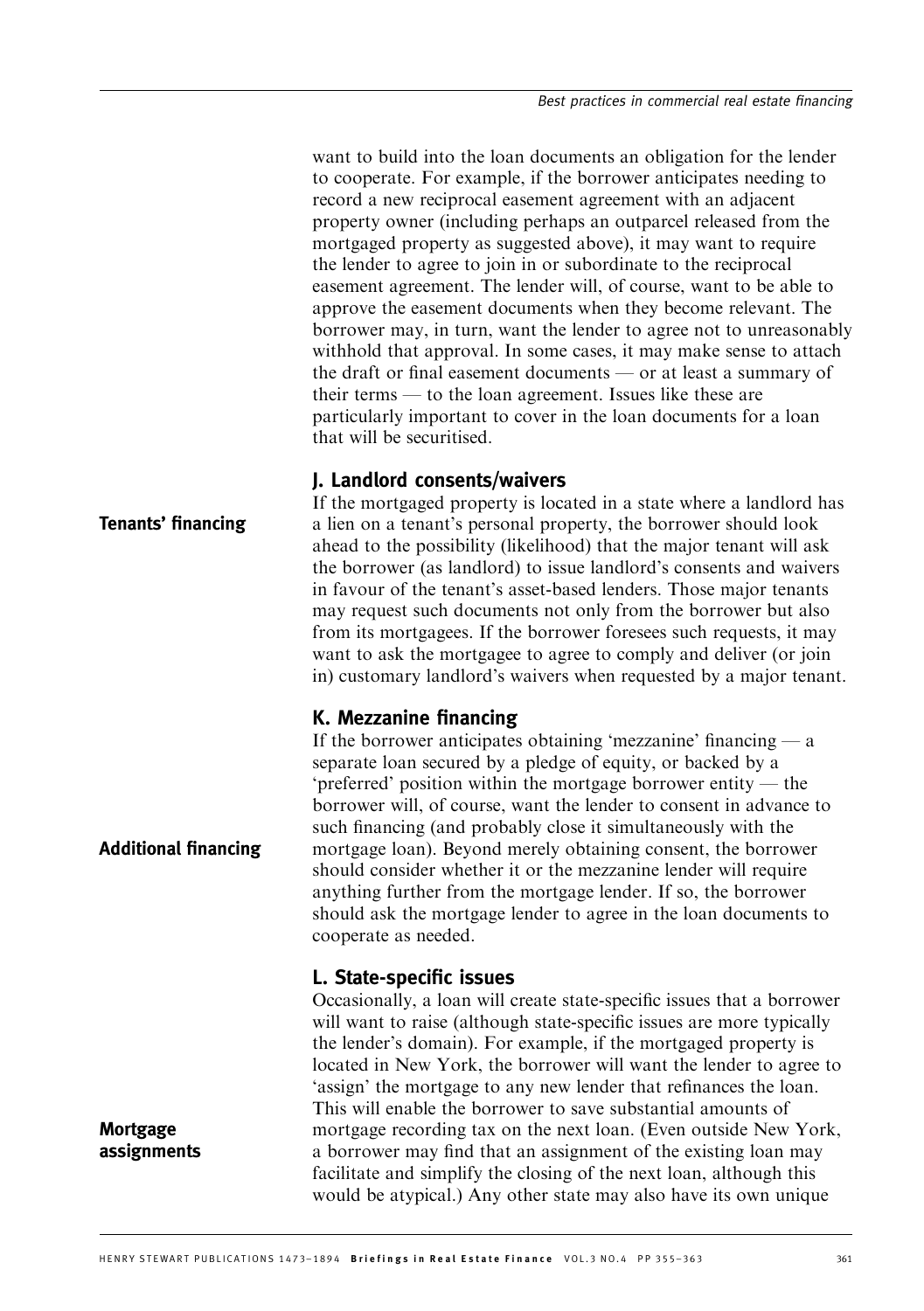issues, for which the borrower must understand and consider that state's law and practice, or consult local counsel.

# M. Pay-off and related planning

Typically, neither borrower nor lender focuses on the mechanics of how the loan will be paid off upon maturity or prepayment. As a result, when it comes to consummating a pay-off, lenders are sometimes non-responsive and uncooperative, and borrowers are sometimes not as effective as they could be at getting the job done. These problems are often not apparent until a day or two before the closing, when the lender finally focuses on the upcoming loan pay-off and imposes impractical procedural requirements for closing it. Any borrower that has had problems and last-minute emergencies arising from the logistics of pay-offs in the past may recognise the value of adding provisions such as these to the loan documents:

- $\bullet$  *Pay-off statement*. Upon request, the lender should agree to issue a pay-off statement, calculated as of a specified date, but also providing for per-diem interest for up to (at least) ten days thereafter. Per-diem calculations
	- Original documents. If necessary to accommodate the refinancing (for example, in New York), the lender should agree to assign the mortgage to the new lender — rather than deliver a satisfaction — and also deliver at the pay-off closing the original notes, endorsed in blank. (A lender will prefer to close the pay-off based purely on a pay-off letter, with the original documents to follow. Although this usually works, sometimes the refinancing lender will insist on receiving the original documents at closing. The borrower does not want to be stuck between two lenders imposing inflexible and inconsistent requirements.)
		- *Estoppel certificates*. If requested, the lender should agree to issue an estoppel certificate about the loan.
		- Response time. The lender should agree to respond quickly to any response for a pay-off letter and cooperation with a pay-off of the loan. It may be in the interests of both parties to add to the loan agreement a precise description of how the pay-off process will work, including even (as an exhibit) a form of notice for the borrower to use to initiate the process. Although such provisions are not industry standard, they could substantially simplify and speed up the pay-off process.
		- *Escrow*. The lender should agree to cooperate with whatever reasonable escrow arrangements the borrower and its new lender request.
		- *Releases*. The lender should agree to release or assign whatever other security interests it holds, and any rights against third parties that have been assigned to the lender. The borrower may want to provide for having its own counsel prepare all necessary release documents for approval and signature by the lender, as

Turnaround time

Original notes